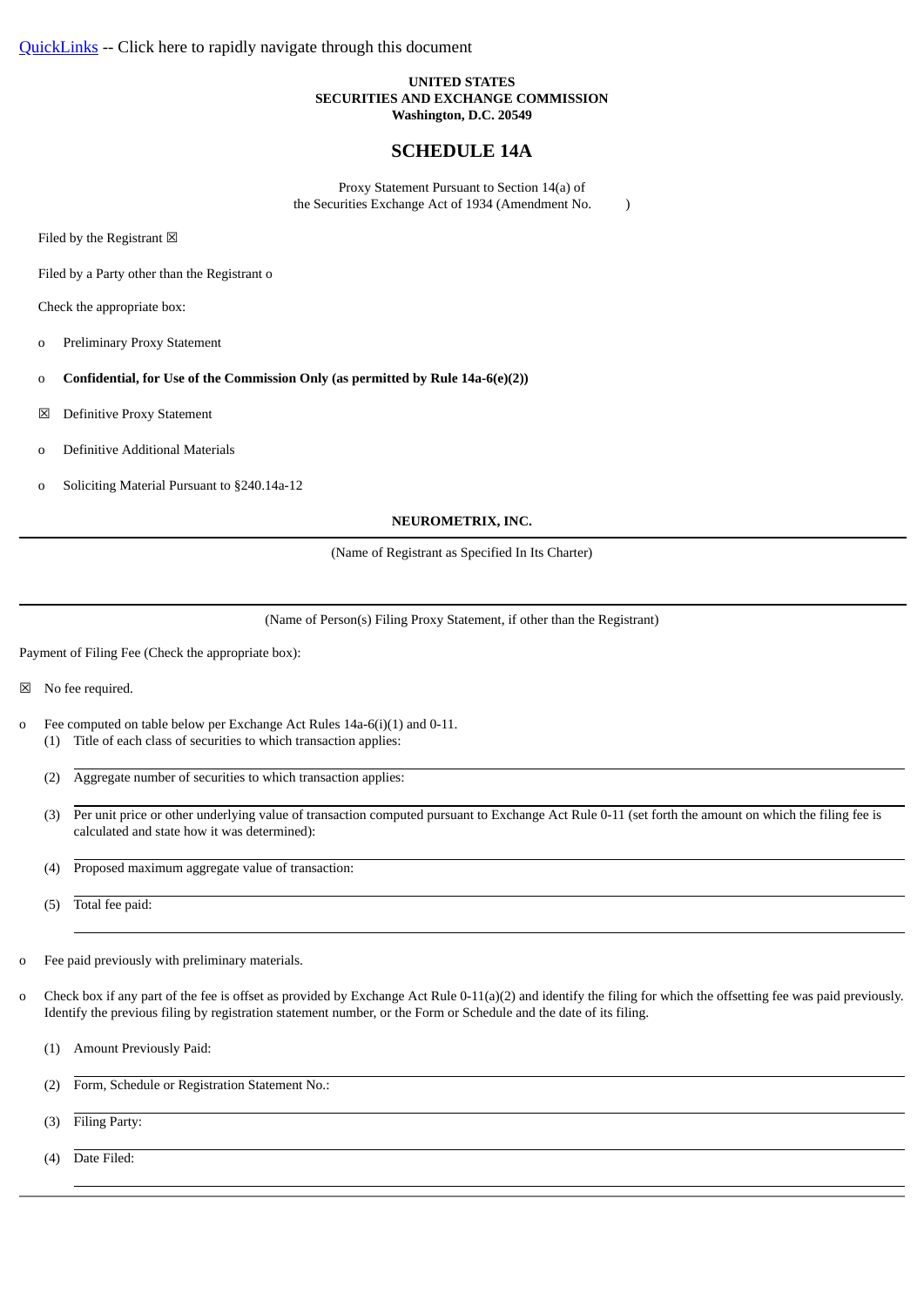# **NEUROMetrix**

**NeuroMetrix, Inc.** 62 Fourth Avenue Waltham, Massachusetts 02451

# **NOTICE OF ANNUAL MEETING OF STOCKHOLDERS**

<span id="page-1-1"></span><span id="page-1-0"></span>To the Stockholders:

 The annual meeting of stockholders of NeuroMetrix, Inc., a Delaware corporation (the "Company"), will be held on Thursday, May 21, 2009, at 8:30 a.m., local time, at the offices of Goodwin Procter LLP, Exchange Place, 53 State Street, Boston, MA 02109, for the following purposes:

- 1. To elect the two persons nominated by the Board of Directors as Class II directors, each to serve until our 2012 annual meeting of stockholders and until his successor is duly elected and qualified or until his earlier resignation or removal.
- 2. To approve the Company's Third Amended and Restated 2004 Stock Option and Incentive Plan to, among other things, increase the number of shares of the Company's common stock, \$0.0001 par value per share, reserved for issuance thereunder by 1,000,000 shares.
- 3. To ratify the selection of PricewaterhouseCoopers LLP to serve as our independent auditors for the year ending December 31, 2009.
- 4. To transact such other business as may properly come before the meeting or any adjournments or postponements thereof.

 Proposal 1 relates solely to the election of two Class II directors nominated by the Board of Directors and does not include any other matters relating to the election of directors, including without limitation, the election of directors nominated by any stockholder of the Company.

 Stockholders entitled to notice of and to vote at the meeting shall be determined as of the close of business on Tuesday, March 31, 2009, the record date fixed by the Board of Directors for such purpose.

> By Order of the Board of Directors, Shai N. Gozani, M.D., Ph.D. *Chairman, Chief Executive Officer and President*

Waltham, Massachusetts April 24, 2009

> **Stockholders are requested to sign the enclosed proxy card and return it in the enclosed stamped envelope by return mail. —OR— Stockholders may also complete a proxy via the internet or by telephone in accordance with the instructions listed on the proxy card.**

**IMPORTANT NOTICE REGARDING THE AVAILABILITY OF PROXY MATERIALS FOR THE STOCKHOLDER MEETING TO BE HELD ON MAY 21, 2009. THE PROXY STATEMENT AND ANNUAL REPORT TO STOCKHOLDERS ARE AVAILABLE AT** *http://phx.corporate-ir.net/phoenix.zhtml?c=180007&p=proxy*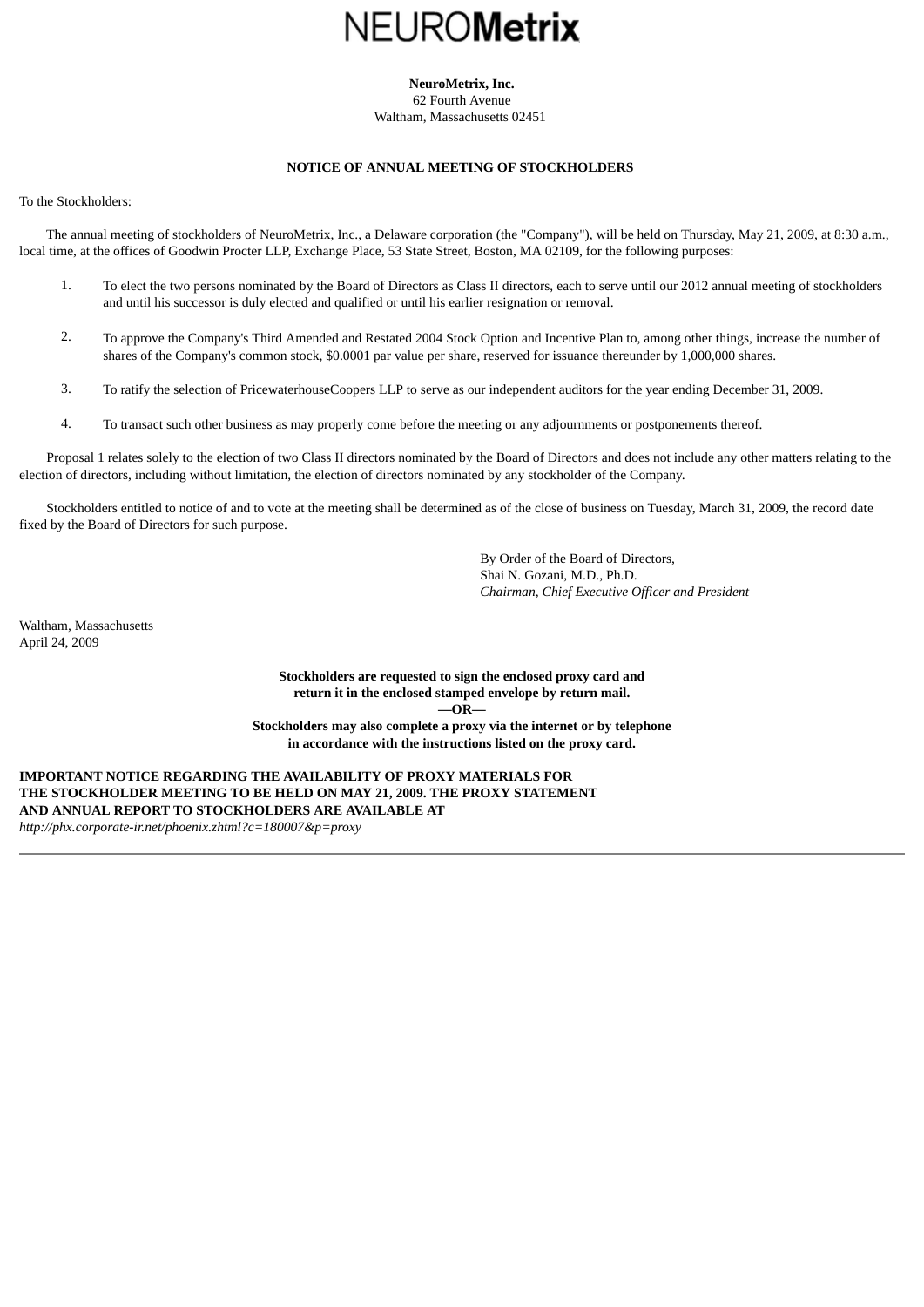# **NEUROMetrix**

**NeuroMetrix, Inc.** 62 Fourth Avenue

Waltham, Massachusetts 02451

#### **PROXY STATEMENT**

<span id="page-2-0"></span> This proxy statement and the enclosed proxy card are being mailed to stockholders on or about April 24, 2009 and are furnished in connection with the solicitation of proxies by the Board of Directors of NeuroMetrix, Inc. ("NeuroMetrix", "we", or the "Company") for use at our 2009 annual meeting of stockholders to be held on Thursday, May 21, 2009 at 8:30 a.m., local time, at the offices of Goodwin Procter LLP, Exchange Place, 53 State Street, Boston, Massachusetts 02109, and at any adjournments or postponements thereof.

 Only stockholders of record as of the close of business on March 31, 2009 will be entitled to vote at the meeting and any adjournments or postponements thereof. As of that date, 13,946,554 shares of our common stock, \$0.0001 par value per share, were issued and outstanding. Each share outstanding as of the record date will be entitled to one vote, and stockholders may vote in person or by proxy. Execution of a proxy will not in any way affect a stockholder's right to attend the meeting and vote in person, although the presence (without further action) of a stockholder at the annual meeting will not constitute revocation of a previously given proxy. Any stockholder delivering a proxy has the right to revoke it by either: (1) filing a written revocation with our Secretary at NeuroMetrix, Inc., 62 Fourth Avenue, Waltham, Massachusetts 02451; (2) submitting a new proxy by telephone, internet or proxy card after the date of the previously submitted proxy; or (3) appearing in person at the meeting and voting by ballot at the annual meeting.

 An Annual Report to Stockholders, containing financial statements for the year ended December 31, 2008, is being mailed together with this proxy statement to all stockholders entitled to vote. It is anticipated that this proxy statement and the accompanying proxy will be first mailed to stockholders on or about April 24, 2009.

 The representation in person or by proxy of at least a majority of all shares of common stock issued, outstanding and entitled to vote at the meeting is necessary to constitute a quorum for the transaction of business. Votes withheld from any nominee for election as director, abstentions and broker "non-votes" are counted as present or represented for purposes of determining the presence or absence of a quorum for the meeting. A "non-vote" occurs when a nominee holding shares for a beneficial owner votes on one proposal, but does not vote on another proposal because, in respect of such other proposal, the nominee does not have discretionary voting power and has not received instructions from the beneficial owner. An automated system administered by our transfer agent tabulates the votes. The vote on each matter submitted to stockholders is tabulated separately.

 Each of the persons named as proxies in the proxy is one of our officers. All properly executed proxies returned in time to be cast at the meeting will be voted. With respect to the election of two Class II directors, any stockholder submitting a proxy has a right to withhold authority to vote for the nominees to the Board of Directors in the manner provided on the proxy. The stockholders also will act upon a proposal to approve the Company's Third Amended and Restated 2004 Stock Option and Incentive Plan to, among other things, increase the number of shares available for issuance thereunder and to ratify the selection of the Company's independent auditors.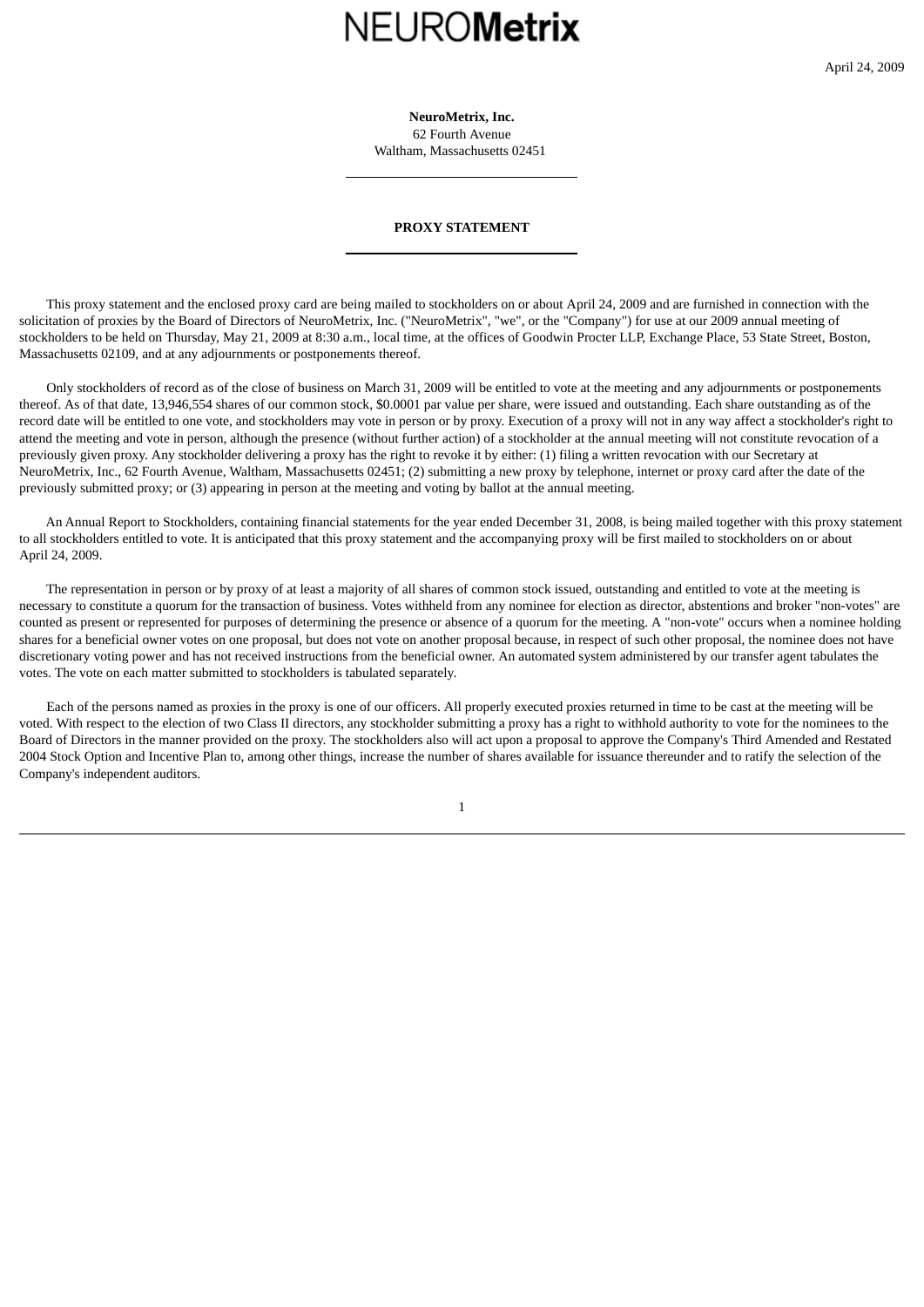The Board of Directors knows of no other matter to be presented at the meeting. If any other matter should be presented at the meeting upon which a vote may be properly taken, shares represented by all proxies received by the Board of Directors will be voted with respect thereto in accordance with the judgment of the persons named as proxies in the proxy.

## **BOARD MATTERS AND CORPORATE GOVERNANCE**

## <span id="page-3-0"></span>**Board of Directors**

 Our amended and restated certificate of incorporation provides for a classified board of directors consisting of three staggered classes of directors (Class I, Class II and Class III). The members of each class of our Board of Directors serve for staggered three-year terms, with the terms of our Class I, Class II and Class III directors expiring upon the election and qualification of directors at the annual meetings of stockholders held in 2011, 2009 and 2010, respectively. Currently:

- our Class I directors are Allen J. Hinkle, M.D. and Timothy R. Surgenor;
- our Class II directors are Shai N. Gozani, M.D., Ph.D. and Charles R. LaMantia; and
- our Class III directors are David E. Goodman, M.D. and W. Mark Lortz.

 Our Board of Directors has determined that Dr. Goodman, Dr. Hinkle, and Messrs. LaMantia, Lortz and Surgenor are independent directors for purposes of the corporate governance rules contained in the NASDAQ Marketplace Rules, or the NASDAQ rules. In making the independence determination with respect to Mr. Surgenor, our Board of Directors considered the prior transactions between the Company and Cyberkinetics Neurotechnology Systems, Inc. described below under the heading "Transactions with Related Persons" as well as Mr. Surgenor's ongoing service to the Company as a consultant. Our Board of Directors held thirteen meetings during 2008. During 2008, all of our directors attended more than 75% of the aggregate of (i) the total number of meetings of our Board of Directors (held during the period for which he has been a director) and (ii) the total number of meetings held by any committees of our Board of Directors on which such director served.

Our Board of Directors has an Audit Committee, a Compensation Committee and a Nominating Committee.

#### **Board Committees and Meetings**

#### *Audit Committee*

 Our Board of Directors has an Audit Committee consisting of Dr. Goodman and Messrs. LaMantia and Lortz. The Audit Committee operates pursuant to a charter that was approved by our Board of Directors, a copy of which is available on our website at *http://www.neurometrix.com* under the heading "Investor Relations" and subheading "Corporate Governance". The purposes of the Audit Committee are to, among other functions, (1) oversee our accounting and financial reporting processes and the audits of our financial statements, (2) take, or recommend that our Board of Directors take, appropriate action to oversee the qualifications, independence and performance of our independent auditors, and (3) prepare the audit committee report required to be included in our annual proxy statements. Dr. Goodman and Messrs. LaMantia and Lortz are all "independent" as that term is defined in the rules of the SEC and the applicable Nasdaq rules relating to audit committee members. Our Board of Directors has determined that Messrs. Lortz and LaMantia both qualify as "audit committee financial experts" as such term is defined in the rules of the SEC. The Audit Committee held five meetings during 2008.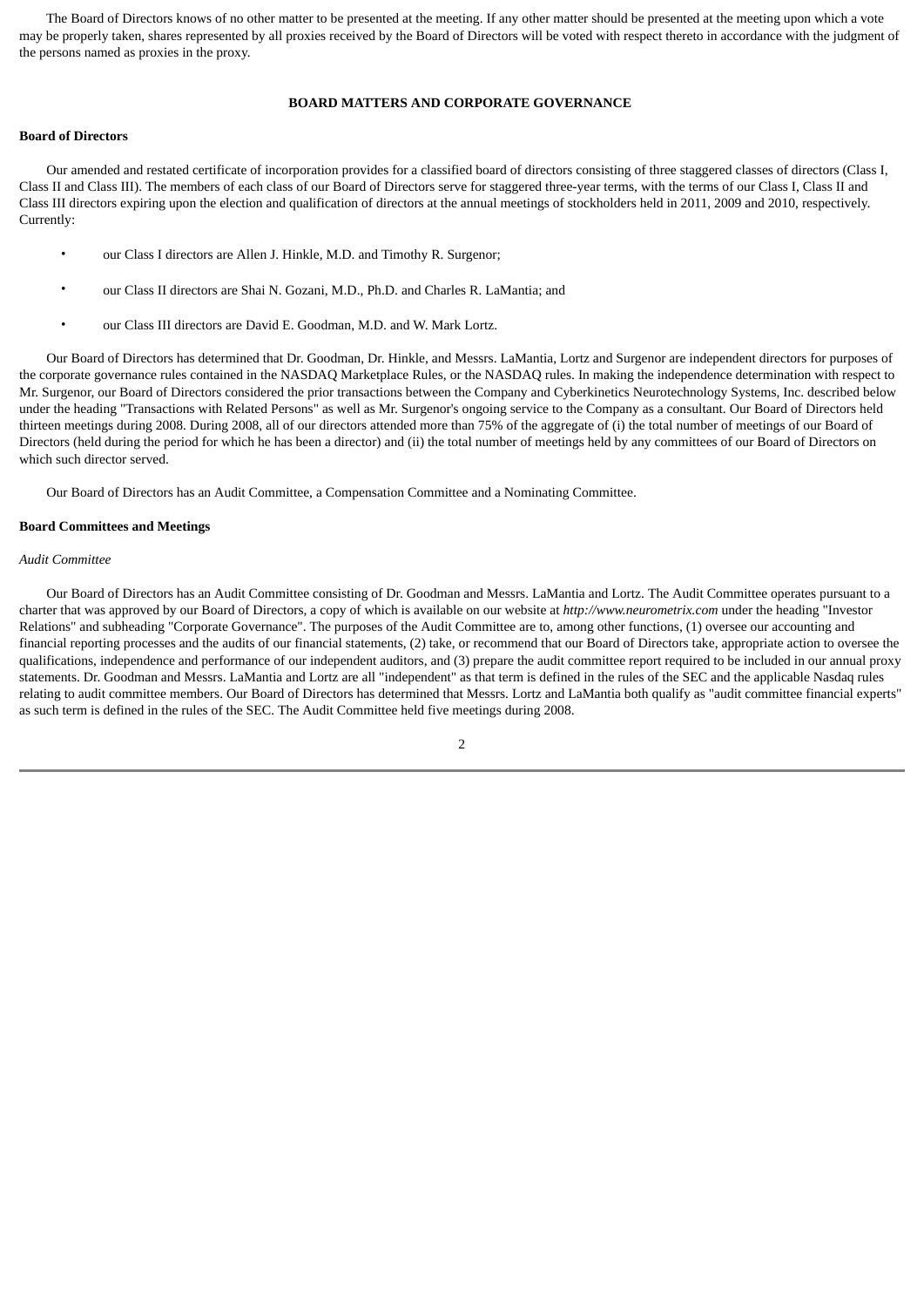#### *Compensation Committee*

 Our Board of Directors has a Compensation Committee consisting of Drs. Goodman and Hinkle. Drs. Goodman and Hinkle are "independent directors" as that term is defined in the Nasdaq rules. The Compensation Committee operates pursuant to a charter that was approved by our Board of Directors, a current copy of which is available on our website at *http://www.neurometrix.com* under the heading "Investor Relations" and subheading "Corporate Governance". The purposes of the Compensation Committee are to, among other functions, (1) discharge our Board of Directors' responsibilities relating to compensation of our directors and executives, (2) oversee our overall compensation programs and (3) review and discuss with management the Compensation Discussion and Analysis for inclusion in our annual proxy statement. The Compensation Committee held nine meetings in 2008.

## *Nominating Committee*

 Our Board of Directors has a Nominating Committee consisting of Dr. Goodman and Mr. LaMantia. Dr. Goodman and Mr. LaMantia are both "independent directors" as that term is defined in the Nasdaq rules. The Nominating Committee operates pursuant to a charter that was approved by our Board of Directors, a current copy of which is available on our website at *http://www.neurometrix.com* under the heading "Investor Relations" and subheading "Corporate Governance". The purposes of the Nominating Committee are to, among other functions, identify individuals qualified to become board members, consistent with criteria approved by our Board of Directors, and recommend that our Board of Directors select the director nominees for election at each annual meeting of stockholders. The Nominating Committee held two meetings in 2008.

## **Policy Governing Director Attendance at Annual Meetings**

 The Board of Directors has adopted a formal policy that all directors are expected to attend our annual meetings of stockholders in person, unless doing so is impracticable due to unavoidable conflicts. All five of our then current directors attended our 2008 annual meeting.

## **Policies Governing Director Nominations**

## *Securityholder Recommendations*

 The Nominating Committee's current policy with regard to the consideration of director candidates recommended by securityholders is that it will review and consider any director candidates who have been recommended by one or more of our stockholders entitled to vote in the election of directors in compliance with the procedures established from time to time by the Nominating Committee. All securityholder recommendations for director candidates must be submitted to our Secretary at 62 Fourth Avenue, Waltham, Massachusetts 02451, who will forward all recommendations to the Nominating Committee. All securityholder recommendations for director candidates for our 2010 annual meeting of stockholders must be submitted to our Secretary on or before December 25, 2009 and must include the following information:

- the name and address of record of the stockholder;
- a representation that the securityholder is a record holder of our stock entitled to vote in the election of directors, or if the securityholder is not a record holder, evidence of ownership in accordance with Rule 14a-8(b)(2) of the Securities Exchange Act of 1934, as amended;
- the name, age, business and residential address, educational background, current principal occupation or employment, and principal occupation or employment for the preceding five (5) full fiscal years of the proposed director candidate;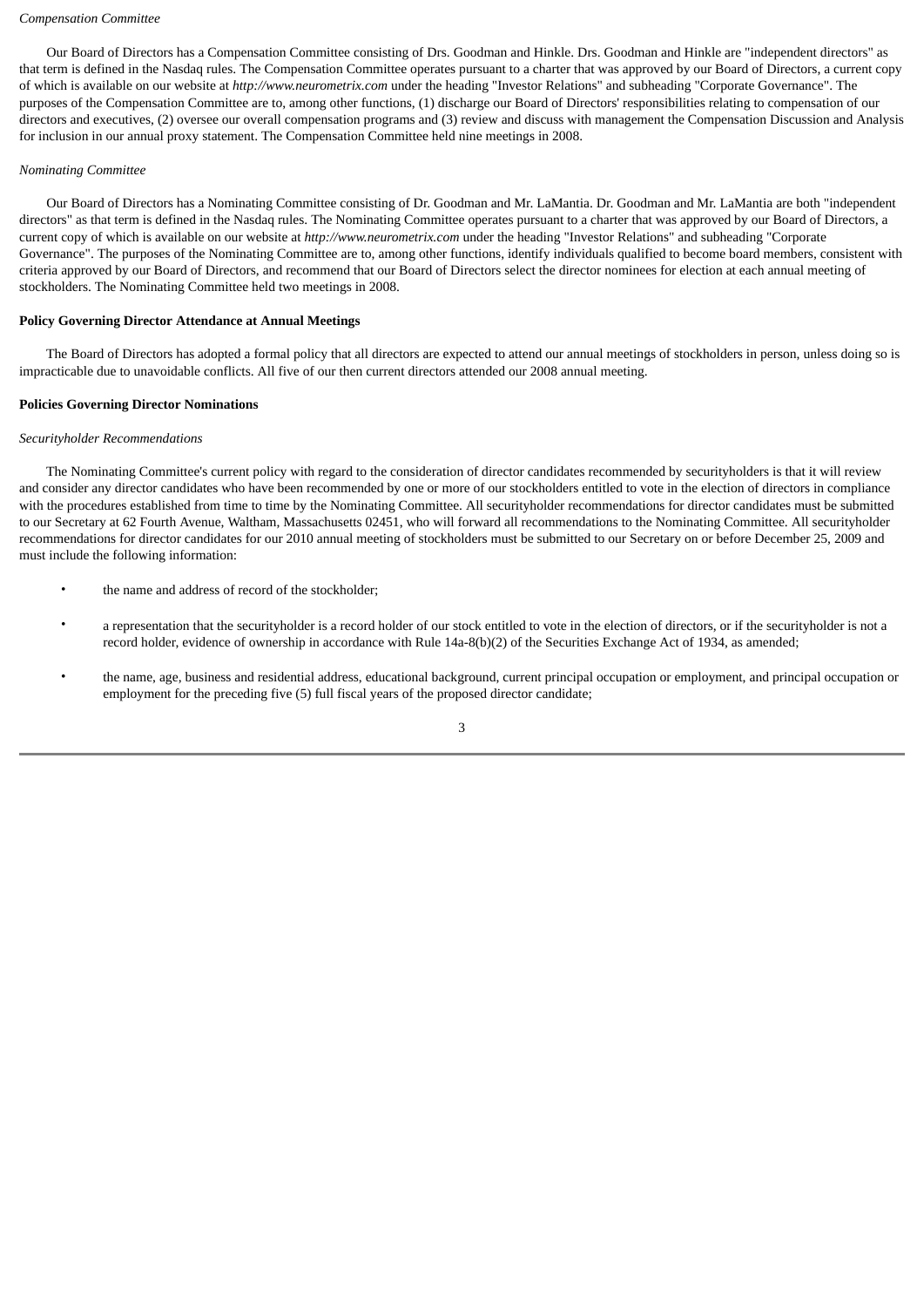- a description of the qualifications and background of the proposed director candidate which addresses the minimum qualifications and other criteria for Board membership approved by the Board from time to time;
- a description of all arrangements or understandings between the securityholder and the proposed director candidate;
- the consent of the proposed director candidate (1) to be named in the proxy statement relating to our annual meeting of stockholders and (2) to serve as a director if elected at such annual meeting; and
- any other information regarding the proposed director candidate that is required to be included in a proxy statement filed pursuant to the rules of the Securities and Exchange Commission.

#### *Board Membership Criteria*

 The Nominating Committee has established criteria for Board membership. These criteria include the following specific, minimum qualifications that the Nominating Committee believes must be met by a Nominating Committee-recommended nominee for a position on the Board:

• The nominee must have high personal and professional integrity, must have demonstrated exceptional ability and judgment, and must be expected, in the judgment of the Nominating Committee, to be highly effective, in conjunction with the other nominees to the Board, in collectively serving the interests of our company and stockholders.

 In addition to the minimum qualifications for each nominee set forth above, the Nominating Committee will recommend that the Board select persons for nomination to help ensure that:

- the Board will be comprised of a majority of "independent directors" in accordance with the Nasdaq rules;
- each of our Audit, Compensation and Nominating Committees shall be comprised entirely of independent directors;
- each member of our Audit Committee is able to read and understand fundamental financial statements, including a company's balance sheet, income statement, and cash flow statement; and
- at least one member of the Audit Committee has past employment experience in finance or accounting, requisite professional certification in accounting, or any other comparable experience or background which results in the individual's financial sophistication, including being or having been a chief executive officer, chief financial officer or other senior officer with financial oversight responsibilities.

 Finally, in addition to any other standards the Nominating Committee may deem appropriate from time to time for the overall structure and composition of the Board, the Nominating Committee, when recommending that the Board select persons for nomination, may consider whether the nominee has direct experience in the industry or in the markets in which we operate.

 The Nominating Committee will recommend to the Board the nomination of the director candidates who it believes will, together with the existing Board members and other nominees, best serve our interests and the interests of our stockholders.

## *Identifying and Evaluating Nominees*

 The Nominating Committee may solicit recommendations for director nominees from any or all of the following sources: non-management directors, the Chief Executive Officer, other executive officers,

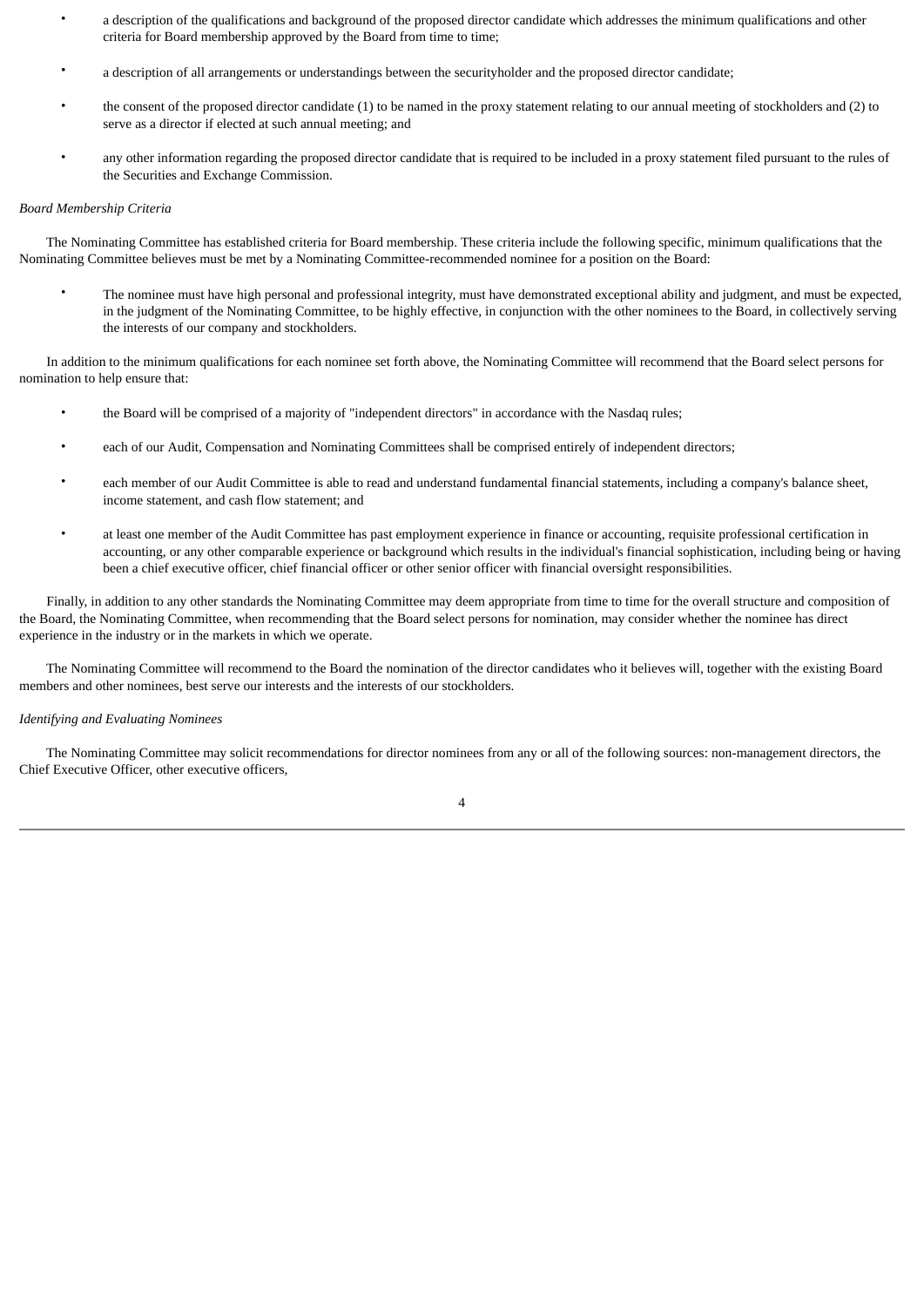third-party search firms, or any other source it deems appropriate. The Nominating Committee will review and evaluate the qualifications of any proposed director candidate that it is considering or that has been recommended to it by a securityholder in compliance with the Nominating Committee's procedures for that purpose, and conduct inquiries it deems appropriate into the background of these proposed director candidates. In identifying and evaluating proposed director candidates, the Nominating Committee may consider, in addition to the minimum qualifications and other criteria for Board membership approved by the Nominating Committee from time to time, all facts and circumstances that it deems appropriate or advisable, including, among other things, the skills of each proposed director candidate, his or her depth and breadth of business experience or other background characteristics, his or her independence and the needs of the Board. Based on these considerations, the Nominating Committee will recommend to the Board the nomination of the director candidates who it believes will, together with the existing Board members and other nominees, best serve the interests of our company and stockholders. The Nominating Committee will evaluate proposed director candidates who have been recommended by securityholders in compliance with the policies and procedures established by the Nominating Committee in the same manner as all other proposed director candidates being considered by the Nominating Committee, with no regard to the source of the initial recommendation of such proposed director candidate.

#### **Communications with the Board**

 If you wish to communicate with any of our directors or the Board of Directors as a group, you may do so by writing to them at Name(s) of Director(s)/Board of Directors of NeuroMetrix, Inc., c/o Secretary, NeuroMetrix, Inc., 62 Fourth Avenue, Waltham, MA 02451.

 We recommend that all correspondence be sent via certified U.S. Mail, return receipt requested. All correspondence received by the Secretary will be forwarded by the Secretary promptly to the addressee(s).

#### **Code of Business Conduct and Ethics**

 We have adopted a Code of Business Conduct and Ethics that applies to all of our directors, officers and employees, including our principal executive officer, principal financial officer, principal accounting officer or Controller and persons performing similar functions. A current copy of the Code of Business Conduct and Ethics is available on our website at *http://www.neurometrix.com* under the heading "Investor Relations" and subheading "Corporate Governance," and we intend to disclose on this website any amendment to, or waiver of, any provision of the Code of Business Conduct and Ethics applicable to our directors or executive officers that would otherwise be required to be disclosed under the SEC rules or, to the extent permitted, the Nasdaq rules. A current copy of the Code of Business Conduct and Ethics may also be obtained, without charge, upon written request directed to us at: NeuroMetrix, Inc., 62 Fourth Avenue, Waltham, Massachusetts 02451, Attention: Compliance Officer.

## **PROPOSAL 1: ELECTION OF DIRECTORS**

## <span id="page-6-0"></span>**Introduction**

 Currently, we have two Class II directors with a term expiring at our 2009 annual meeting of stockholders, Shai N. Gozani, M.D., Ph.D. and Charles R. LaMantia. Following the recommendation of our Nominating Committee, our Board of Directors has nominated and recommends that Dr. Gozani and Mr. LaMantia be elected as Class II directors, to hold office until our 2012 annual meeting of stockholders and until their successors are duly elected and qualified or until their earlier resignation or removal. Dr. Gozani and Mr. LaMantia have indicated their willingness to serve, if elected; however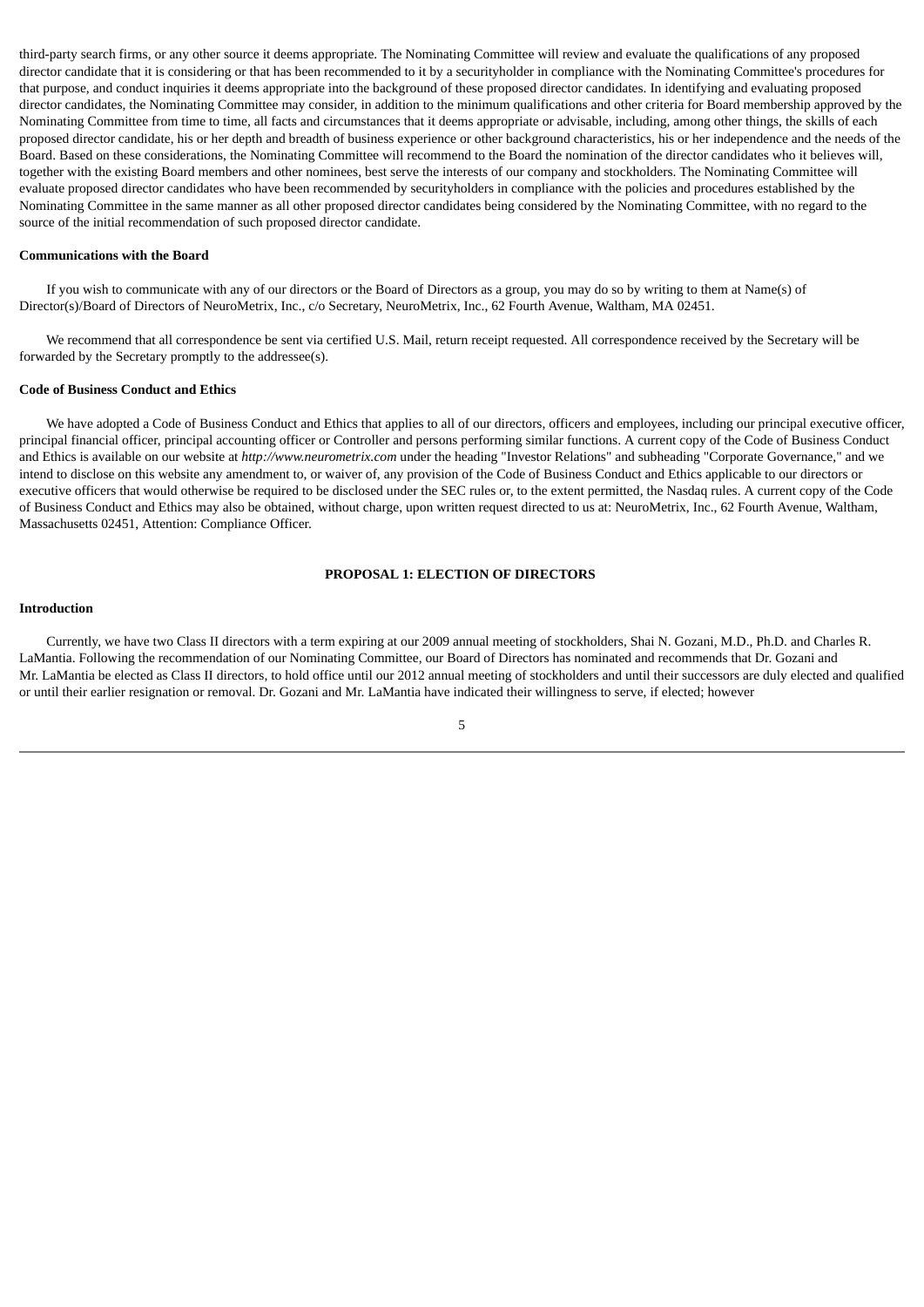should Dr. Gozani or Mr. LaMantia become unable or unwilling to serve, the proxies will be voted for the election of a substitute nominee(s) recommended by our Board of Directors.

## **Vote Required**

 Directors are elected by a plurality of the votes cast by stockholders entitled to vote. This means that the person receiving the highest number of "FOR" votes will be elected as a director. Votes may be cast for or withheld from the nominee. Abstentions, broker non-votes and votes that are withheld are not included in the number of votes cast and will have no effect on the outcome of the election of the nominees.

#### **Recommendation**

## **THE BOARD OF DIRECTORS UNANIMOUSLY RECOMMENDS A VOTE "FOR" ITS NOMINEES, SHAI N. GOZANI, M.D., PH.D. AND CHARLES R. LAMANTIA. PROPERLY AUTHORIZED PROXIES SOLICITED BY THE BOARD WILL BE VOTED "FOR" THE NOMINEES UNLESS INSTRUCTIONS TO WITHHOLD OR TO THE CONTRARY ARE GIVEN.**

## **Information Regarding the Nominees, Other Directors and Executive Officers**

 The following table and biographical descriptions set forth certain information with respect to the nominees for election as Class II directors at the annual meeting, each continuing director who is not standing for election and the executive officers who are not directors, based on information furnished to us by each nominee, director and executive officer as of February 1, 2009.

| Name                               | <b>Age</b> | <b>Position</b>                                 |
|------------------------------------|------------|-------------------------------------------------|
| Shai N. Gozani, M.D., Ph.D.        | 45         | Chairman of the Board, Chief Executive Officer, |
|                                    |            | <b>President and Secretary</b>                  |
| Joseph A. Calo                     | 57         | Acting Chief Financial Officer and Treasurer    |
| <b>Guy Daniello</b>                | 64         | Senior Vice President of Information Technology |
| Michael Williams, Ph.D.            | 52         | Senior Vice President of Engineering            |
| David E. Goodman, M.D. $(1)(2)(3)$ | 53         | Director                                        |
| Allen J. Hinkle, M.D.(2)           | 58         | Director                                        |
| Charles R. LaMantia $(1)(3)$       | 69         | Director                                        |
| W. Mark Lortz(1)                   | 57         | Director                                        |
| Timothy R. Surgenor                | 49         | Director                                        |

- (1) Member of Audit Committee
- (2) Member of Compensation Committee
- (3) Member of Nominating Committee

*Director Nominees for Election at the Annual Meeting*

 **Shai N. Gozani, M.D., Ph.D.** founded our company in 1996 and currently serves as Chairman of our Board of Directors and as our President, Chief Executive Officer and Secretary. Since founding our company in 1996, Dr. Gozani has served in a number of positions at our company including Chairman since 1996, President from 1996 to 1998 and from 2002 to the present, Chief Executive Officer since 1997 and Secretary since July 2008. Dr. Gozani holds a B.S. in computer science, an M.S. in Biomedical Engineering and a Ph.D. in Neurobiology, from the University of California, Berkeley. He also received an M.D. from Harvard Medical School and the Harvard-M.I.T. Division of Health Sciences at M.I.T. Prior to forming our company, Dr. Gozani completed a neurophysiology research fellowship in the laboratory of Dr. Gerald Fischbach at Harvard Medical School. Dr. Gozani has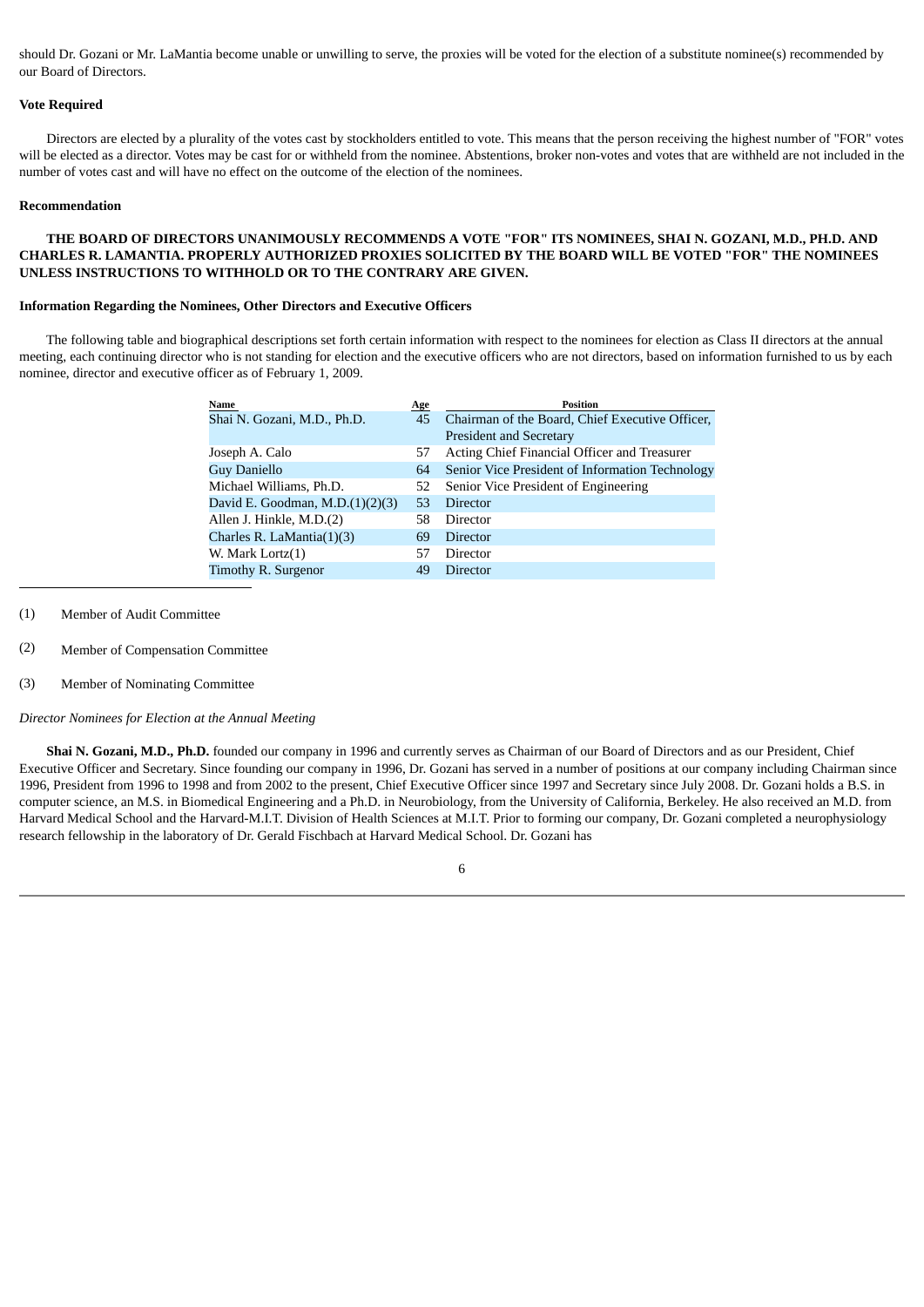published articles in the areas of basic and clinical neurophysiology, biomedical engineering and computational chemistry.

 **Charles R. LaMantia** has served as a member of our Board of Directors since November 2004. In July 1999, Mr. LaMantia retired from the position of Chief Executive Officer, Chairman, and President of Arthur D. Little, Inc, a worldwide professional service company with activities in management consulting, technology and product development, and environmental, health and safety. Mr. LaMantia served as Chief Executive Officer, and President of Arthur D. Little from July 1988 to July 1999. From October 1986 to July 1988, Mr. LaMantia held the position of President and Chief Operating Officer at Arthur D. Little. From 1981 to 1986, Mr. LaMantia served as President and Chief Executive Officer of Koch Process Systems, Inc., an integrated engineering and manufacturing company, owned by Koch Industries. From 1977 to 1981, Mr. LaMantia served as Vice President in charge of Arthur D. Little's Chemical and Metallurgical Engineering business. Mr. LaMantia currently serves on the Board of Directors of State Street Corporation. Mr. LaMantia received a B.A., B.S., M.S., and Sc.D. in chemical engineering from Columbia University and completed the Advanced Management Program of Harvard Business School. He was a Sloan Foundation Fellow, a National Science Foundation Fellow, and is a member of Phi Beta Kappa and Tau Beta Pi. He served as an officer in the United States Navy.

## *Directors Whose Terms Extend Beyond the Annual Meeting*

 **David E. Goodman, M.D.** has served as a member of our Board of Directors since June 2004. Since September 2008, Dr. Goodman has served as Executive Vice President of Business Development for Masimo Corporation, a manufacturer of non-invasive patient monitors. From 2006 to 2008, Dr. Goodman served as an independent consultant providing product design, regulatory and analytical consulting services to medical device and biopharmaceutical companies and also served in this capacity from 2003 to 2004 and from 2001 to 2002. From 2005 to 2006, Dr. Goodman served as President and Chief Executive Officer of BaroSense, Inc., a medical device company focused on developing minimally invasive devices for the long-term treatment of obesity. From 2004 to 2005, Dr. Goodman served as President and Chief Executive Officer of Interventional Therapeutic Solutions, Inc., an implantable drug delivery systems company. From 2002 to 2003, Dr. Goodman served as Chairman, President and Chief Executive Officer of Pherin Pharmaceuticals, a pharmaceutical discovery and development company. From 1994 to 2001, Dr. Goodman held various positions, including Chief Executive Officer, Chief Medical Officer and director, for LifeMasters Supported SelfCare, Inc., a disease management services company that Dr. Goodman founded. Dr. Goodman holds a B.A.S. in applied science and bioengineering and a M.S.E. in bioengineering from the University of Pennsylvania. He also received an M.D. from Harvard Medical School and the Harvard-M.I.T. Division of Health Sciences and Technology

 **Allen J. Hinkle, M.D.** has served as a member of our Board of Directors since January 2006. Dr. Hinkle has served as the Chief Medical Officer and Senior Vice President for Tufts Health Plan in Massachusetts, a health insurance provider, where he is responsible for medical management programs and initiatives, since September 2004. Prior to becoming the Chief Medical Officer, Dr. Hinkle was Senior Medical Director and Vice President of Health Care Quality, Policy and Innovations at Blue Cross Blue Shield of Massachusetts, a health insurance provider, from 2001 through September 2004. From 1995 to 2001, Dr. Hinkle was the Chief Medical Officer and Senior Vice President of Quality—Healthcare Management for Anthem Blue Cross Blue Shield of New Hampshire and Matthew Thornton Plan, health insurance provider organizations. Dr. Hinkle has over 30 years of experience in the healthcare field. Dr. Hinkle received a B.S. from the University of Massachusetts at Amherst and an M.D. from Albert Einstein College of Medicine in New York. He is board certified in pediatrics and anesthesiology and is an Associate Professor of Anesthesiology and Pediatrics at Dartmouth Medical School and Associate Professor of Medicine at Tufts University School of Medicine. He also owns several U.S. patents on medical devices.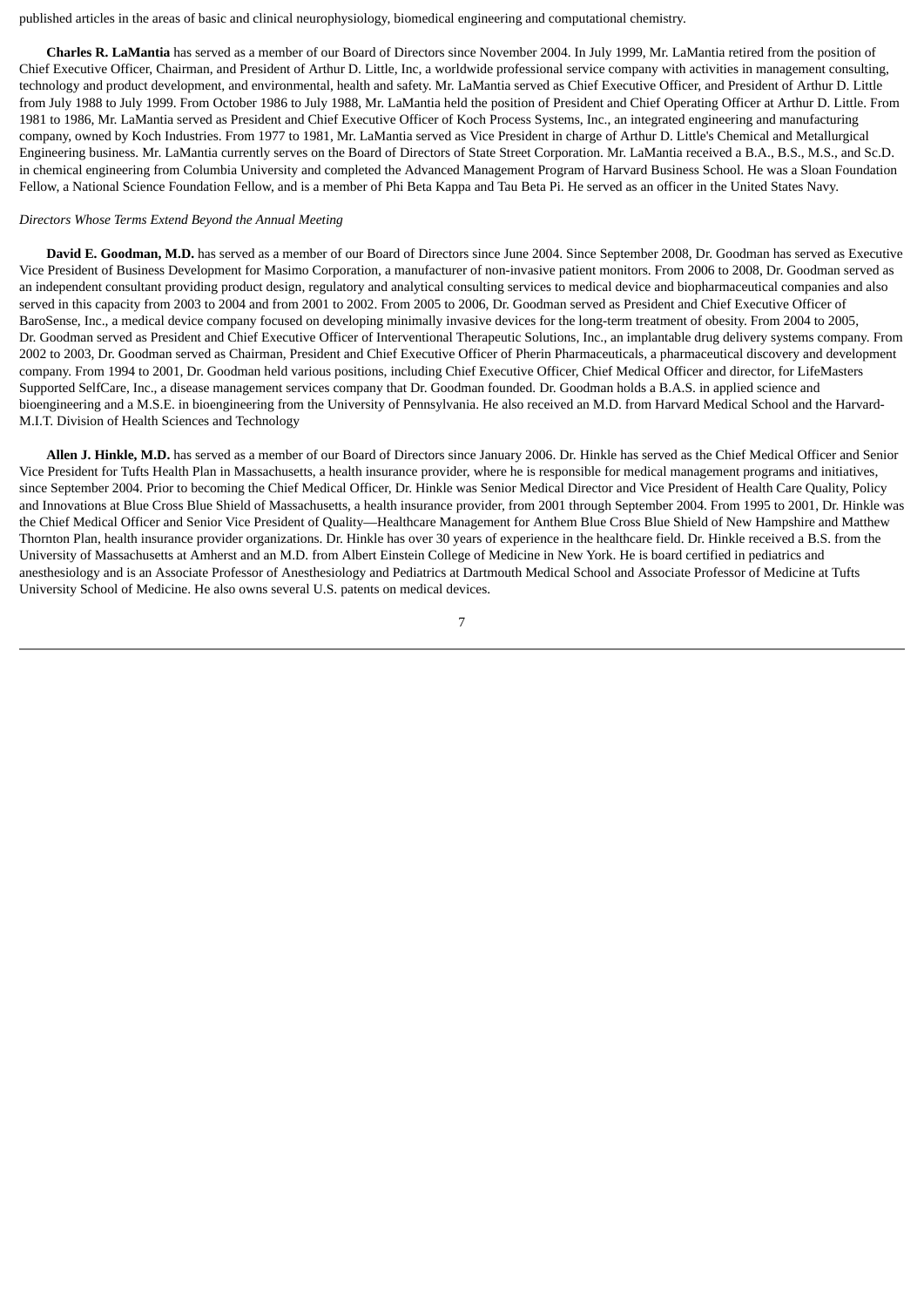**W. Mark Lortz** has served as a member of our Board of Directors since June 2004. Since 2004, Mr. Lortz has served as an independent consultant providing services to medical device companies. Mr. Lortz served as President and Chief Executive Officer of TheraSense, Inc., a medical device company, from 1997, and as Chairman of TheraSense from 1998, until Abbott Laboratories' acquisition of TheraSense in April 2004. From 1991 to 1997, Mr. Lortz held various positions, including Group Vice President for Worldwide Operations and International Franchise Development, Group Vice President for Worldwide Business Operations and Vice President of Operations, for LifeScan, Inc., a division of Johnson & Johnson that specializes in medical device technology. Mr. Lortz currently serves as a director of Cutera, Inc., a medical device company that designs and develops laser and other light-based aesthetic systems. Mr. Lortz holds a B.S. in Engineering Science from Iowa State University and an M.B.A. in Management from Xavier University.

 **Timothy R. Surgenor** has served as a member of our Board of Directors since April 2009. Since April 2009, Mr. Surgenor has been a partner at Red Sky Partners, LLC., a provider of growth and project financing strategies for life-science companies. From 2003 to 2009, Mr. Surgenor served as President, Chief Executive Officer and director of Cyberkinetics Neurotechnology Systems, a medical device company. From January 1999 to January 2003, Mr. Surgenor was Executive Vice President at Haemonetics Corporation, which is a medical device company. From 1994 to 1999, Mr. Surgenor was President of Genzyme Tissue Repair, the cell therapy division of Genzyme Corporation. Previously, Mr. Surgenor was Executive Vice President and Chief Financial Officer of BioSurface Technology, Inc. and also held various positions in operations at Integrated Genetics. Mr. Surgenor received a B.A. in Biochemistry from Williams College and an M.B.A. from Harvard Business School.

#### *Executive Officers Who Are Not Directors*

 **Joseph A. Calo** is an independent financial consultant and has served as our Acting Chief Financial Officer and Treasurer since July 2008. Mr. Calo has provided consulting services to us since March 2004. Prior to becoming an independent financial consultant in 2004, Mr. Calo had been the Chief Financial Officer at Softscape Inc., a provider of human capital management software to Fortune 1000 companies, from 2002 to 2004. At Softscape, he was responsible for financial operations, raised private equity financing from several venture capital firms and completed the acquisition of a medical imaging services company. Prior to Softscape, Mr. Calo was the Vice President of Finance and Chief Financial Officer at Sychronicity, Inc, a company providing electronic design software to the high technology industries, from 1998 to 2002. Previous positions held by Mr. Calo include Vice President of Finance at Viewlogic Systems and various senior financial positions for Prime Computer, Inc. Mr. Calo received his M.B.A. from Babson College. Mr. Calo has a B.S.B.A. in accounting from Western New England College.

 **Guy Daniello** has served as our Senior Vice President of Information Technology since July 2003, and, prior to that time, as our Vice President of Information Technology and Director of Information Technology since 1998. Prior to joining NeuroMetrix, Mr. Daniello was an independent software consultant, the Senior Vice President of Engineering at Shiva Corporation from 1996 to 1997, and the Chief Technology Officer & Vice President of Product Development at Gandalf Technologies from 1993 to 1996. In 1991 he founded Network Architects, a software company. Prior to starting Network Architects, he served as President and Chief Executive Officer of Datamedia Corp. and the Director of Small Systems Development at Honeywell Information Systems. Mr. Daniello holds a B.S. in business administration from Northeastern University.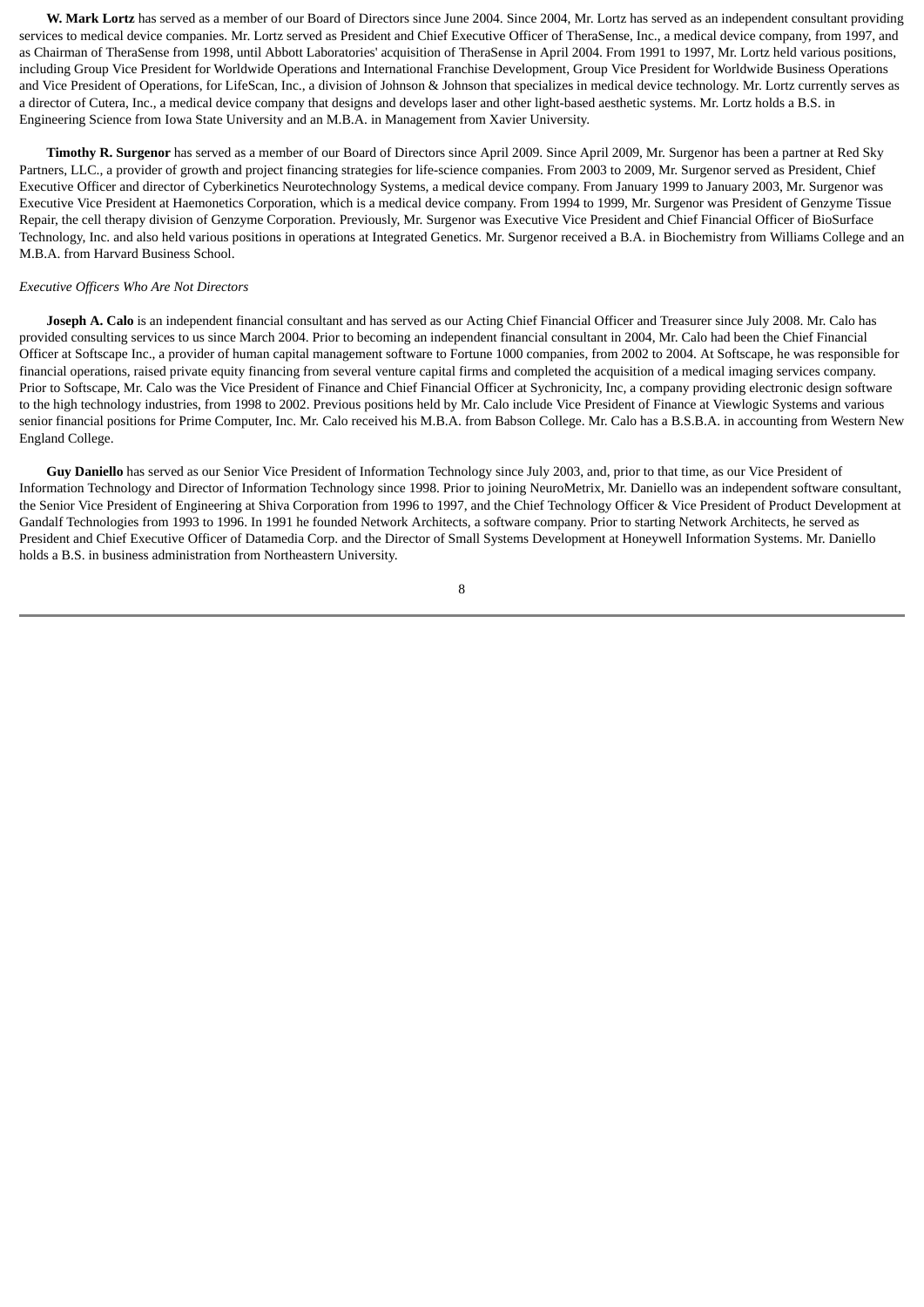**Michael Williams, Ph.D.** has served as our Senior Vice President of Engineering since July 2003 and, prior to that time, as our Vice President of Engineering since May 2000. From March 1996 to January 2000, Dr. Williams served as Division President at Radionics, where he was responsible for all software-based products, including treatment planning and image-guided surgery. Prior to Radionics, he served as an engineer at Hughes Aircraft Space & Communications Group. Dr. Williams received a B.S. in physics and mathematics from University of Puget Sound and an M.S. and Ph.D. in Physics from Brown University.

### **Directors' Compensation**

 The non-employee members of our Board of Directors receive annual cash compensation in the amount of \$10,000 for service as a member of our Board of Directors, which is paid following each annual meeting of our stockholders. In addition, these non-employee directors receive the sum of \$1,500 for each board or committee meeting that they attend, provided that they are not entitled to additional compensation for attending committee meetings that occur on the same day as a board meeting at which they attend. This cash compensation will be in addition to any stock options or other equity compensation that we determine to grant to our directors on a case by case basis. Dr. Gozani, the only employee member of our Board of Directors, is not separately compensated for his service on our Board of Directors.

 In February 2009, we granted Messrs. LaMantia and Lortz and Drs. Goodman and Hinkle each an option to purchase 30,000 shares of our common stock at an exercise price of \$1.70 per share, equal to the closing price of our common stock on the grant date. In April 2009, we granted Mr. Surgenor an option to purchase 30,000 shares of our common stock at an exercise price of \$1.73 per share, equal to the closing price of our common stock on the grant date. Each of these options vests 25% one year after the grant date with the remainder vesting ratably over the following three years on a quarterly basis.

 In addition to the compensation described above, we also reimburse all non-employee directors for their reasonable out-of-pocket expenses incurred in attending meetings of our Board of Directors or any committees thereof.

<span id="page-10-0"></span> The following table shows compensation information with respect to services rendered to us in all capacities during the fiscal year ended December 31, 2008 for each non-employee member of the Board of Directors.

#### **Director Compensation Table—2008**

|                        |                    | <b>Fees Earned</b> |                  |              |     |                              |
|------------------------|--------------------|--------------------|------------------|--------------|-----|------------------------------|
|                        | or<br>Paid in Cash |                    | Option<br>Awards |              |     | <b>Total</b><br>Compensation |
| Name                   |                    | (S)                |                  | (5)(1)       |     | (S)                          |
| David E. Goodman, M.D. | \$                 | 46,000             | S                | 18,161(2)    | \$. | 64,161                       |
| Allen J. Hinkle, M.D.  | \$                 | 40,000             |                  | \$148,686(3) |     | \$188,686                    |
| Charles R. LaMantia    | \$                 | 40,000             | S                | 42,559(4)    | S   | 82,559                       |
| W. Mark Lortz          | \$                 | 35,500             | S                | 18,161(5)    | \$  | 53,661                       |
| Timothy R. Surgenor(6) | \$                 |                    |                  |              |     |                              |

(1) Based on the dollar amount recognized for financial statement reporting purposes with respect to the year ended December 31, 2008 in accordance with SFAS 123R, disregarding the estimate of forfeitures. The assumptions we used for calculating the grant date fair values are set forth in note 3 to our consolidated financial statements included in our Annual Reports on Form 10-K for the years ended December 31, 2008, 2007 and 2006.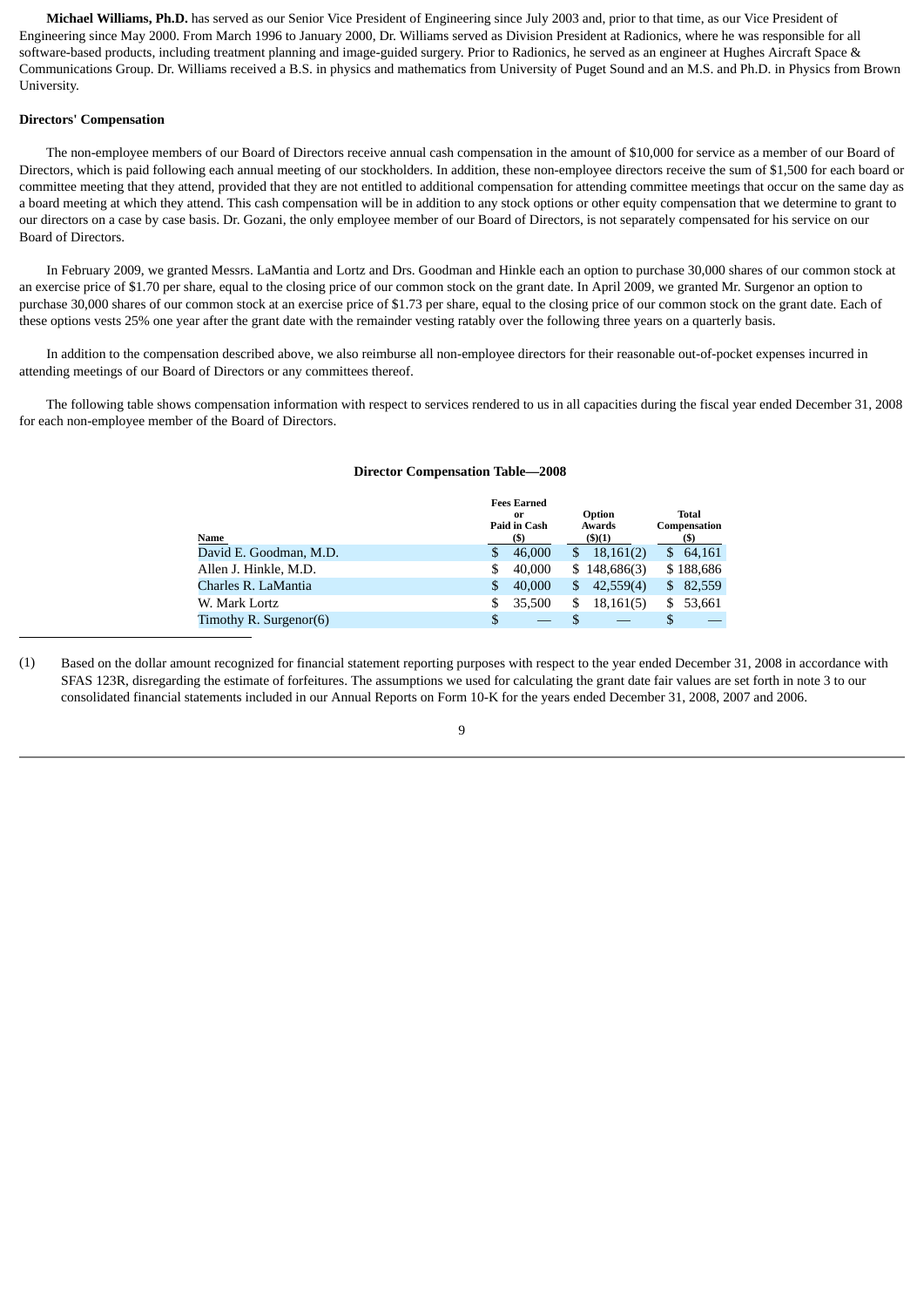- (2) Dr. Goodman had options to purchase 31,000 shares of our common stock outstanding as of December 31, 2008.
- (3) Dr. Hinkle had options to purchase 36,000 shares of our common stock outstanding as of December 31, 2008.
- (4) Mr. LaMantia had options to purchase 31,000 shares of our common stock outstanding as of December 31, 2008.
- (5) Mr. Lortz had options to purchase 36,000 shares of our common stock outstanding as of December 31, 2008.
- <span id="page-11-0"></span>(6) Mr. Surgenor became a director of the Company effective April 1, 2009, and therefore did not receive any compensation as a director of the Company in 2008.

## **COMPENSATION OF EXECUTIVE OFFICERS**

## **Summary of Executive Compensation**

<span id="page-11-1"></span> The following table sets forth compensation information with respect to services rendered to us in all capacities during the fiscal years ended December 31, 2008, 2007 and 2006 for (i) the individual who served as the principal executive officer for the fiscal year ended December 31, 2008, (ii) each of the two other most highly compensated executive officers who were serving as executive officers at December 31, 2008 and (iii) up to two additional individuals for whom information would have been provided pursuant to clause (ii) above but for the fact that the individual was not serving as an executive officer at December 31, 2008 (we refer to these individuals, collectively as the "named executive officers"):

#### **Summary Compensation Table**

| Name and<br><b>Principal Position</b>                                                                          | Year                 | Salary<br>(5)                       | <b>Bonus</b><br>(5)                      |              | Stock<br>Awards<br>(5)    | Option<br>Awards<br>$(1)$ $($ )     |              | <b>Non-Equity</b><br><b>Incentive Plan</b><br>Compensation<br>(S) |                | All Other<br>Compensation<br>$($ \$ | Total<br>$($ \$                                                  |
|----------------------------------------------------------------------------------------------------------------|----------------------|-------------------------------------|------------------------------------------|--------------|---------------------------|-------------------------------------|--------------|-------------------------------------------------------------------|----------------|-------------------------------------|------------------------------------------------------------------|
| Shai N. Gozani, M.D. Ph.D.<br>Chairman of the<br>Board, Chief<br>Executive Officer, President and<br>Secretary | 2008<br>2007<br>2006 | \$303,187<br>\$275,625<br>\$262,500 | \$106.116                                | $\mathbb{S}$ | $53,058(2)$ \$<br>S<br>\$ | 350,029<br>487,437<br>428,933       | \$           | 65,625                                                            | \$<br>\$<br>\$ |                                     | 7,200(3) \$819,590<br>7,200(3) \$770,262<br>7,200(3) \$764,258   |
| Gary L. Gregory(4)<br>Former Chief<br><b>Operating Officer</b>                                                 | 2008<br>2007<br>2006 | \$126,505<br>\$259,088<br>\$246,750 |                                          |              | S<br>\$                   | 113,923(5)<br>255,298(7)<br>251,241 | \$           | 115,663                                                           | S<br>\$<br>\$  |                                     | 242,388(6) \$482,816<br>7,200(3) \$521,586<br>7,200(3) \$620,854 |
| <b>Guy Daniello</b><br><b>Senior Vice President</b><br>of Information<br>Technology                            | 2008<br>2007<br>2006 | \$209,675<br>\$199,690<br>\$190,181 | 56,662(2)<br>S.<br>\$.<br>28,456         |              | \$<br>S<br>\$             | 180,940<br>143,449(8)<br>50,487     | $\mathbb{S}$ | 47,307                                                            |                |                                     | \$447,277<br>\$371,595<br>\$287,975                              |
| Michael Williams, Ph.D.<br>Senior Vice President<br>of Engineering                                             | 2008<br>2007<br>2006 | \$218,792<br>\$208,373<br>\$198,450 | 59,126(2)<br>S<br>25,005<br>S.<br>34,734 |              | \$                        | 155,283<br>160,062<br>135,332       |              |                                                                   |                |                                     | \$433,201<br>\$393,440<br>\$368,516                              |

(1) Based on the dollar amount recognized for financial statement reporting purposes with respect to the years ended December 31, 2008, 2007 and 2006, as applicable, in accordance with SFAS 123R, disregarding the estimate of forfeitures and excluding any stock-based compensation expense previously recognized and disclosed in the Summary Compensation Table related to actual forfeitures. The assumptions we used for calculating the grant date fair values for awards for which we recognized compensation expense in 2008 are set forth in note 3 to our consolidated financial statements included in our Annual Report on Form 10-K for the years ended December 31, 2008, 2007 and 2006.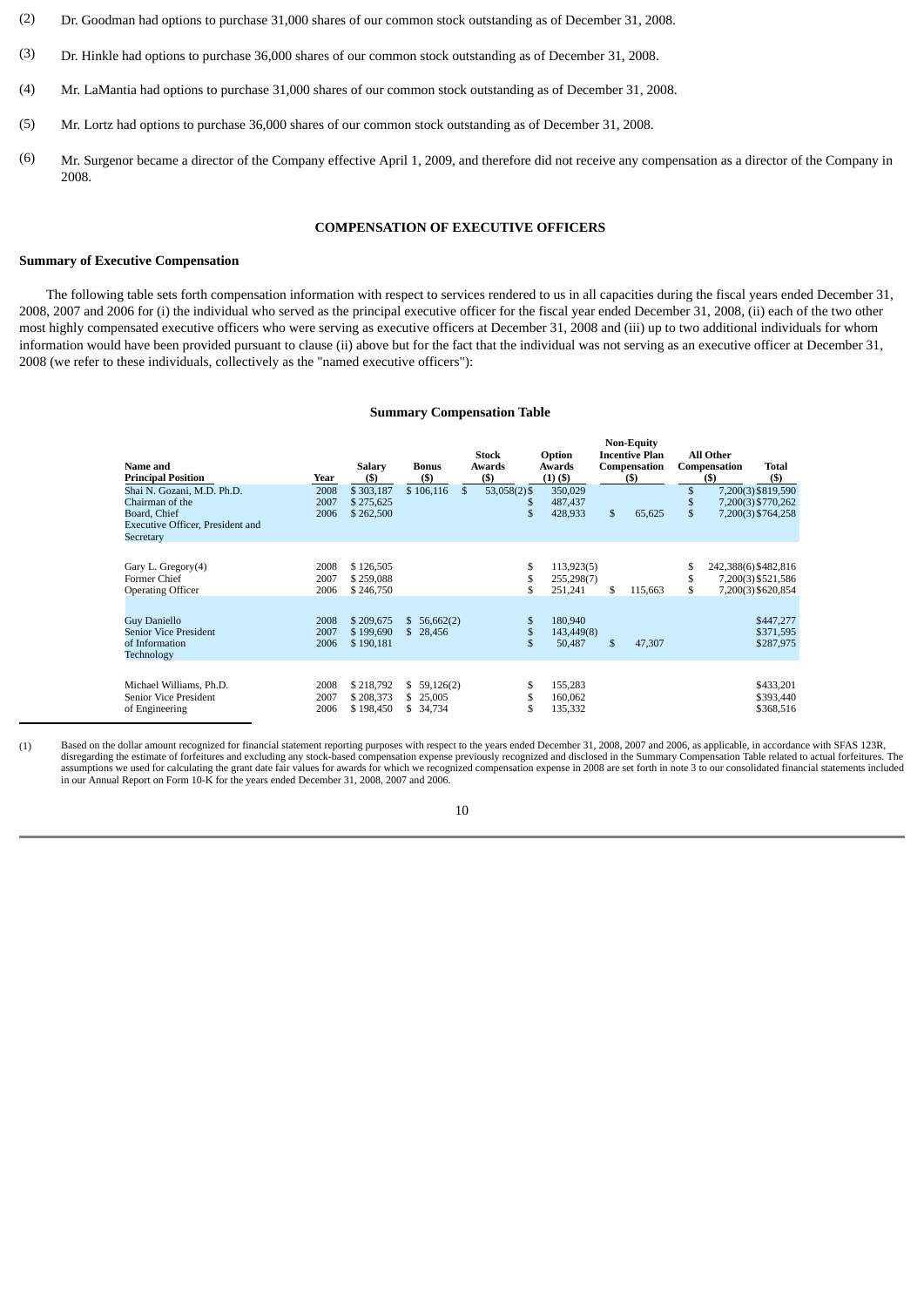- (2) For 2008, Dr. Gozani was given the choice to receive his bonus in cash or in shares of stock with a value equal to 150% of his cash bonus based on the closing price of the Company's common stock on the grant date; provided that any stock received pursuant to such election would be subject to a six-month lock-up. Dr. Gozani elected to receive the entire amount of his bonus in stock and,<br>accordingly, was issued 61,373 accordance with SEC rules, the amount reported in the "Bonus" column for 2008 represents the amount of the cash bonus that Dr. Gozani would have been entitled to receive and the excess is reported in the "Stock Awards" column. Mr. Daniello and Dr. Williams were also given the same choice with respect to a portion of their bonus, but both of them elected to receive their full bonus in cash.
- (3) Represents automobile allowance.
- (4) Mr. Gregory resigned as Chief Operating Officer of the Company effective May 31, 2008.
- (5) As a result of Mr. Gregory's resignation, he forfeited the following unvested stock options in 2008:

|                   | Number of<br><b>Securities</b><br><b>Underlying</b><br><b>Unvested</b><br><b>Options Forfeited</b> | <b>Option Exercise</b><br><b>Price Per</b> | Option<br><b>Expiration</b> |
|-------------------|----------------------------------------------------------------------------------------------------|--------------------------------------------|-----------------------------|
| <b>Grant Date</b> | (#)                                                                                                | Share (\$)                                 | Date                        |
| 4/1/2008          | 17,500                                                                                             | 1.99                                       | 4/1/2018                    |
| 3/27/2007         | 45,450                                                                                             | 9.52                                       | 3/27/2017                   |
| 1/4/2006          | 13.125                                                                                             | 30.10                                      | 1/4/2016                    |

In accordance with SEC rules, the dollar amount recognized for financial reporting purposes in accordance with SFAS 123R with respect to these unvested stock options during the years ended December 31, 2008, 2007 and 2006, disregarding the estimate of forfeitures, has been subtracted from the amount set forth in the "Option Awards" column for Mr. Gregory in 2008.

- (6) Includes \$239,388 of severance payments and \$3,000 of car allowance.
- (7) Includes \$3,726 of stock-based compensation resulting from modification of a stock option agreement in which 2,167 stock options were modified to a per share exercise price of \$4.48 from a per share exercise price of \$2.25. The option modification was to avoid application of Section 409A of the Internal Revenue Code of 1986 (the "Code").
- (8) Includes \$4,059 of stock-based compensation resulting from the modification of a stock option agreement in which 1,250 stock options were modified to a per share exercise price of \$4.48 from a per share exercise price of \$2.25. The option modification was to avoid application of Section 409A of the Code.

#### **Discussion of Summary Compensation Table**

 The compensation paid to the named executive officers includes salary, cash incentive compensation and equity incentive compensation. The terms of employment agreements that we have entered into with our named executive officers are described below under "Employment Agreements and Potential Payments upon Termination or Change-in-Control."

#### *Cash Compensation*

 We pay our executive officers a base salary, which we review and determine annually. In 2008, we increased the base salaries of our named executive officers as follows: Dr. Gozani's base salary increased from \$275,625 to \$303,187 per year, Mr. Gregory's base salary increased from \$259,088 to \$271,958 per year, Dr. Williams' base salary increased from \$208,373 to \$218,792 per year and Mr. Daniello's base salary increased from \$199,690 to \$209,675 per year. The base salaries of our named executive officers, excluding Dr. Gozani's, reflect a 5% increase over 2007. Dr. Gozani's base salary reflects a 10% increase in 2008 over 2007.

#### *Bonus Payments*

 The established targets for annual bonus payments for each of our executive officers for 2008 were as follows: Dr. Gozani—50% of base salary; Mr. Daniello—25% of base salary; and Dr. Williams—25% of base salary. Based on the Compensation Committee's overall assessment of our performance in 2008, we paid discretionary bonuses to Dr. Gozani, Mr. Daniello and Dr. Williams.

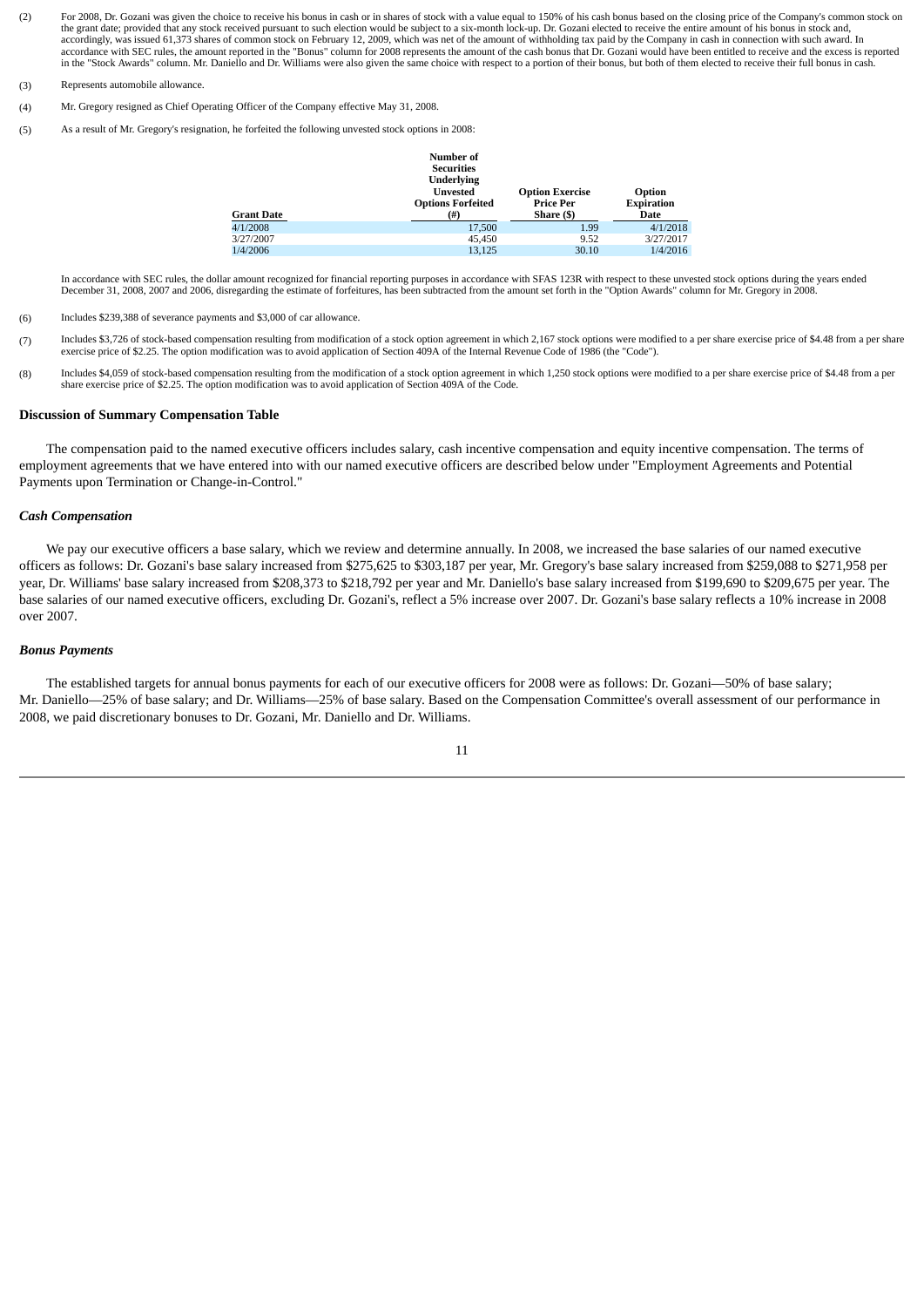For 2008, Dr. Gozani was given the choice to receive his bonus in cash or in shares of stock with a value equal to 150% of his cash bonus based on the closing price of the Company's common stock on the grant date; provided that any stock received pursuant to such election would be subject to a six-month lockup. Dr. Gozani elected to take his entire bonus in stock, less the amount necessary to satisfy the tax withholding with respect to his bonus. Mr. Daniello and Dr. Williams were also given the same choice with respect to their year-end bonuses, which were \$36,693 and \$38,289, respectively. Mr. Daniello and Dr. Williams each elected to receive his full year-end bonus in cash. Mr. Daniello and Dr. Williams were also awarded interim retention bonuses in the amount of \$19,969 and \$20,837, respectively, in July 2008, which were subject to forfeiture in the event either voluntarily terminated his employment with the Company prior to January 1, 2009.

#### *Long-Term Incentive Compensation*

 We grant long-term equity incentive awards in the form of stock options to executives as part of our total compensation package. On April 1, 2008, we granted the following stock options to our named executive officers under our Second Amended and Restated 2004 Stock Option and Incentive Plan with an exercise price of \$1.99 per share: Dr. Gozani—35,000 shares; Mr. Gregory—35,000 shares; Mr. Daniello—35,000 shares; and Dr. Williams 35,000 shares. These stock options have a term of ten years and vest over four years with 25% of the total award vesting after one year and the remainder vesting in equal quarterly installments thereafter. On June 3, 2008, we also granted the following stock options to our named executive officers under our Second Amended and Restated 2004 Stock Option and Incentive Plan with an exercise price of \$2.13 per share: Dr. Gozani—200,000 shares; Mr. Daniello—50,000 shares; and Dr. Williams 50,000 shares. These stock options have a term of ten years and vest over three years with 35% of the total award vesting after one year, 8.75% vesting each quarter during the second year and 7.5% vesting each quarter during the third year. Generally, to the extent vested, each stock option is exercisable during the term of the option while the grantee is employed by us and for a period of three months thereafter, unless such termination is upon death or disability, in which the grantee may continue to exercise the option for a period of 12 months, or for cause, in which case the option terminates immediately. Vesting of stock options is also subject to acceleration in some certain circumstances in connection with a change-in-control as described below in "Employment Agreements and Potential Payments upon Termination or Change-in-Control."

 In connection with his resignation on May 31, 2008, Mr. Gregory entered into a separation agreement (the "Separation Agreement") with us. Under the Separation Agreement, Mr. Gregory received continuation of his monthly salary and car allowance, equal to \$23,270 per month, and health benefits for nine months following the effectiveness of his resignation and a lump sum payment equal to three months of his salary and car allowance, which equals \$69,810, upon the effectiveness of his resignation. In addition, upon the effectiveness of his resignation, 17,500 shares of the option granted to Mr. Gregory on April 1, 2008, with an exercise price of \$1.99 per share, and 3,907 shares of the option granted to Mr. Gregory on June 21, 2004, with an exercise price of \$8.00 per share, vested. We also agreed to permit Mr. Gregory to exercise the vested portion of his option granted on April 1, 2008 at any time for up to one year following the effectiveness of his resignation.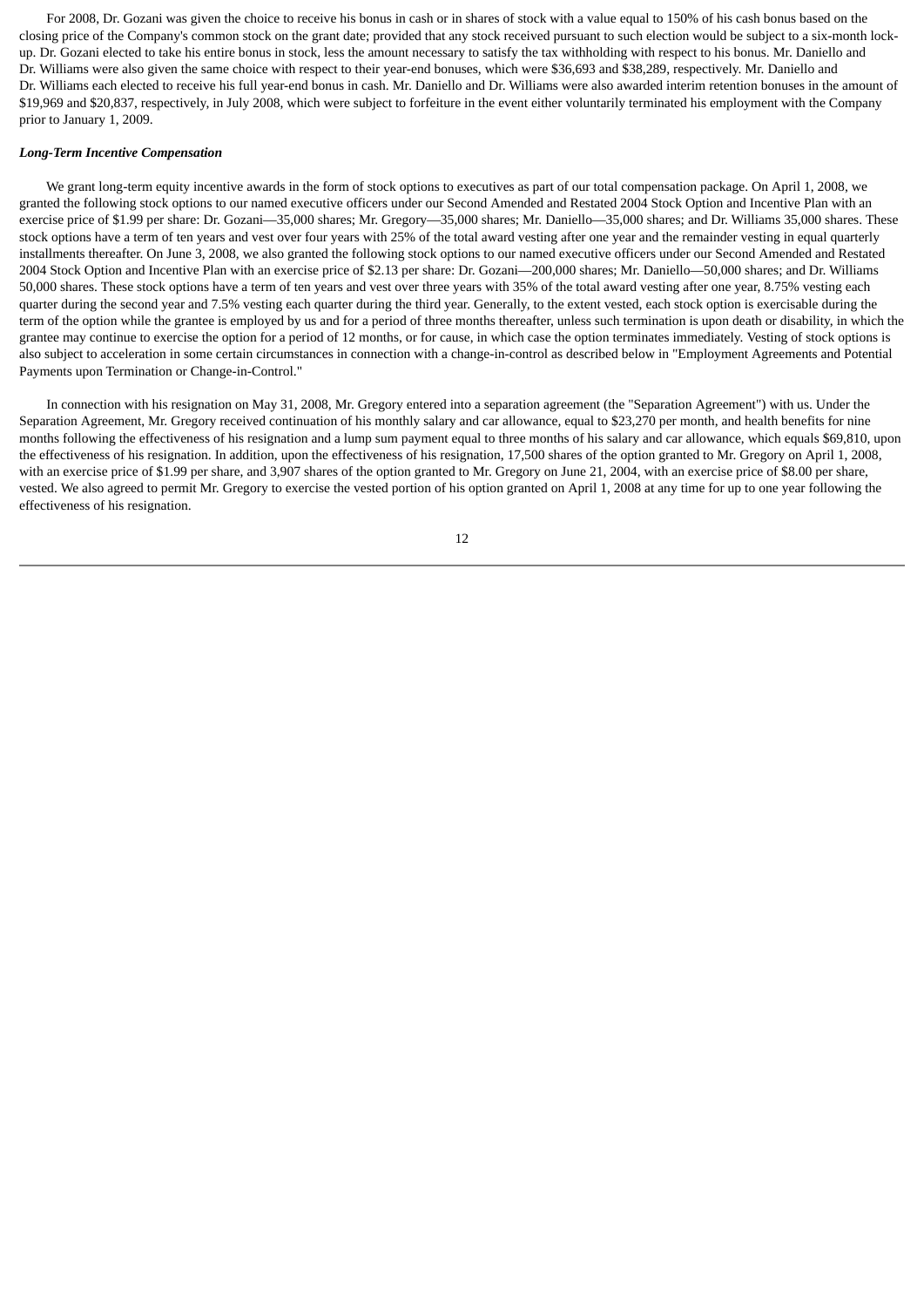<span id="page-14-0"></span>The table below sets forth information with respect to our named executive officers concerning the outstanding equity awards as of December 31, 2008.

## **Outstanding Equity Awards at Fiscal Year-End—2008**

|                                |      | <b>Option Awards</b><br><b>Number of Securities</b><br><b>Underlying</b><br><b>Unexercised Options</b> |                         |                                      | Option                           |  |
|--------------------------------|------|--------------------------------------------------------------------------------------------------------|-------------------------|--------------------------------------|----------------------------------|--|
|                                |      | $($ #)<br>Exercisable                                                                                  | $($ #)<br>Unexercisable | <b>Option Exercise</b><br>Price (\$) | <b>Expiration</b><br><b>Date</b> |  |
| Shai N. Gozani, M.D.,<br>Ph.D. | (1)  | 375,000                                                                                                |                         | \$<br>8.00                           | 6/21/14                          |  |
|                                | (2)  | 22,050                                                                                                 | 28,350                  | \$<br>9.52                           | 3/27/17                          |  |
|                                | (3)  |                                                                                                        | 35,000                  | \$<br>1.99                           | 4/01/18                          |  |
|                                | (4)  |                                                                                                        | 200,000                 | \$<br>2.13                           | 6/03/18                          |  |
|                                |      |                                                                                                        |                         |                                      |                                  |  |
| Gary L. Gregory                | (5)  | 62,500                                                                                                 |                         | \$<br>8.00                           | 6/2/14                           |  |
|                                | (6)  | 2,167                                                                                                  |                         | \$<br>4.48                           | 4/8/14                           |  |
|                                | (7)  | 17,500                                                                                                 |                         | \$<br>1.99                           | 5/31/09                          |  |
|                                |      |                                                                                                        |                         |                                      |                                  |  |
| <b>Guy Daniello</b>            | (8)  | 3,750                                                                                                  |                         | \$<br>2.25                           | 10/13/12                         |  |
|                                | (9)  | 1,358                                                                                                  |                         | \$<br>2.25                           | 1/01/13                          |  |
|                                | (10) | 1,250                                                                                                  |                         | \$<br>4.48                           | 6/05/13                          |  |
|                                | (11) | 17,187                                                                                                 | 7,813                   | \$<br>30.10                          | 1/04/16                          |  |
|                                | (12) | 16,800                                                                                                 | 21,600                  | \$<br>9.52                           | 3/27/17                          |  |
|                                | (13) |                                                                                                        | 35,000                  | \$<br>1.99                           | 4/01/18                          |  |
|                                | (14) |                                                                                                        | 50,000                  | \$<br>2.13                           | 6/03/18                          |  |
|                                |      |                                                                                                        |                         |                                      |                                  |  |
| Michael Williams, Ph.D.        | (15) | 2,276                                                                                                  |                         | \$<br>2.25                           | 1/01/13                          |  |
|                                | (16) | 187                                                                                                    |                         | \$<br>2.25                           | 1/15/12                          |  |
|                                | (17) | 11,250                                                                                                 |                         | \$<br>2.25                           | 9/18/13                          |  |
|                                | (18) | 625                                                                                                    |                         | \$<br>2.25                           | 6/05/13                          |  |
|                                | (19) | 1,875                                                                                                  |                         | \$<br>4.48                           | 6/05/13                          |  |
|                                | (20) | 17,187                                                                                                 | 7,813                   | \$<br>30.10                          | 1/04/16                          |  |
|                                | (21) | 16,800                                                                                                 | 21,600                  | \$<br>9.52                           | 3/27/17                          |  |
|                                | (22) |                                                                                                        | 35,000                  | \$<br>1.99                           | 4/1/18                           |  |
|                                | (23) |                                                                                                        | 50,000                  | \$<br>2.13                           | 6/3/18                           |  |
|                                |      |                                                                                                        |                         |                                      |                                  |  |

(1) Reflects the unexercised portion of a stock option for 375,000 shares of common stock that was granted on June 21, 2004. The option vests/vested 25% on the first anniversary of the grant date and then 1/16th each quarter thereafter until fully vested.

- (2) Reflects the unexercised portion of a stock option for 50,400 shares of common stock that was granted on March 27, 2007. The option vests/vested 25% on the first anniversary of the grant date and then 1/16th each quarter thereafter until fully vested.
- (3) Reflects the unexercised portion of a stock option for 35,000 shares of common stock that was granted on April 1, 2008. The option vests/vested 25% on the first anniversary of the vest start date and then 1/16th each quarter thereafter until fully vested.
- (4) Reflects the unexercised portion of a stock option for 200,000 shares of common stock that was granted on June 3, 2008. The option vests/vested 35% on the first anniversary of the vest start date and then 8.75% each quarter during the second year and 7.5% each quarter during the third year.
- (5) Reflects the unexercised portion of a stock option for 62,500 shares of common stock that was granted on June 21, 2004. The option vests/vested 25% on the first anniversary of the vest start date and then 1/16th each quarter thereafter until fully vested.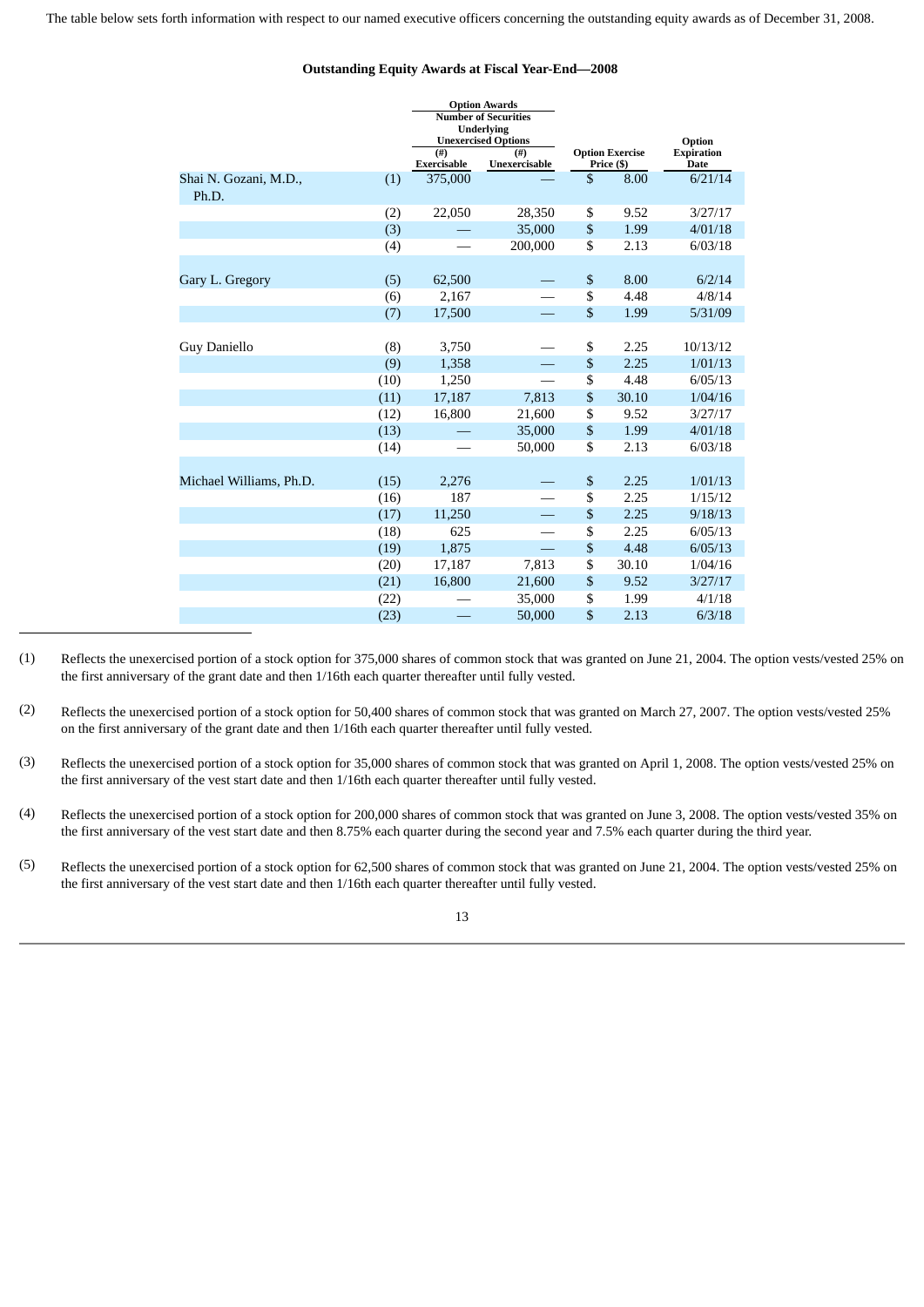- (6) Reflects the unexercised portion of a stock option for 2,167 shares of common stock that was granted on granted on April 8, 2004 and modified on September 6, 2006. These options are a result of a modification to a stock option agreement in which 2,167 stock options were modified to a per share exercise price of \$4.48 from a per share exercise price of \$2.25. The option modification was to avoid application of Section 409A of the Code. The options vests/vested 28% on the first anniversary of the grant date and then 2.4% each month for the next 30 months.
- (7) Reflects the unexercised portion of a stock option for 35,000 shares of common stock that was granted on April 1, 2008. The option vests/vested 25% on the first anniversary of the vest start date and then 1/16th each quarter thereafter until fully vested.
- (8) Reflects the unexercised portion of a stock option for 15,000 shares of common stock that was granted on October 13, 2002. The option vests/vested 25% on the first, second, third and fourth anniversaries of the grant date.
- (9) Reflects the unexercised portion of a stock option for 2,715 shares of common stock that was granted on January 1, 2003. The option vests/vested 25% on the first, second, third and fourth anniversaries of the grant date.
- (10) Reflects the unexercised portion of a stock option for 1,250 shares of common stock that was granted on granted on April 8, 2004 and modified on September 6, 2006. These options are the result of a modification to a stock option agreement in which 1,250 stock options were modified to a per share exercise price of \$4.48 from a per share exercise price of \$2.25. The option modification was to avoid the application of Section 409A of the Code. The option vests/vested 25% on the first, second, third and fourth anniversaries of the vest start date of June 5, 2003.
- (11) Reflects the unexercised portion of a stock option for 25,000 shares of common stock that was granted on January 4, 2006. The option vests/vested 25% on the first anniversary of the grant date and then 1/16th each quarter thereafter until fully vested.
- (12) Reflects the unexercised portion of a stock option for 38,400 shares of common stock that was granted on March 27, 2007. The option vests/vested 25% on the first anniversary of the grant date and then 1/16th each quarter thereafter until fully vested.
- (13) Reflects the unexercised portion of a stock option for 35,000 shares of common stock that was granted on April 1, 2008. The option vests/vested 25% on the first anniversary of the vest start date and then 1/16th each quarter thereafter until fully vested.
- (14) Reflects the unexercised portion of a stock option for 50,000 shares of common stock that was granted on June 3, 2008. The option vests/vested 35% on the first anniversary of the vest start date and then 8.75% each quarter during the second year and 7.5% each quarter during the third year.
- (15) Reflects the unexercised portion of a stock option for 4,550 shares of common stock that was granted on January 1, 2003. The option vests/vested 25% on the first, second, third and fourth anniversaries of the grant date.
- (16) Reflects the unexercised portion of a stock option for 187 shares of common stock that was granted on April 8, 2004. The option vests/vested equally over 36 months starting on January 15, 2002.
- (17) Reflects the unexercised portion of a stock option for 15,000 shares of common stock that was granted on September 18, 2003. The option vests/vested 25% on the first, second, third and fourth anniversaries of the grant date.
- (18) Reflects the unexercised portion of a stock option for 625 shares of common stock that was granted on granted on April 8, 2004. The option vests/vested 25% on the first, second, third and fourth anniversaries of the vest start date of June 5, 2003.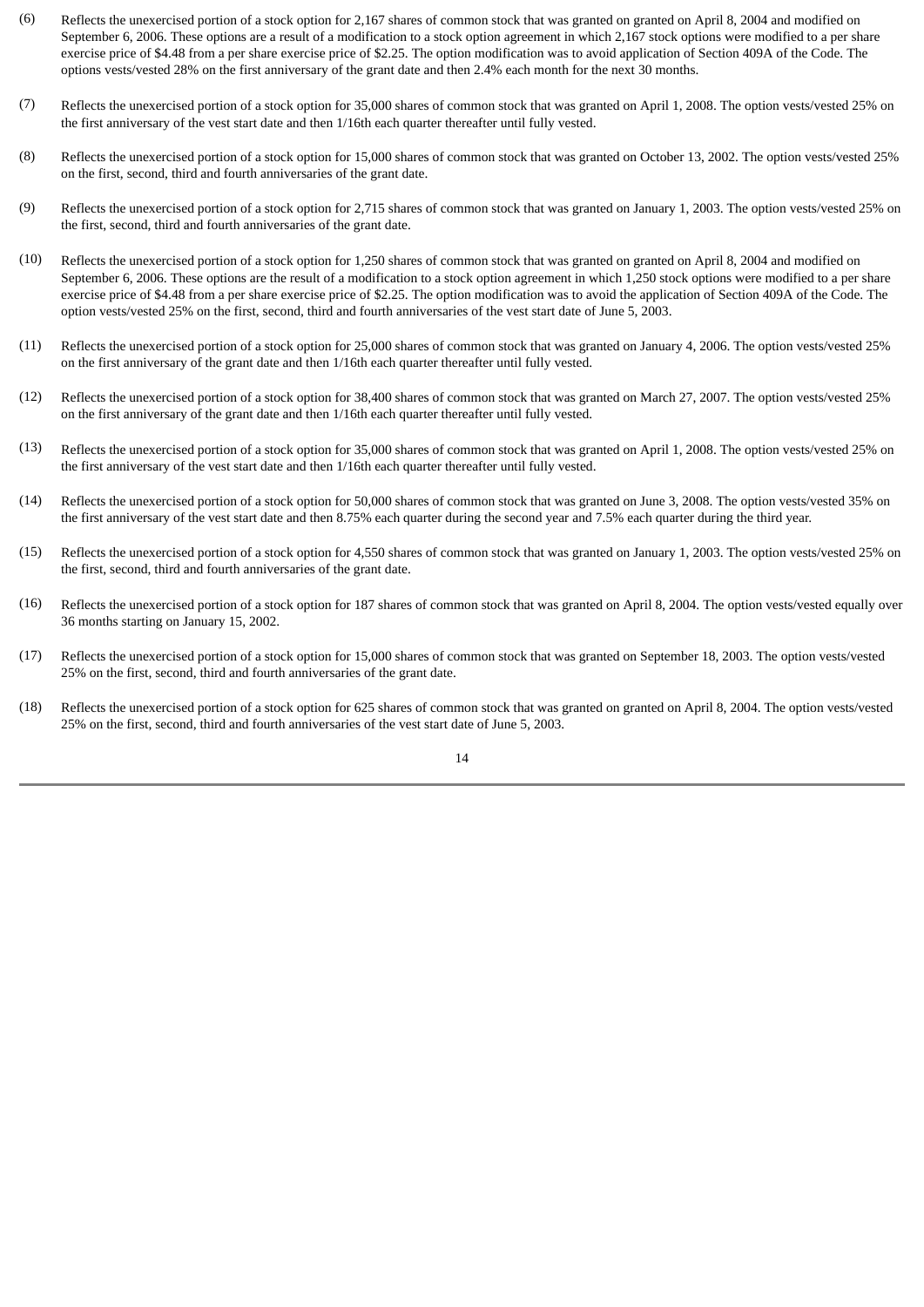- (19) Reflects the unexercised portion of a stock option for 1,875 shares of common stock that was granted on granted on April 8, 2004 and modified on September 6, 2006. These options are a result of a modification to a stock option agreement in which 1,875 stock options were modified to a per share exercise price of \$4.48 from a per share exercise price of \$2.25. The option modification was to avoid application of Section 409A of the Code. The option vests/vested 25% on the first, second, third and fourth anniversaries of the vest start date of June 5, 2003.
- (20) Reflects the unexercised portion of a stock option for 25,000 shares of common stock that was granted on January 4, 2006. The option vests/vested 25% on the first anniversary of the grant date and then 1/16th each quarter thereafter until fully vested.
- (21) Reflects the unexercised portion of a stock option for 38,400 shares of common stock that was granted on March 27, 2007. The option vests/vested 25% on the first anniversary of the grant date and then 1/16th each quarter thereafter until fully vested.
- (22) Reflects the unexercised portion of a stock option for 35,000 shares of common stock that was granted on April 1, 2008. The option vests/vested 25% on the first anniversary of the vest start date and then 1/16th each quarter thereafter until fully vested.
- (23) Reflects the unexercised portion of a stock option for 50,000 shares of common stock that was granted on June 3, 2008. The option vests/vested 35% on the first anniversary of the vest start date and then 8.75% each quarter during the second year and 7.5% each quarter during the third year.

#### **Employment Agreements and Potential Payments upon Termination or Change-in-Control**

#### **Shai N. Gozani, M.D., Ph.D.**

 We entered into an employment agreement with Dr. Gozani, effective as of June 21, 2004 and amended on December 31, 2008. Under the terms of the employment agreement, Dr. Gozani is to be paid an annual base salary determined by the Compensation Committee but not less than \$250,000. Dr. Gozani's salary for 2008 was \$303,187. Dr. Gozani is also eligible to receive an annual cash performance bonus of up to 50% of his annual salary if certain performance objectives, determined by Dr. Gozani and our Compensation Committee, are met. In addition, pursuant to this employment agreement, on June 21, 2004, we granted Dr. Gozani stock options to purchase 375,000 shares of common stock at an exercise price of \$8.00 per share, equal to the price per share at our initial public offering. This stock option has a term of ten years from the grant date and vested over four years from the grant date with 25% of the total award vesting after one year and the remainder vesting ratably over the following three years on a quarterly basis.

 The employment agreement may be terminated by us with or without cause or by Dr. Gozani. Under the terms of the employment agreement, if (1) we terminate Dr. Gozani for any reason other than willful non-performance of his duties under the employment agreement, intentional fraud or dishonesty with respect to our business or conviction of a felony, which we refer to as a termination without cause, or (2) Dr. Gozani resigns as a result of a reduction in his responsibilities with us, reduction in his status with us, reduction of his salary, relocation of our corporate offices more than 35 miles from their current location or breach by us of the employment agreement, which we refer to as a termination for good reason, Dr. Gozani will be entitled to his full base salary at his thencurrent annual rate of pay, plus benefits and applicable bonus payments, through the date of his termination. In addition, in the event of such a termination, we will continue to pay Dr. Gozani his then-current annual base salary for one year following the termination. Additionally, Dr. Gozani will be entitled to his full annual cash performance bonus in the year that any of the following sale transactions occurs:

a sale of substantially all of our assets;

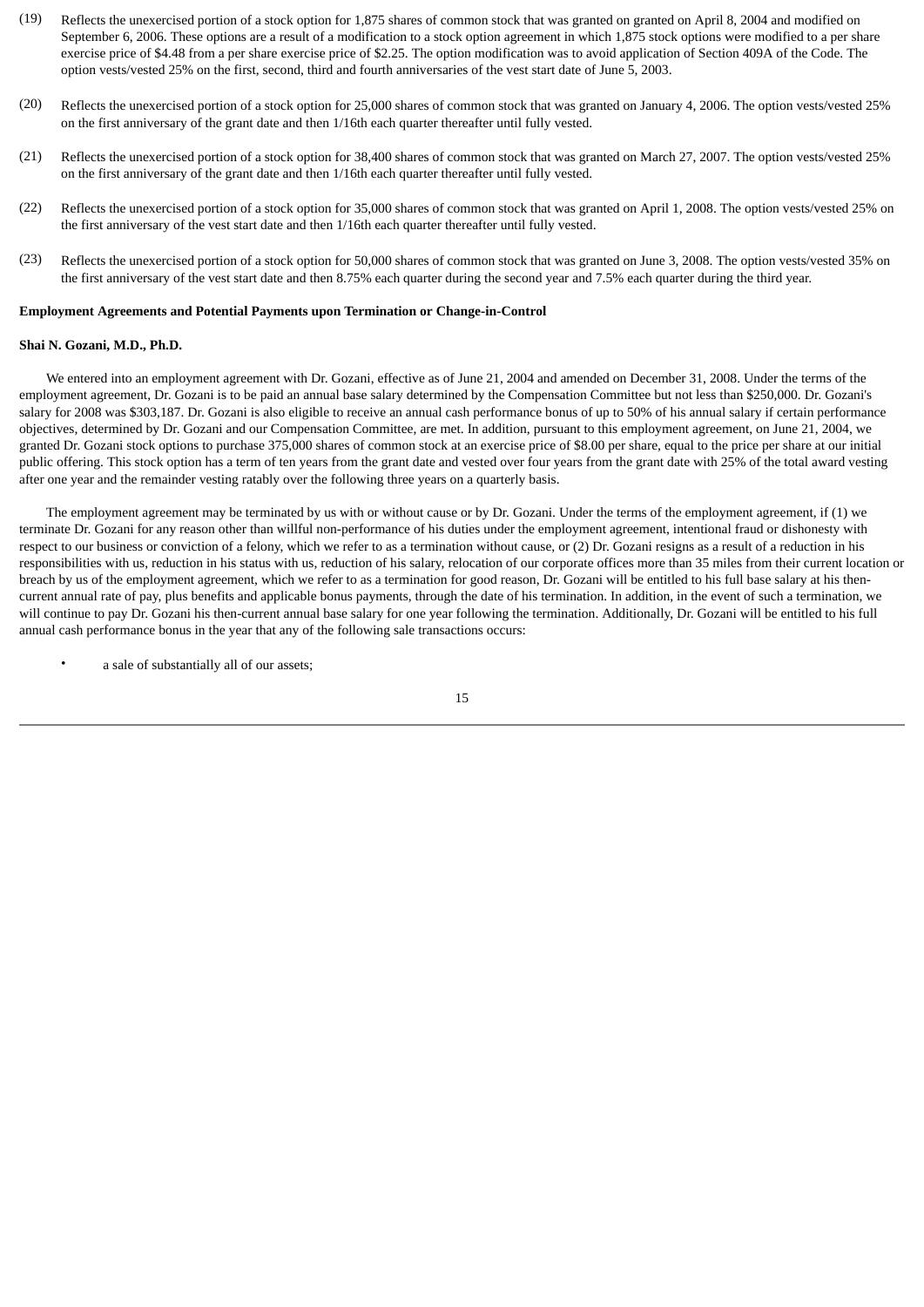- a merger or combination with another entity, unless the merger or combination does not result in a change in ownership of our voting securities of more than 50%; or
- the sale or transfer of more than 50% of our voting securities.

## **Guy Daniello**

 We entered into a letter agreement with Mr. Daniello effective February 5, 2008 and amended on December 31, 2008, which provides for our employment of Mr. Daniello, as our Senior Vice President of Information Technology, on an at-will basis. Under the letter agreement, Mr. Daniello's annual salary was \$199,690, subject to periodic review and adjustment at our discretion. Under the letter agreement, Mr. Daniello will be also eligible to receive an annual cash performance bonus of up to 25% of his annual salary.

 Under the terms of the letter agreement, if (1) we terminate Mr. Daniello's employment without cause or (2) Mr. Daniello resigns as a result of our material breach of the terms of the letter agreement, which we refer to as a termination for good reason, then Mr. Daniello will be entitled to receive his base salary and continuation of health benefits for a period of nine months from the date of such termination of Mr. Daniello, subject to Mr. Daniello executing a release agreement with us. Additionally, in the event of a termination of Mr. Daniello without cause or for good reason, Mr. Daniello will be entitled to the acceleration of nine months of vesting under any option grants made subsequent to the date of his letter agreement.

## **Michael Williams, Ph.D.**

 We entered into a letter agreement with Dr. Williams effective February 5, 2008 and amended on December 31, 2008, which provides for our employment of Dr. Williams, as our Senior Vice President of Engineering, on an at-will basis. Under the letter agreement, Dr. Williams' annual salary was \$208,373, subject to periodic review and adjustment at our discretion. Under the letter agreement, Dr. Williams will be also eligible to receive an annual cash performance bonus of up to 25% of his annual salary.

 Under the terms of the letter agreement, if (1) we terminate Dr. Williams' employment without cause or (2) Dr. Williams resigns as a result of our material breach of the terms of the letter agreement, which we refer to as a termination for good reason, then Dr. Williams will be entitled to receive his base salary and continuation of health benefits for a period of nine months from the date of such termination of Dr. Williams, subject to Dr. Williams executing a release agreement with us. Additionally, in the event of a termination of Dr. Williams without cause or for good reason, Dr. Williams will be entitled to the acceleration of nine months of vesting under any option grants made subsequent to the date of his letter agreement.

 Dr. Gozani, Mr. Daniello and Dr. Williams have each entered into a confidentiality and non-competition agreement with us, which provides for protection of our confidential information, assignment to us of intellectual property developed by the executive officer and non-compete and non-solicitation obligations that are effective during, and for 12 months following termination of, the executive officer's employment.

 Under our 1998 Equity Incentive Plan and our Second Amended and Restated 2004 Stock Option and Incentive Plan, vesting of the stock options granted thereunder fully accelerates in connection with certain sale events, as described therein, unless such stock options are continued, assumed or replaced in the transaction constituting such sale event.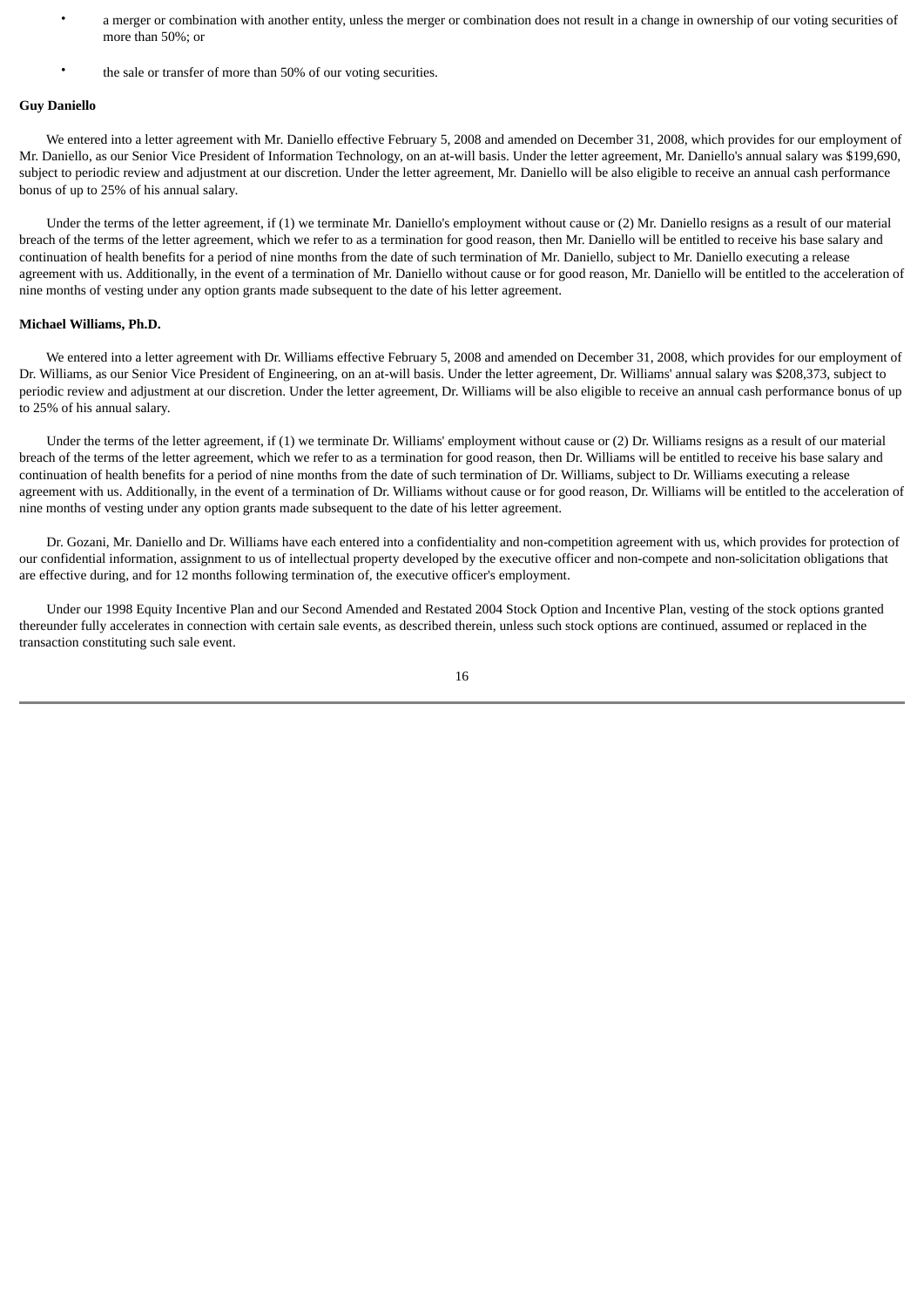#### **Executive and Director Compensation Process**

 The Compensation Committee typically meets several times each year in connection with the consideration and determination of executive compensation. Depending on the nature of the matter to be discussed, these meetings may occur at regularly scheduled times or may be special meetings. Specific agenda items are typically determined by the members of the Compensation Committee and our Chief Executive Officer. The Compensation Committee has the authority to determine all compensation payable to our executive officers. For annual and other compensation decisions, our Chief Executive Officer typically provides detailed information to the Compensation Committee regarding the performance of our executive officers, to the extent relevant, and makes detailed recommendations to the Compensation Committee regarding the compensation of all executive officers, excluding his own. With respect to 2008, the Compensation Committee engaged the services of AON/Radford, a nationally recognized consulting firm, in order to assist it in determining the amount of executive compensation to pay our executive officers. Specifically, AON/Radford was engaged by the Compensation Committee to provide a competitive total direct compensation review of the compensation of certain executives against market practices and make recommendations for pay levels for each component of our executive compensation based on the Compensation Committee's targeted competitive positioning. AON/Radford was engaged in early 2008 with respect to 2008 salaries and equity awards, 2008 bonus opportunities and 2007 bonus determinations and in early 2009 with respect to 2009 salaries and equity awards, 2009 bonus opportunities and 2008 bonus determinations. In each case, AON/Radford provided the Compensation Committee with a written report based on competitive market compensation data based on a survey of approximately 150 companies in the life sciences, medical device and biotechnology industry with 50 to 150 employees and made general recommendations to the Compensation Committee. The Compensation Committee ultimately made all determinations regarding compensation payable to our executive officers throughout the year.

 The Compensation Committee also typically reviews our director compensation on at least an annual basis and has the authority to approve all compensation payable to our directors. Our Chief Executive Officer may make recommendations to the Compensation Committee regarding director compensation.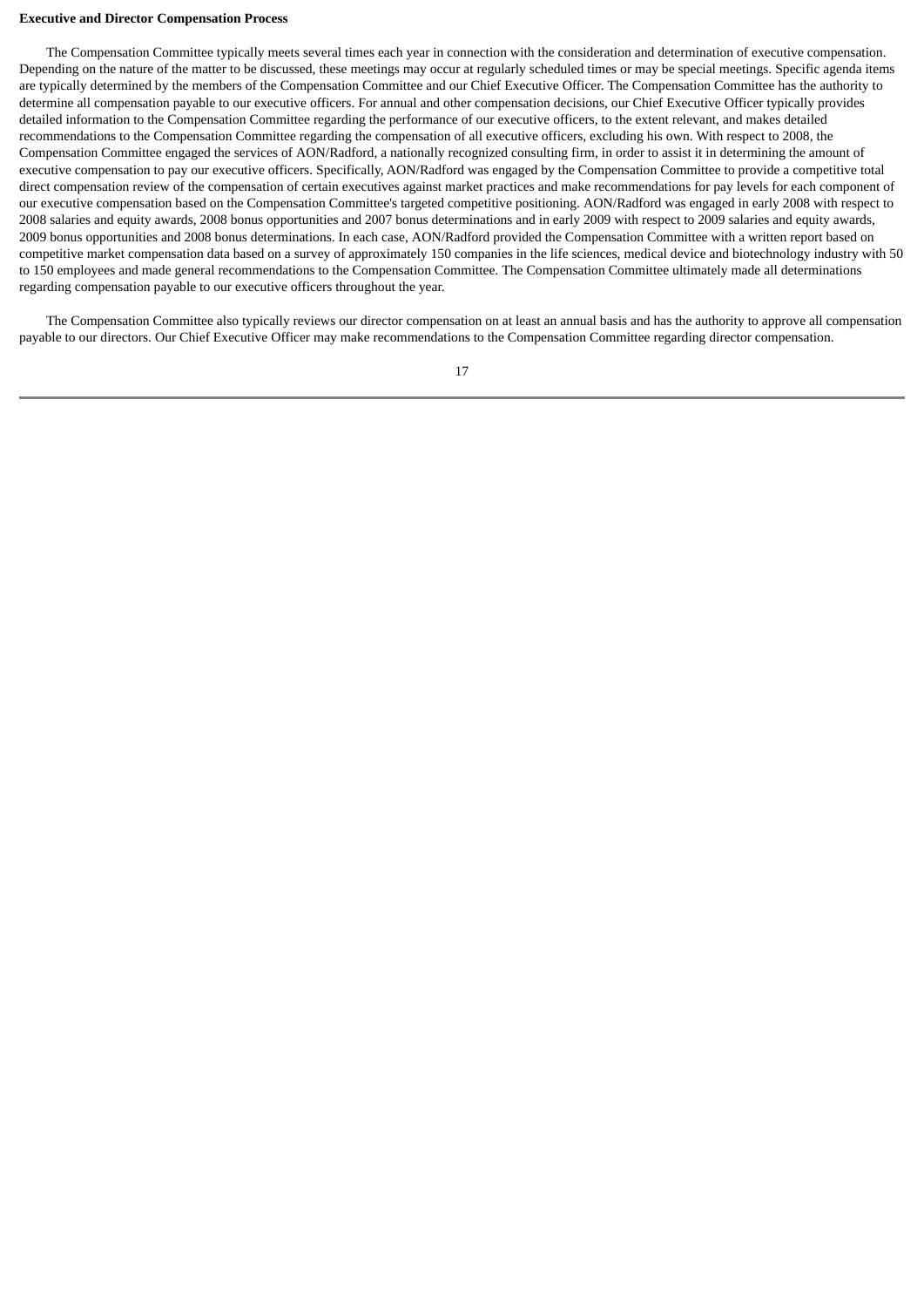## **PRINCIPAL AND MANAGEMENT STOCKHOLDERS**

<span id="page-19-0"></span>The following table sets forth certain information concerning beneficial ownership as of January 31, 2009, except as noted below, of our common stock by:

- each of our directors and nominees for director;
- each of our named executive officers; and
- all of our directors, nominees for director and executive officers as a group.

 The number of common shares "beneficially owned" by each stockholder is determined under rules issued by the SEC regarding the beneficial ownership of securities. This information is not necessarily indicative of beneficial ownership for any other purpose. Under these rules, beneficial ownership of common stock includes (1) any shares as to which the person or entity has sole or shared voting power or investment power and (2) any shares as to which the person or entity has the right to acquire beneficial ownership within 60 days after January 31, 2009, including any shares that could be purchased by the exercise of options or warrants on or within 60 days after January 31, 2009. Each stockholder's percentage ownership is based on 13,858,797 shares of our common stock outstanding as of January 31, 2009 plus the number of shares of common stock that may be acquired by such stockholder upon exercise of options that are exercisable on or within 60 days after January 31, 2009.

 Unless otherwise indicated below, to our knowledge, all persons named in the table have sole voting and investment power with respect to their shares of common stock, except to the extent authority is shared by spouses under community property laws.

|                                                                                             | <b>Amount and Nature of</b><br><b>Beneficial Ownership</b> |            |              |                                           |
|---------------------------------------------------------------------------------------------|------------------------------------------------------------|------------|--------------|-------------------------------------------|
| Name and Address(1) of Beneficial Owner                                                     | Common<br><b>Stock</b>                                     | Options(2) | <b>Total</b> | Percent<br>of Class<br>of<br><b>Total</b> |
| <b>Directors and Executive Officers</b>                                                     |                                                            |            |              |                                           |
| Shai N. Gozani, M.D., Ph.D.(3)                                                              | 463,288                                                    | 408,950    | 872,238      | 6.1%                                      |
| Gary L. Gregory(4)                                                                          | 32,833                                                     | 82,166     | 114,999      | $\ast$                                    |
| Guy Daniello                                                                                | 10,528                                                     | 53,057     | 63,585       | $\ast$                                    |
| Michael Williams, Ph.D.                                                                     | 5,879                                                      | 62,912     | 68,791       | $\ast$                                    |
| David E. Goodman, M.D.                                                                      |                                                            | 31,000     | 31,000       | $\ast$                                    |
| Allen Hinkle, M.D.                                                                          |                                                            | 27,000     | 27,000       | $\ast$                                    |
| Charles R. LaMantia                                                                         |                                                            | 31,000     | 31,000       | $\ast$                                    |
| W. Mark Lortz                                                                               |                                                            | 36,000     | 36,000       | $\ast$                                    |
| Timothy R. Surgenor(5)                                                                      |                                                            |            |              | $\ast$                                    |
| All current Directors and Executive Officers as a group (9 persons)(6)                      | 481,195                                                    | 649,919    | 1,131,114    | 7.8%                                      |
| <b>Beneficial Owner of 5% or More Other than</b><br><b>Directors and Executive Officers</b> |                                                            |            |              |                                           |
| Andre Danesh and related persons                                                            |                                                            |            |              |                                           |
| Andre Danesh(7)                                                                             | 2,063,928                                                  |            | 2,063,928    | 14.9%                                     |
| $E \& S$ Investments(7)                                                                     | 1,713,928                                                  |            | 1,713,928    | 12.4%                                     |
|                                                                                             |                                                            |            |              |                                           |
| Deerfield Management and related persons                                                    |                                                            |            |              |                                           |
| James E. Flynn(8)                                                                           | 1,845,000                                                  |            | 1,845,000    | 13.3%                                     |
| Deerfield Management Company, L.P.(8)                                                       | 1,194,915                                                  |            | 1,194,915    | 8.6%                                      |
| Deerfield Special Situations Fund International Limited(8)                                  | 1,194,915                                                  |            | 1,194,915    | 8.6%                                      |
|                                                                                             |                                                            |            |              |                                           |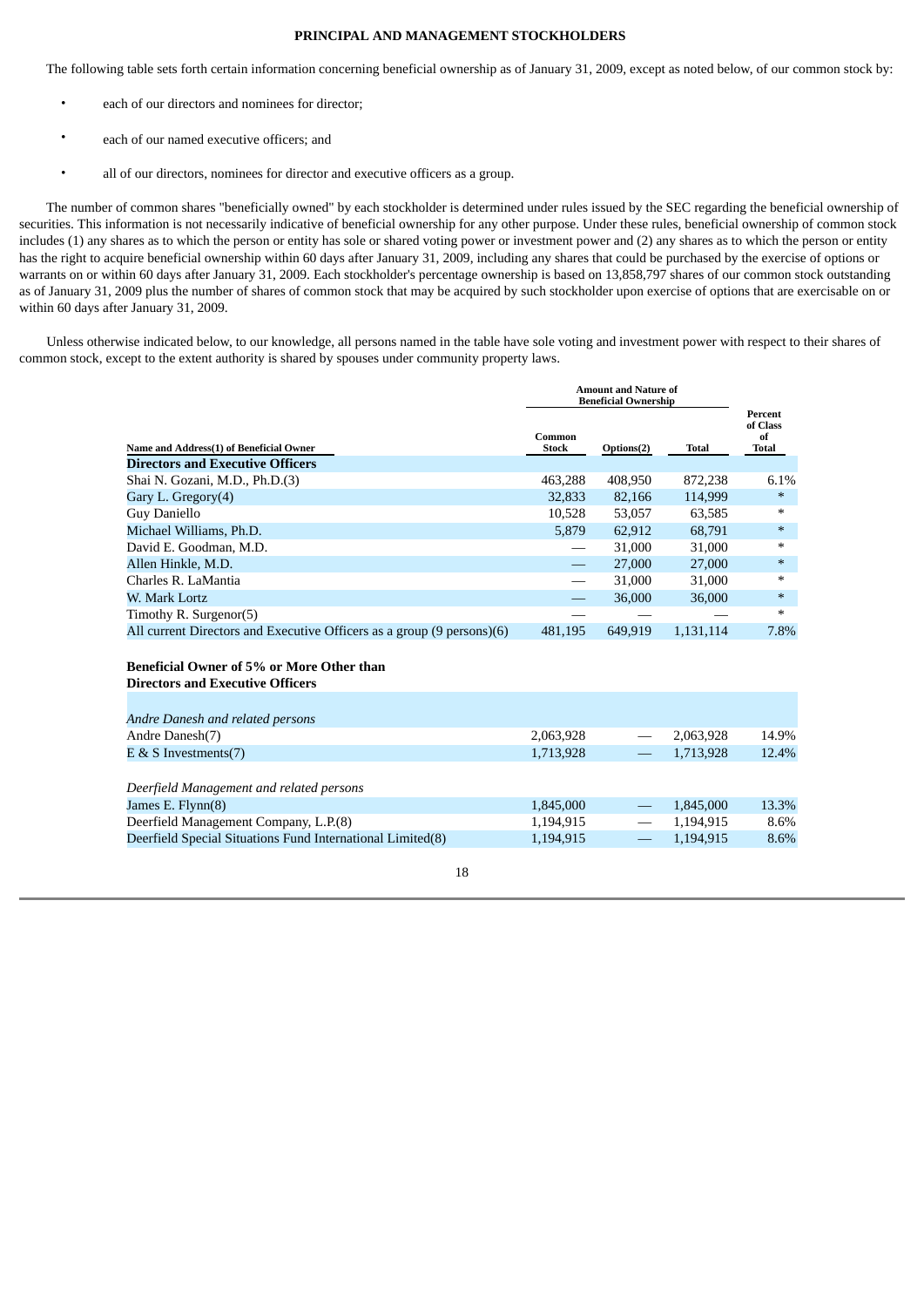|                                                           | <b>Amount and Nature of</b><br><b>Beneficial Ownership</b> |            |           |                                    |  |
|-----------------------------------------------------------|------------------------------------------------------------|------------|-----------|------------------------------------|--|
| Name and Address(1) of Beneficial Owner                   | Common<br>Stock                                            | Options(2) | Total     | Percent<br>of Class<br>of<br>Total |  |
| Gruber and McBaine Capital Management and related persons |                                                            |            |           |                                    |  |
| Jon D. Gruber(9)                                          | 1,179,730                                                  |            | 1,179,730 | 8.5%                               |  |
| J. Patterson McBaine(9)                                   | 1,176,083                                                  |            | 1.176.083 | 8.5%                               |  |
| Eric B. Swergold(9)                                       | 986.574                                                    |            | 986.574   | 7.1%                               |  |
| Gruber and McBaine Capital Management, LLC(9)             | 986,574                                                    |            | 986,574   | 7.1%                               |  |
| Renaissance Technologies and related persons              |                                                            |            |           |                                    |  |
| Renaissance Technologies LLC(10)                          | 875,300                                                    |            | 875,300   | 6.3%                               |  |
| James H. Simons(10)                                       | 875,300                                                    |            | 875,300   | 6.3%                               |  |

- Represents less than 1% of the outstanding shares of common stock.
- (1) Unless otherwise indicated, the address of each stockholder is c/o NeuroMetrix, Inc., 62 Fourth Avenue, Waltham, Massachusetts 02451.
- (2) Includes all options that are exercisable on or within 60 days from January 31, 2009 by the beneficial owner, except as otherwise noted.
- (3) Does not include the following shares of common stock acquired by Dr. Gozani after January 31, 2009: 61,373 shares received by Dr. Gozani on February 12, 2009 pursuant to his 2008 bonus election and 100,000 shares purchased by Dr. Gozani in the open market on February 27, 2009.
- (4) Information for Mr. Gregory is as of May 31, 2008, the date he resigned as Chief Operating Officer of the Company, except that stock options expiring after May 31, 2008 and prior to January 31, 2009 are reflected.
- (5) Information for Mr. Surgenor is as of April 1, 2009, the date he became a director.
- (6) Includes all of our current executive officers and directors: Shai N. Gozani, M.D., Ph.D., Guy Daniello, Michael Williams, Ph.D., Joseph A. Calo, David E. Goodman, M.D., Allen Hinkle, M.D., Charles R. LaMantia, W. Mark Lortz and Timothy R. Surgenor.
- (7) Andre Danesh has shared voting power and shared dispositive power with respect to all of these shares, and includes 150,000 shares over which Andre Danesh 1997 IRREV Trust has shared voting power and shared dispositive power and 1,713,928 shares over which E & S Investment has shared voting power and shared dispositive power. The address of Andre Danesh, Andre Danesh 1997 IRREV Trust and E & S Investment is Allied Financial Corp. P.O. Box 1271, Brookline, MA 02446. Information regarding Andre Danesh is based solely on a Schedule 13D filed by this entity with the SEC on December 30, 2008.
- (8) James E. Flynn has shared voting power and shared dispositive power with respect to all of these shares, and includes 650,085 shares over which Deerfield Capital, L.P. has shared voting power and shared dispositive power, 650,085 shares over which Deerfield Special Situations Fund, L.P. has shared voting power and shared dispositive power, 1,194,915 shares over which Deerfield Management Company, L.P. has shared voting power and shared dispositive power, and 1,194,915 shares over which Deerfield Special Situations Fund International Limited has shared voting power and shared dispositive power. The address of James E. Flynn, Deerfield Management Company, L.P., Deerfield Capital, L.P. and Deerfield Special Situations Fund, L.P. is 780 Third Avenue, 37<sup>th</sup> Floor, New York, NY 10017. The address of Deerfield Special Situations Fund International Limited is c/o Bisys Management, Bison Court, Columbus Centre, P.O. Box 3460, Road Town, Tortola, British Virgin Islands. Information regarding James E. Flynn, Deerfield Management Company, L.P., Deerfield Capital, L.P., Deerfield Special Situations Fund, L.P. and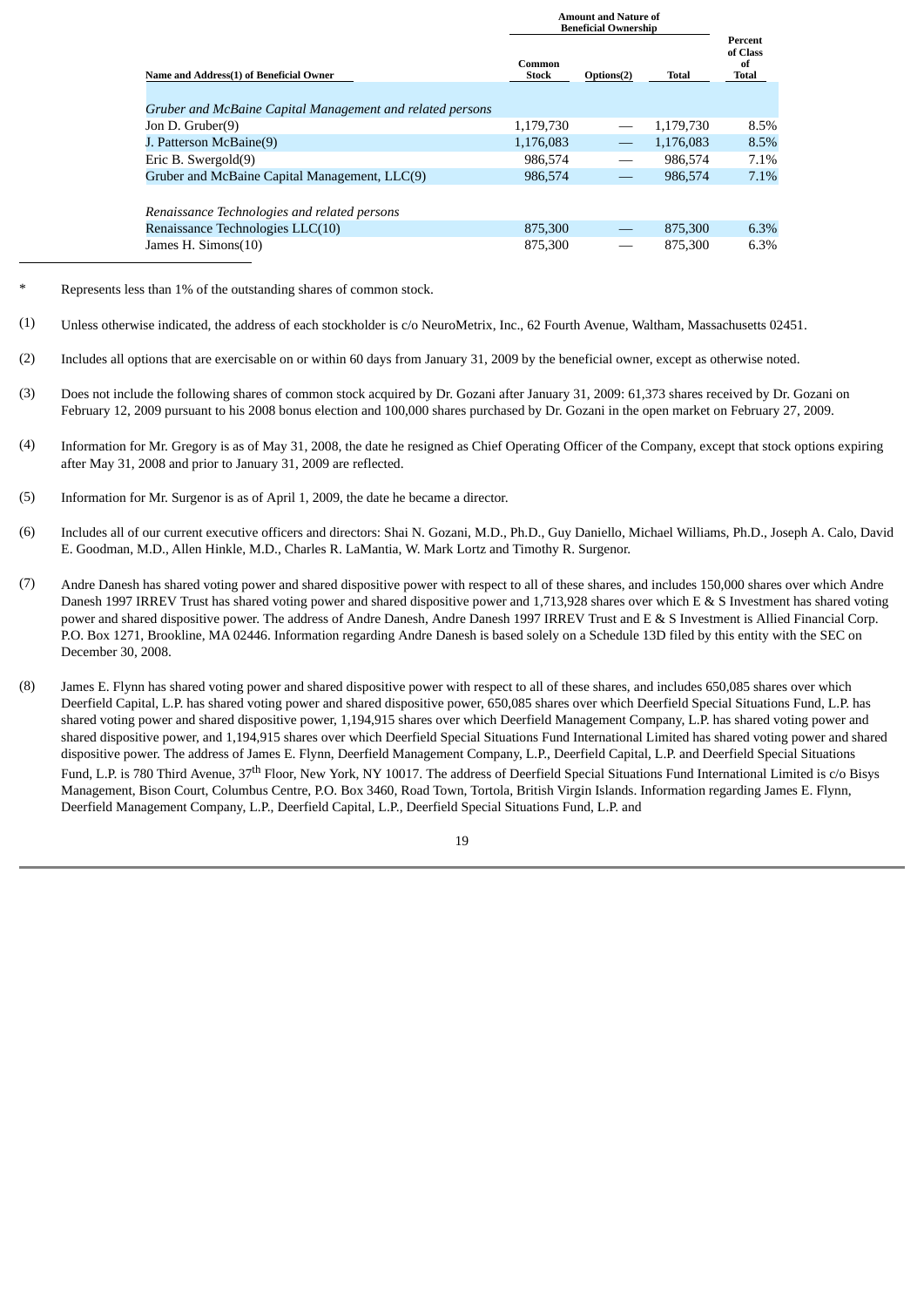Deerfield Special Situations Fund International Limited is based solely on a Schedule 13G filed by this entity with the SEC on December 5, 2008.

- (9) Gruber and McBaine Capital Management, LLC has shared voting power and shared dispositive power with respect to 986,574 shares. Jon D. Gruber has shared voting power and shared dispositive power with respect to 986,574 shares and sole voting power and sole dispositive power with respect to 193,156 shares. J. Patterson McBaine has shared voting power and shared dispositive power with respect to 986,574 shares and sole voting power and sole dispositive power with respect to 189,509 shares. Eric B. Swergold has shared voting power and shared dispositive power with respect to 986,574 shares. The address of Gruber and McBaine Capital Management, LLC, Jon D. Gruber, J. Patterson McBaine and Eric B. Swergold is 50 Osgood Place, Penthouse, San Francisco, CA 94133. Information regarding Gruber and McBaine Capital Management, LLC, Jon D. Gruber, J. Patterson McBaine and Eric B. Swergold is based solely on a Schedule 13G filed by this entity with the SEC on January 29, 2009.
- (10) Renaissance Technologies LLC and James H. Simons each have sole voting power and sole investment power with respect to the 875,300 shares. The address of Renaissance Technologies LLC and James H. Simons is 800 Third Avenue, New York, N.Y. Information regarding Renaissance Technologies LLC and James H. Simons is based solely on a Schedule 13G filed by this entity with the SEC on February 13, 2009.

#### **TRANSACTIONS WITH RELATED PERSONS**

<span id="page-21-0"></span> Mr. Surgenor is a director of NeuroMetrix and was formerly the President and Chief Executive Officer and a director of Cyberkinetics Neurotechnology Systems, Inc. ("Cyberkinetics"). In November 2007, we made an investment of \$2.5 million in shares of Cyberkinetics common stock, agreed to negotiate the terms of a joint venture with Cyberkinetics and received a warrant to purchase an additional \$1.25 million of Cyberkinetics common stock. We would have been required to exercise the warrant if Cyberkinetics received FDA approval of a Humanitarian Device Exemption filing for the Andara OFS device for acute spinal cord injuries by December 31, 2008, which they did not. In February 2008, we formed PNIR (Peripheral Nerve Injury Repair) LLC, a joint venture with initial ownership of 50% by us and 50% by Cyberkinetics, and entered into a Collaboration Agreement and Operating Agreement with Cyberkinetics. The focus of the joint venture was on the development and commercialization of a product for the treatment of peripheral nerve injury using the Andara™ OFS™ (Oscillating Frequency Stimulation) technology (the "Andara Technology") licensed by Cyberkinetics from Purdue University and using other technologies to be developed. Under the terms of our joint venture agreement with Cyberkinetics, we agreed to fund the first \$2.0 million of program costs under the joint venture and any required funding beyond the initial \$2.0 million was to be shared equally by us and Cyberkinetics. Cyberkinetics had agreed to contribute the Andara Technology and certain additional technology, know-how and intellectual property. During the fourth quarter of 2008, the joint venture with Cyberkinetics was dissolved, and in January 2009, we acquired certain technological and intellectual property assets from Cyberkinetics and Andara Life Science, Inc., a wholly-owned subsidiary of Cyberkinetics, for \$350,000 in cash. The acquired assets include all of Cyberkinetics' rights and regulatory filings for the Andara Technology, the rights to develop and commercialize a therapeutic product for peripheral nerve injury based on the Andara Technology, development and commercialization rights to certain derivatives of the pharmacological agent 4-aminopyridine that may be useful in the treatment of central and peripheral nervous system injury and disease, and certain other intellectual property and technology.

 On November 7, 2008, we sold substantially all of the assets related our DigiScope business to Advanced Diagnostics, LLC in exchange for assuming certain identified commitments of approximately \$400,000 and a cash payment of \$50,000. The Chief Executive Officer and President of Advanced Diagnostics, LLC is Gary Gregory, our former Chief Operating Officer.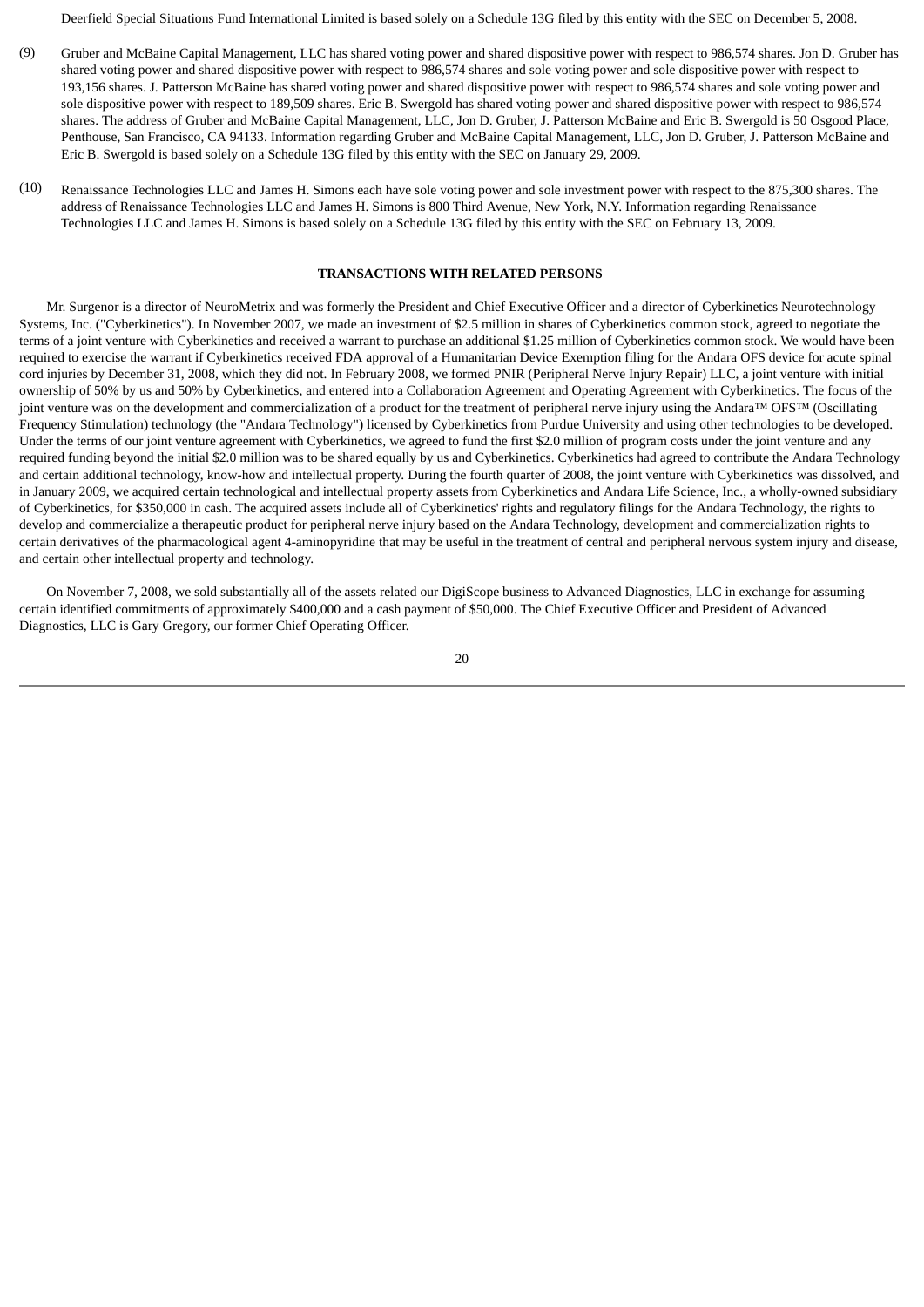#### **AUDIT COMMITTEE REPORT**

<span id="page-22-0"></span> The undersigned members of the Audit Committee of the Board of Directors submit this report in connection with the committee's review of the financial reports for the fiscal year ended December 31, 2008 as follows:

 1. The Audit Committee has reviewed and discussed with management the audited financial statements for the Company for the fiscal year ended December 31, 2008.

 2. The Audit Committee has discussed with representatives of PricewaterhouseCoopers LLP the matters required to be discussed with them under the provisions of Statement on Auditing Standards No. 61, as amended (AICPA, Professional Standards, Vol. 1, au section 380), as adopted by the Public Company Accounting Oversight Board in Rule 3200T.

 3. The Audit Committee has received the written disclosures and the letter from the independent auditors required by applicable requirements of the Public Company Accounting Oversight Board regarding the independent accountant's communications with the audit committee concerning independence, and has discussed with the independent accountant the independent accountant's independence.

 In reliance on the reviews and discussions referred to above, the Audit Committee recommended to the Board of Directors that the audited financial statements be included in our Annual Report on Form 10-K for the fiscal year ended December 31, 2008 for filing with the SEC.

Respectfully submitted by the Audit Committee:

David E. Goodman, M.D. Charles R. LaMantia W. Mark Lortz

## **PROPOSAL 2: APPROVAL OF THIRD AMENDED AND RESTATED 2004 STOCK OPTION AND INCENTIVE PLAN**

## <span id="page-22-1"></span>**Introduction**

 The Company's Second Amended and Restated 2004 Stock Option and Incentive Plan (the "2004 Plan") currently authorizes the grant of stock options and other stock-based awards to officers, employees, non-employee directors, consultants and prospective employees of the Company and its subsidiaries. Currently, 2,946,022 shares of common stock are reserved for issuance pursuant to awards granted under the 2004 Plan. As of April 6, 2009, approximately 326,000 shares were available for grant under the 2004 Plan. On April 6, 2009, the Board of Directors approved amendments to the 2004 Plan, subject to stockholder approval, to increase the aggregate number of shares authorized for issuance under the 2004 Plan by 1,000,000 shares to 3,946,022 shares of common stock and eliminate the minimum vesting requirements applicable to restricted stock awards and deferred stock awards granted to employees.

 Of the total number of shares authorized for issuance, no more than 825,000 shares may be issued in the form of unrestricted stock awards, restricted stock awards or deferred stock awards (excluding, for purposes of this limitation, any awards granted in lieu of cash compensation or fees). This limitation was not changed by the amendment to the 2004 Plan. A copy of the 2004 Plan, as amended and restated to reflect this amendment (the "Amended 2004 Plan"), is attached as Appendix A to this Proxy Statement and incorporated herein by reference.

 The amendments to the 2004 Plan were designed to enhance the flexibility of the Compensation Committee in granting restricted stock and deferred stock awards to our officers, employees,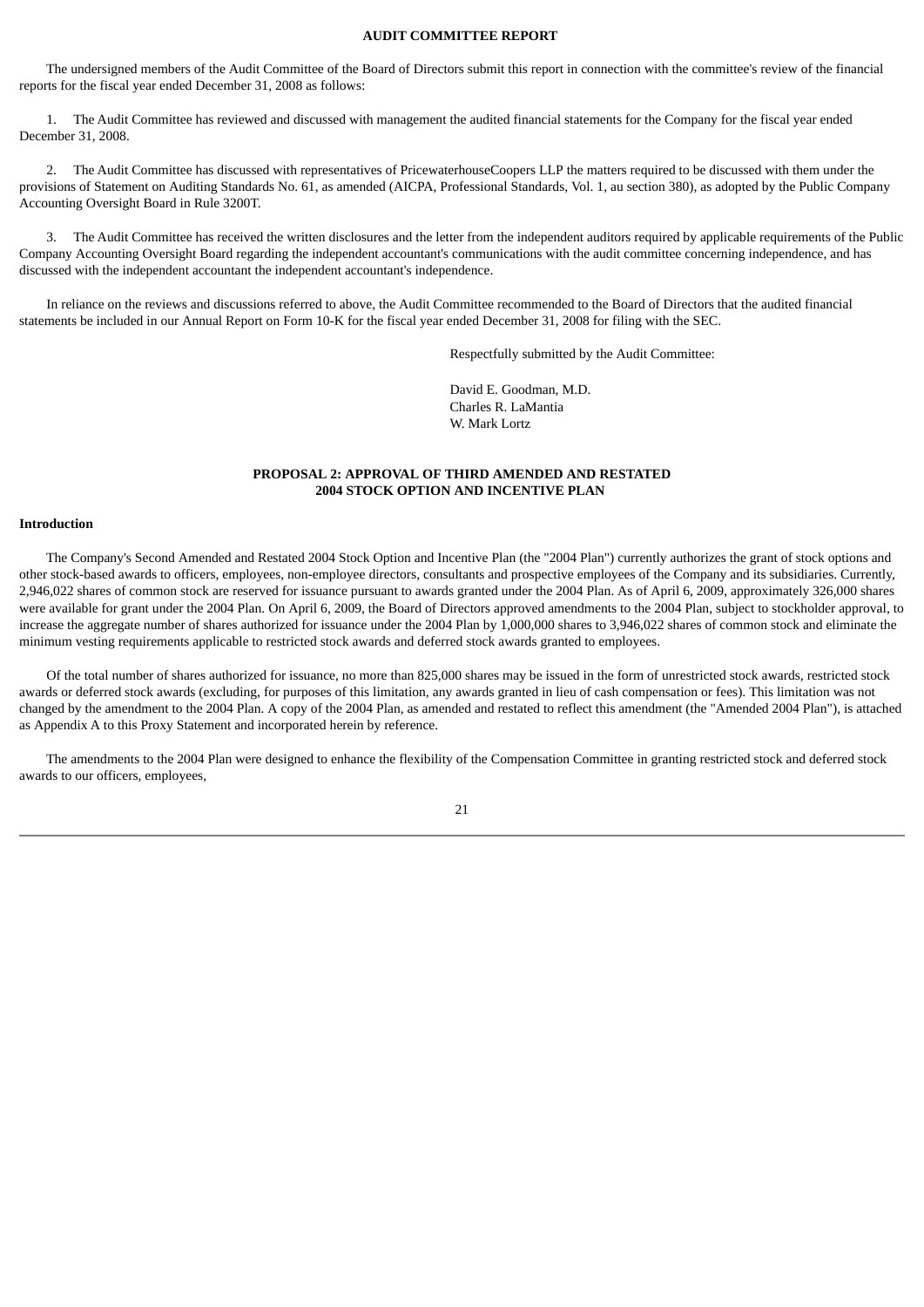non-employee directors, consultants and prospective employees and to ensure that the Company can continue to grant stock options and other awards to such persons at levels determined to be appropriate by the Compensation Committee. We believe that stock options and other stock-based awards are a critical part of the compensation package offered to new, existing and key employees and is an important tool in our ability to attract and retain talented personnel. Accordingly, we are seeking stockholder approval of the Amended 2004 Plan. In the event that the Amended 2004 Plan is not approved by stockholders, the 2004 Plan will continue in effect without the amendments described above.

 Based solely on the closing price of the Company's common stock as reported on the NASDAQ Global Market on April 2, 2009, the maximum aggregate market value of the additional 1,000,000 shares being reserved hereunder that could potentially be issued under the Amended 2004 Plan is approximately \$1,700,000. The shares issued by the Company under the Amended 2004 Plan will be authorized but unissued shares.

#### **Vote Required**

 The Amended 2004 Plan will be approved upon the affirmative vote of a majority of the votes properly cast for and against such matter. Abstentions and broker non-votes are not included in the number of votes cast for and against a matter and therefore have no effect on the vote on such matter.

#### **Recommendation**

## **THE BOARD OF DIRECTORS UNANIMOUSLY RECOMMENDS A VOTE "FOR" THE APPROVAL OF THE AMENDED 2004 PLAN. PROPERLY AUTHORIZED PROXIES SOLICITED BY THE BOARD WILL BE VOTED "FOR" THE APPROVAL OF THE AMENDED 2004 PLAN UNLESS INSTRUCTIONS TO THE CONTRARY ARE GIVEN.**

#### **Summary of the Amended 2004 Plan**

 The following description of certain material features of the Amended 2004 Plan is intended to be a summary only. This summary is qualified in its entirety by the full text of the Amended 2004 Plan that is attached hereto as Appendix A.

 *Shares Available.* The maximum number of shares authorized for issuance under the Amended 2004 Plan is 3,946,022 shares of common stock, which is an increase of 1,000,000 shares from the number of shares currently authorized for issuance under the 2004 Plan. Of the total number of shares authorized for issuance, no more than 825,000 shares may be issued in the form of unrestricted stock awards, restricted stock awards or deferred stock awards (excluding, for purposes of this limitation, any awards granted in lieu of cash compensation or fees). The shares underlying any awards that are forfeited, canceled or are otherwise terminated (other than by exercise) under the Amended 2004 Plan will be added back to the shares authorized for issuance under the Amended 2004 Plan. Shares tendered or held back upon exercise of an option or settlement of an award to cover the exercise price or tax withholding are not available for future issuance under the Amended 2004 Plan. In addition, upon exercise of stock appreciation rights, the gross number of shares exercised shall be deducted from the total number of shares remaining available for issuance under the Amended 2004 Plan.

 *Types of Awards.* The Amended 2004 Plan permits us to make grants of incentive stock options, non-qualified stock options, stock appreciation rights, deferred stock awards, restricted stock awards, unrestricted stock awards, cash-based awards and dividend equivalent rights.

 *Plan Administration.* The Amended 2004 Plan will be administered by the Compensation Committee of the Board of Directors. The administrator of the Amended 2004 Plan has full power and authority to select the participants to whom awards will be granted, to make any combination of awards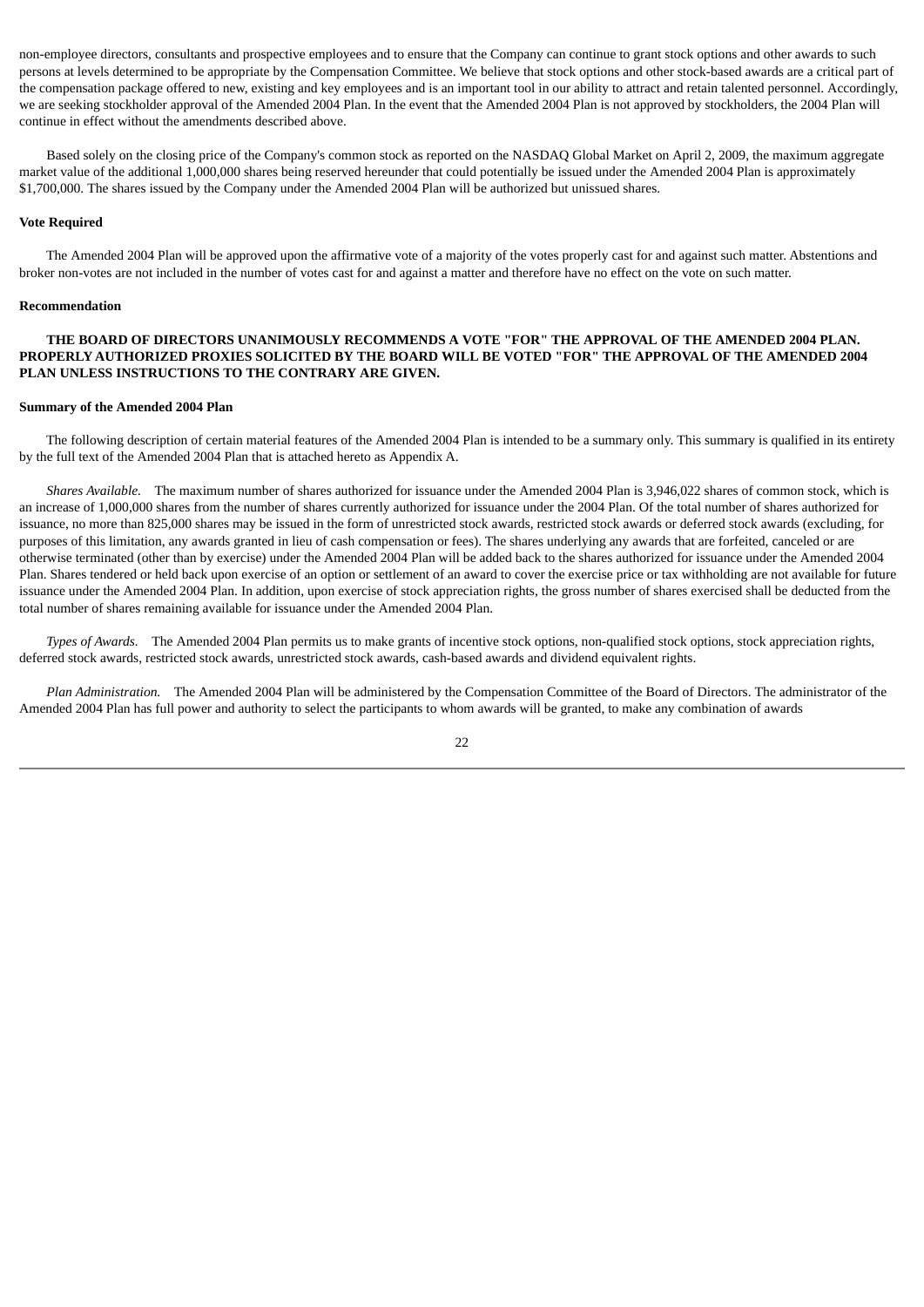to participants, to accelerate the exercisability or vesting of any award and to determine the specific terms and conditions of each award, subject to the provisions of the Amended 2004 Plan. The administrator may delegate to the Chief Executive Officer the authority to grant awards to employees, other than our executive officers, provided that the administrator includes a limitation as to the number of shares that may be awarded and provides specific guidelines regarding such awards.

 *Eligibility and Limitations on Grants.* All full-time and part-time officers, employees, non-employee directors and other key persons are eligible to participate in the Amended 2004 Plan, subject to the discretion of the administrator. Approximately 120 people are currently eligible to participate in the Amended 2004 Plan.

 *Performance-Based Compensation.* To ensure that certain awards granted under the Amended 2004 Plan, including awards of cash, restricted stock and deferred stock, to a "Covered Employee" (as defined in the Code) qualify as "performance-based compensation" under Section 162(m) of the Code, the Amended 2004 Plan provides that the Compensation Committee may require that the vesting of such awards be conditioned on the satisfaction of performance criteria including (1) return on equity, assets, capital or investment; (2) pre-tax or after-tax profit levels; (3) cash flow, funds from operations or similar measure; (4) total shareholder return; (5) changes in the market price of the Stock; (6) revenues, sales or market share; (7) net income (loss) or earnings per share; (8) computer support availability; (9) expense margins or operating efficiency (including budgeted spending limits) or (10) project development milestones, any of which may relate to the Company or any subsidiary, division, operating unit or business segment of the Company, or any combination of the foregoing, and may be measured either in absolute terms or as compared to any incremental increase or as compared to results of a peer group and, for financial measures, may be based on numbers calculated in accordance with U.S. generally accepted accounting principles or on an as adjusted basis. The Compensation Committee will select the particular performance criteria within 90 days following the commencement of a performance cycle, and each performance cycle must be at least three months long. Subject to adjustments for stock splits and similar events, the maximum award of restricted stock or deferred stock (or combination thereof) granted to any one individual that is intended to qualify as "performance-based compensation" under Section 162(m) of the Code will not exceed 825,000 shares for any performance cycle or \$1,000,000 in the case of a performance-based award that is a cash based award, and options or stock appreciation rights with respect to no more than 825,000 shares may be granted to any one individual during any calendar year period.

 *Stock Options.* The exercise price of stock options awarded under the Amended 2004 Plan may not be less than the fair market value of the common stock on the date of the option grant. The term of each stock option may not exceed 10 years from the date of grant. The administrator will determine at what time or times each option may be exercised and, subject to the provisions of the Amended 2004 Plan, the period of time, if any, after retirement, death, disability or termination of employment during which options may be exercised.

 To qualify as incentive stock options, stock options must meet additional federal tax requirements, including a \$100,000 limit on the value of shares subject to incentive stock options which first become exercisable in any one calendar year, and a shorter term and higher minimum exercise price in the case of certain large stockholders.

 *Stock Appreciation Rights.* The administrator may award a stock appreciation right independently of a stock option. The administrator may award stock appreciation rights subject to such conditions and restrictions as the administrator may determine, provided that the exercise price may not be less than the fair market value of the common stock on the date of grant and no stock appreciation right may be exercisable more than 10 years after the date of grant. Additionally, all stock appreciation rights are exercisable during the participant's lifetime only by the participant or the participant's legal representative.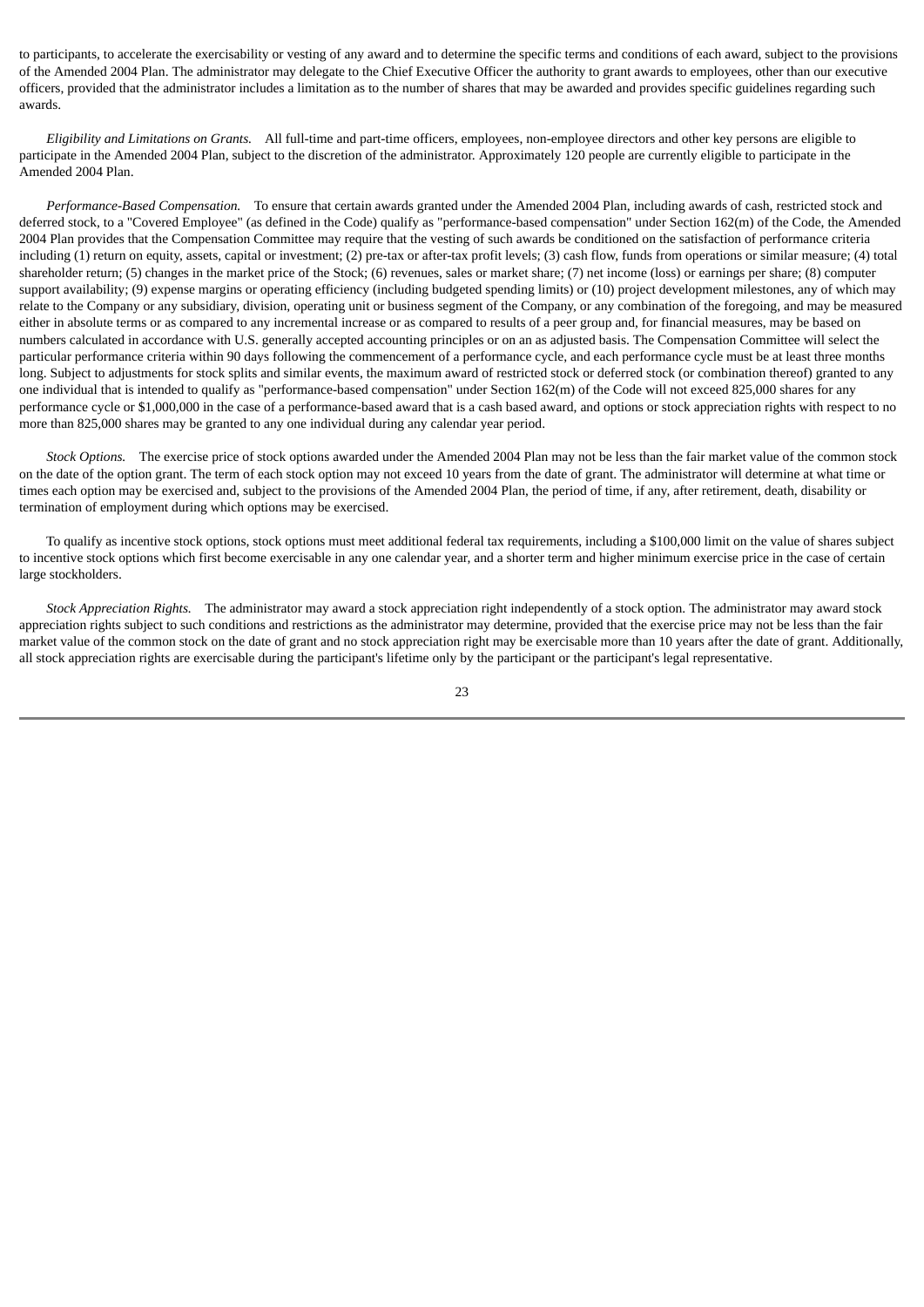*Restricted Stock.* The administrator may award shares to participants subject to such conditions and restrictions as the administrator may determine. These conditions and restrictions may include the achievement of certain performance goals and/or continued employment with the Company through a specified restricted period.

 *Deferred Stock.* The administrator may award phantom stock units to participants subject to such conditions and restrictions as the administrator may determine. These conditions and restrictions may include the achievement of certain performance goals and/or continued employment with the Company through a specified restricted period. At the end of the deferral period, the participants shall be paid, to the extent vested, in shares.

 *Unrestricted Stock.* The administrator may grant shares (at par value or for a purchase price determined by the administrator) that are free from any restrictions under the Amended 2004 Plan. Unrestricted stock may be issued to participants in recognition of past services or other valid consideration, and may be issued in lieu of cash compensation to be paid to such individuals.

 *Cash-Based Awards.* Each cash-based award shall specify a cash-denominated payment amount, formula or payment ranges as determined by the administrator. Payment, if any, with respect to a cash-based award may be made in cash or in shares of common stock, as the administrator determines.

 *Dividend Equivalent Rights.* The administrator may award dividend equivalent rights under the Amended 2004 Plan subject to such conditions and restrictions as the administrator may determine, provided that dividend equivalent rights may only be granted in tandem with restricted stock awards, deferred stock awards or unrestricted stock awards. Dividend equivalents credited to the holder may be paid currently or may be deemed to be reinvested in additional shares of stock, which may thereafter accrue additional equivalents.

 *Tax Withholding.* Participants in the Amended 2004 Plan are responsible for the payment of any federal, state or local taxes that the Company is required by law to withhold upon any option exercise or vesting of other awards. Subject to approval by the administrator, participants may elect to have the minimum tax withholding obligations satisfied either by authorizing the Company to withhold shares to be issued pursuant to an option exercise or other award, or by transferring to the Company shares having a value equal to the amount of such taxes.

 *Change of Control Provisions.* In the event of a merger, sale or dissolution of the Company, or a similar "sale event," (as defined in the Amended 2004 Plan) all outstanding awards under the Amended 2004 Plan, unless otherwise provided for in a particular award, will terminate unless the parties to the transaction, in their discretion, provide for assumption, continuation or appropriate substitutions or adjustments of these awards. In the event that the outstanding awards under the Amended 2004 Plan terminate in connection with a sale event, all stock options and stock appreciation rights granted under the Amended 2004 Plan will automatically become fully exercisable and all other awards granted under the Amended 2004 Plan will become fully vested and non-forfeitable as of the effective time of the sale event, except as may be otherwise provided in the relevant award agreement, and each holder of an option or a stock appreciation right will be permitted to exercise such award for a specified period prior to the consummation of the sale event. The administrator may also provide for a cash payment with respect to outstanding options and stock appreciation rights in exchange for the cancellation of such awards.

 *Term.* No awards may be granted under the Amended 2004 Plan after the 10-year anniversary of the date that the Amended 2004 Plan is approved by stockholders and no incentive stock option may be granted after the 10-year anniversary of the date that the Amended 2004 Plan was approved by the Board of Directors.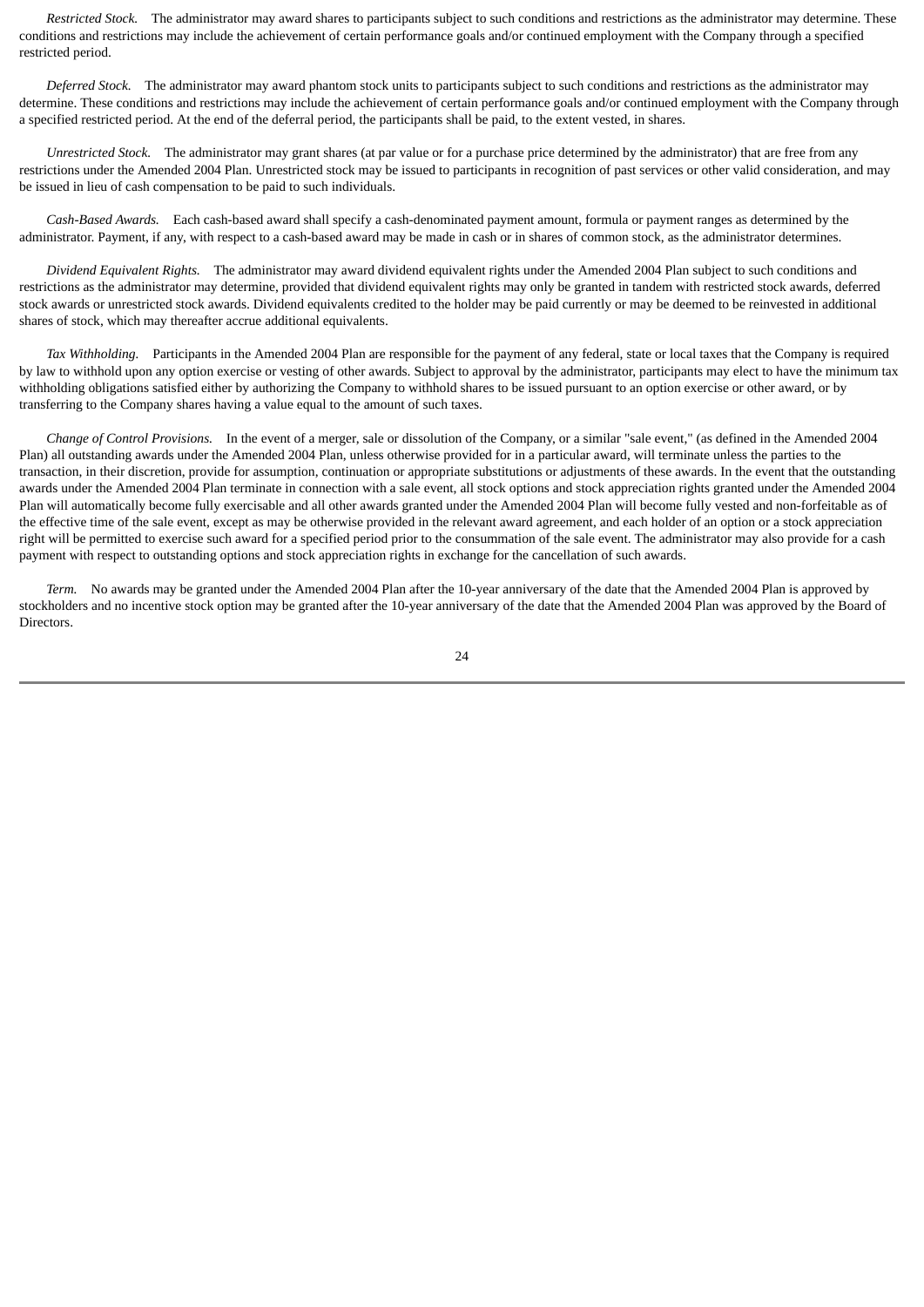*Amendments.* The Amended 2004 Plan may not be amended without stockholder approval to the extent required by the Nasdaq rules or necessary to ensure that incentive stock options qualify as such under the Code and compensation earned under awards qualifies as performance-based compensation under the Code. Generally, under the Nasdaq rules, all material amendments to the Amended 2004 Plan will be subject to approval by our stockholders including (1) any material increase in the number of shares to be issued under the Amended 2004 Plan; (2) any material increase in benefits to participants under the Amended 2004 Plan, including any material change to: (i) permit a repricing (or decrease in exercise price) of outstanding stock options, (ii) reduce the price at which shares of common stock or stock options may be offered, or (iii) extend the duration of the Amended 2004 Plan; (3) any material expansion of the class of participants eligible to participate in the Amended 2004 Plan; and (4) any expansion in the types of awards provided under the Amended 2004 Plan. Otherwise, the Board of Directors may amend or discontinue the Amended 2004 Plan at any time, provided that no such amendment may adversely affect the rights under any outstanding award without the holder's consent.

 *Repricing.* Other than in the event of a necessary adjustment in connection with a change in our stock or a merger or similar transaction, the administrator may not "reprice" or otherwise reduce the exercise price of outstanding stock options or stock appreciation rights.

 *Effective Date of the Amended 2004 Plan.* On April 16 2009, the Board of Directors approved the Amended 2004 Plan, subject to stockholder approval. The Amended Plan will become effective on the date it is approved by the stockholders. If the Amended 2004 Plan is not approved by the stockholders, the 2004 Plan will continue in effect without the amendments made in the Amended 2004 Plan, and awards may be granted thereunder in accordance with its terms.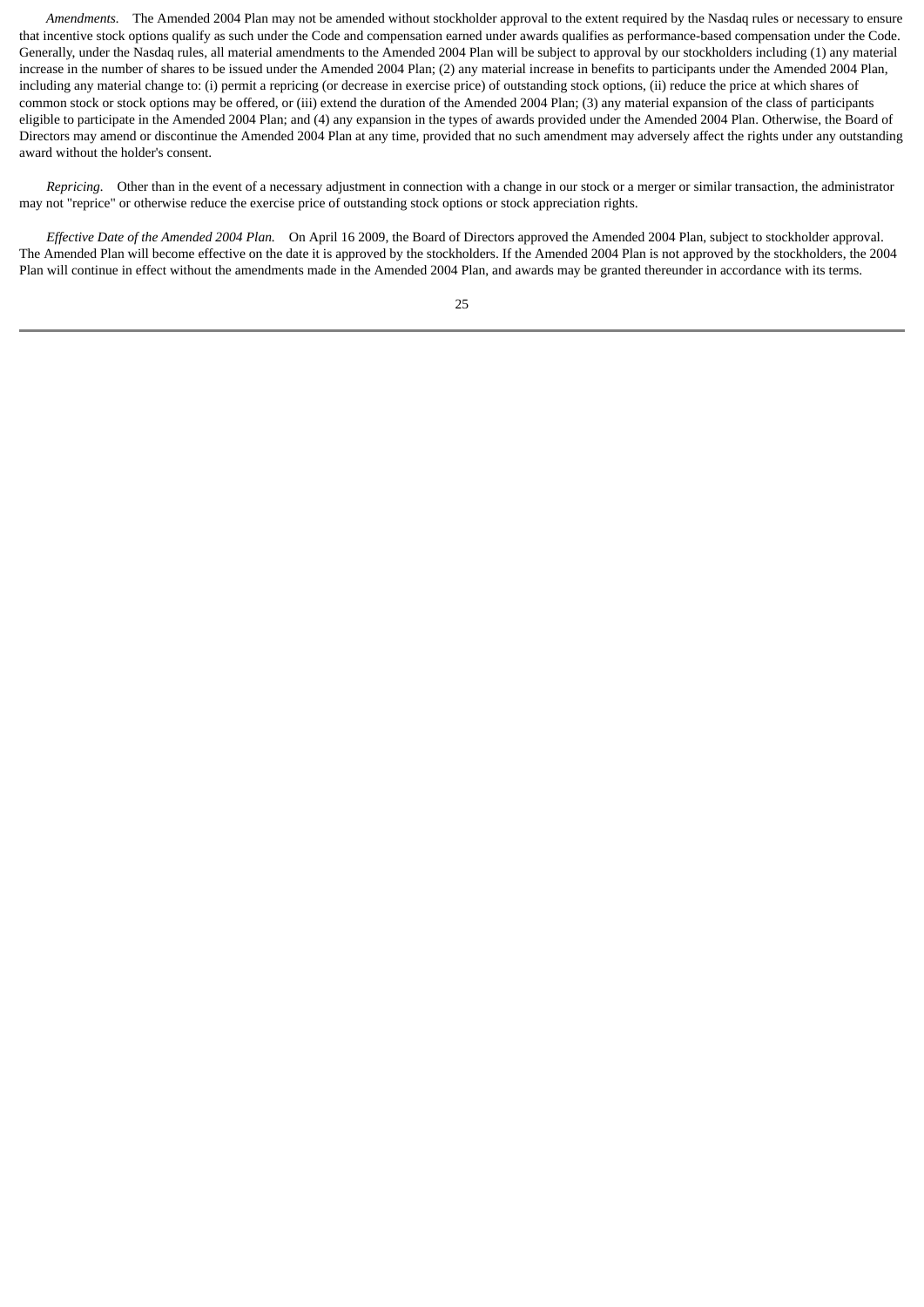## **New Plan Benefits**

 No grants have been issued with respect to the additional shares to be reserved for issuance under the Amended 2004 Plan. The number of shares that may be granted to the Company's Chief Executive Officer, executive officers, non-employee directors and non-executive officers under the Amended 2004 Plan is not determinable at this time, as such grants are subject to the discretion of the Compensation Committee. The following table provides information with respect to the number of shares granted under the 2004 Plan for the fiscal year ended December 31, 2008 to each of our named executive officers, our executive officers, our non-executive officer directors and our employees, excluding our executive officers.

| <b>Name and Position</b>                                                                                         | Number of<br><b>Shares</b><br><b>Underlying</b><br>Stock<br><b>Options</b> | Number of<br><b>Shares</b><br><b>Granted</b> as<br><b>Stock</b><br>Awards(1) |
|------------------------------------------------------------------------------------------------------------------|----------------------------------------------------------------------------|------------------------------------------------------------------------------|
| Shai N. Gozani, M.D., Ph.D.<br>Chairman of the Board, Chief Executive Officer,<br><b>President and Secretary</b> | 235,000                                                                    | 61,373                                                                       |
| Gary L. Gregory(2)<br><b>Former Chief Operating Officer</b>                                                      | 35,000                                                                     |                                                                              |
| <b>Guy Daniello</b><br>Senior Vice President of Information Technology                                           | 85,000                                                                     |                                                                              |
| Michael Williams, Ph.D.<br>Senior Vice President of Engineering                                                  | 85,000                                                                     |                                                                              |
| All executive officers as a group                                                                                | 495,000                                                                    | 61,373                                                                       |
| All non-executive officer directors                                                                              |                                                                            |                                                                              |
| Employees as a group (excluding executive officers)                                                              | 1,352,750                                                                  | 87,757                                                                       |

(1) Represents shares of common stock issued on February 12, 2009 in lieu of cash bonus for 2008.

(2) Mr. Gregory resigned as Chief Operating Officer effective May 31, 2008.

#### **Tax Aspects Under the Code**

 The following is a summary of the principal federal income tax consequences of certain transactions under the Amended 2004 Plan. It does not describe all federal tax consequences under the Amended 2004 Plan, nor does it describe state or local tax consequences.

 *Incentive Options.* No taxable income is generally realized by the optionee upon the grant or exercise of an incentive option. If shares issued to an optionee pursuant to the exercise of an incentive option are sold or transferred after two years from the date of grant and after one year from the date of exercise, then (1) upon sale of such shares, any amount realized in excess of the option price (the amount paid for the shares) will be taxed to the optionee as a long-term capital gain, and any loss sustained will be a long-term capital loss, and (2) there will be no deduction for the Company for federal income tax purposes. The exercise of an incentive option will give rise to an item of tax preference that may result in alternative minimum tax liability for the optionee.

 If shares acquired upon the exercise of an incentive option are disposed of prior to the expiration of the two-year and one-year holding periods described above (a "disqualifying disposition"), generally (1) the optionee will realize ordinary income in the year of disposition in an amount equal to the excess (if any) of the fair market value of the shares at exercise (or, if less, the amount realized on a sale of such shares) over the option price thereof, and (2) the Company will be entitled to deduct such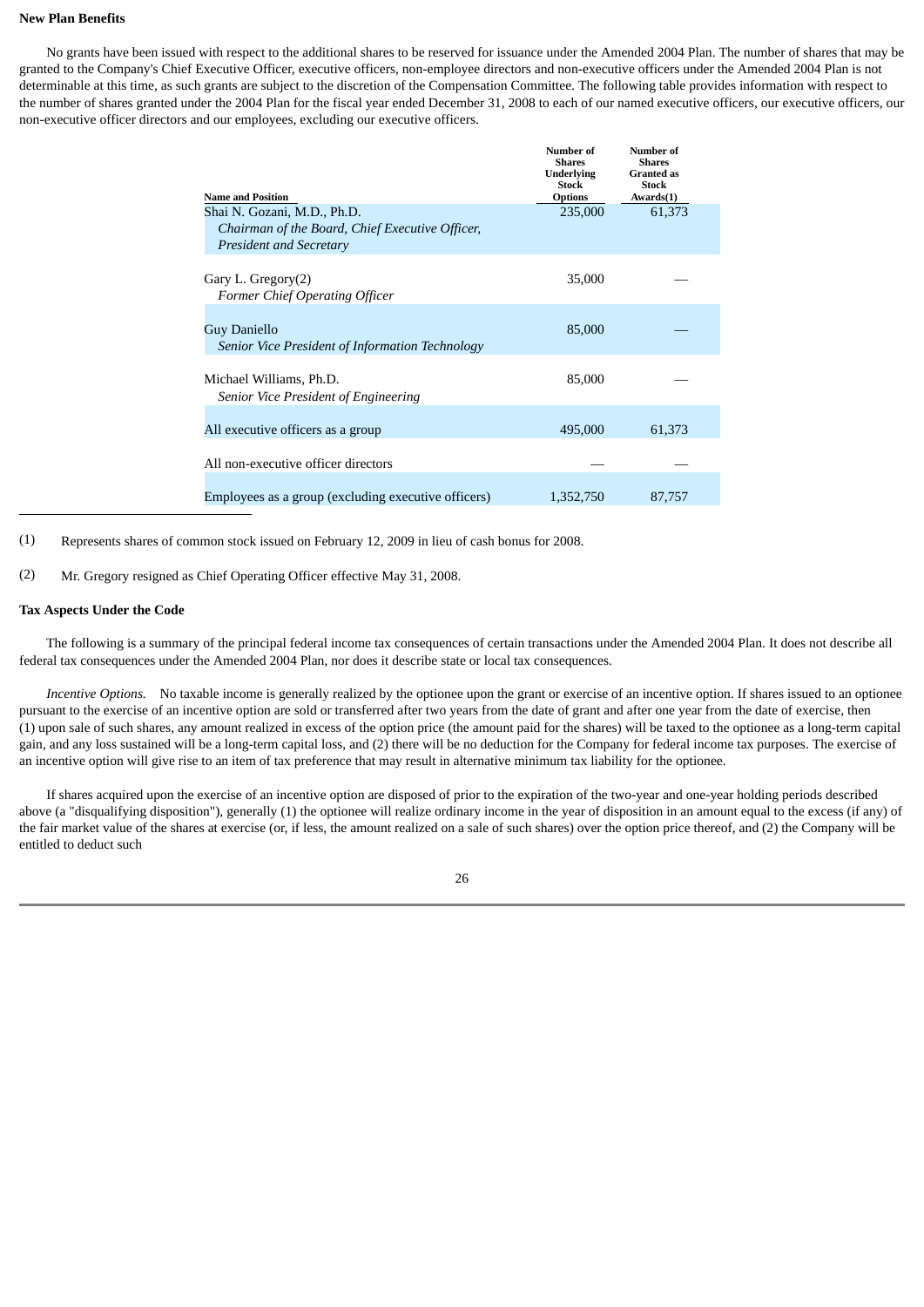amount. Special rules will apply where all or a portion of the exercise price of the incentive option is paid by tendering shares.

 If an incentive option is exercised at a time when it no longer qualifies for the tax treatment described above (e.g., if the holding periods described above are not satisfied), the option is treated as a non-qualified option. In addition, an incentive option will not be eligible for the tax treatment described above if it is exercised more than three months following termination of employment (or one year in the case of termination of employment by reason of disability). In the case of termination of employment by reason of death, the three-month rule does not apply.

 *Non-Qualified Options.* No income is realized by the optionee at the time the option is granted. Generally (1) at exercise, ordinary income is realized by the optionee in an amount equal to the difference between the option price and the fair market value of the shares on the date of exercise, and the Company receives a tax deduction for the same amount, and (2) at disposition, appreciation or depreciation after the date of exercise is treated as either short-term or longterm capital gain or loss depending on how long the shares have been held. Special rules will apply where all or a portion of the exercise price of the nonqualified option is paid by tendering shares. Upon exercise, the optionee will also be subject to Social Security taxes on the excess of the fair market value over the exercise price of the option.

 *Parachute Payments.* The vesting of any portion of an option or other award that is accelerated due to the occurrence of a change in control may cause a portion of the payments with respect to such accelerated awards to be treated as "parachute payments" as defined in the Code. Any such parachute payments may be non-deductible to the Company, in whole or in part, and may subject the recipient to a non-deductible 20% federal excise tax on all or a portion of such payment (in addition to other taxes ordinarily payable).

 *Limitation on the Company's Deductions.* As a result of Section 162(m) of the Code, the Company's deduction for certain awards under the Amended 2004 Plan may be limited to the extent that the Chief Executive Officer or other executive officer whose compensation is required to be reported in the summary compensation table receives compensation in excess of \$1 million a year (other than performance-based compensation that otherwise meets the requirements of Section 162(m) of the Code). The Amended 2004 Plan is structured to allow grants to qualify as performance-based compensation.

#### **EQUITY COMPENSATION PLAN INFORMATION**

<span id="page-28-0"></span> The following table sets forth information as of December 31, 2008 regarding the number of securities to be issued upon exercise, and the weighted average exercise price of outstanding options, warrants and rights under our equity compensation plans and the number of securities available for future issuance under our equity compensation plans.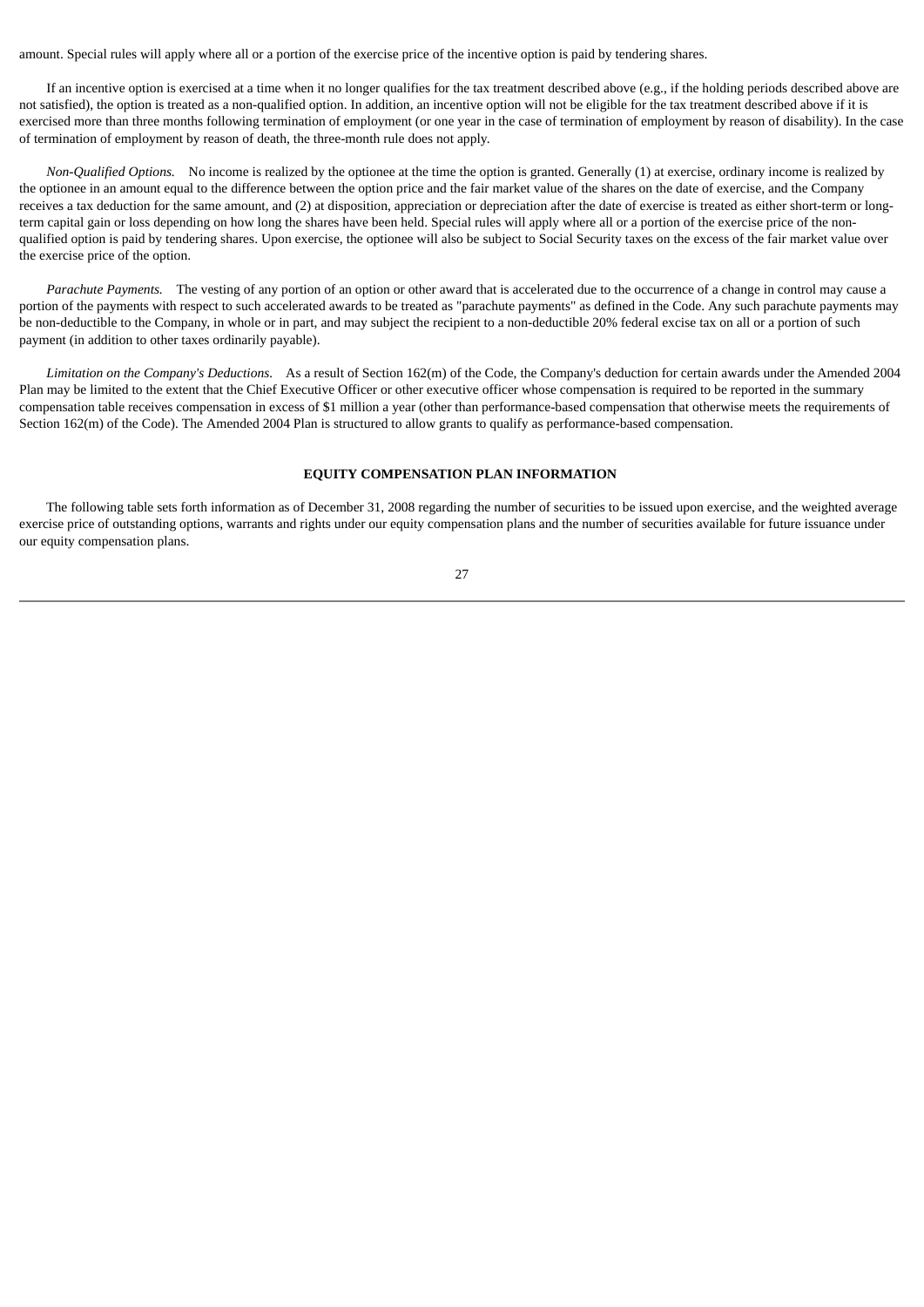#### **Equity Compensation Plan Information as of December 31, 2008**

|                                                           |                                                                                                                         |                                                                                                         | Number of<br>securities<br>available for<br>future                                                                |
|-----------------------------------------------------------|-------------------------------------------------------------------------------------------------------------------------|---------------------------------------------------------------------------------------------------------|-------------------------------------------------------------------------------------------------------------------|
|                                                           | Number of<br>securities<br>to be issued upon<br>exercise of<br>outstanding<br>options,<br>warrants and<br>rights<br>(a) | Weighted<br>average<br>exercise price<br>of<br>outstanding<br>options,<br>warrants<br>and rights<br>(b) | issuance under<br>equity<br>compensation<br>plans<br>(excluding<br>securities<br>reflected in<br>column a)<br>(c) |
| Equity compensation plans approved by security holders(1) | 2,333,102                                                                                                               | \$<br>7.05                                                                                              | 1,231,815(2)                                                                                                      |
| Totals                                                    | 2,333,102                                                                                                               | \$<br>7.05                                                                                              | 1,231,815                                                                                                         |

- (1) Includes information related to our Amended and Restated 1996 Stock Option/Restricted Stock Plan, Amended and Restated 1998 Equity Incentive Plan, Second Amended and Restated 2004 Stock Option and Incentive Plan and 2004 Employee Stock Purchase Plan.
- (2) As of December 31, 2008, there were 1,109,958 shares available for future grant under the Second Amended and Restated 2004 Stock Option and Incentive Plan. There are also 121,857 common shares authorized and available for issuance under our 2004 Employee Stock Purchase Plan included in the total number of securities available for future issuance. No new stock grants or awards will be made under the Amended and Restated 1996 Stock Option/Restricted Stock Plan or the Amended and Restated 1998 Equity Incentive Plan. As of April 6, 2009, there were approximately 326,000 shares available for future grant under the second Amended and Restated 2004 Stock Option and Incentive Plan.

## **PROPOSAL 3: RATIFICATION OF SELECTION OF AUDITORS**

## <span id="page-29-0"></span>**Introduction**

 The Audit Committee of the Board of Directors has selected the firm of PricewaterhouseCoopers LLP, independent certified public accountants, to serve as our auditors for the year ending December 31, 2009. It is expected that a representative of PricewaterhouseCoopers, LLP will be present at the annual meeting with the opportunity to make a statement, if so desired, and will be available to respond to appropriate questions.

## **Vote Required**

 The selection of our independent auditors for the year ending December 31, 2009 will be ratified upon the affirmative vote of a majority of the votes properly cast for and against such matter. Abstentions and broker non-votes are not included in the number of votes cast for and against a matter and therefore have no effect on the vote on such matter. The ratification of this selection by our stockholders is not required under the laws of the State of Delaware, where we are incorporated, but the results of this vote will be considered by the Audit Committee in selecting auditors for future years.

## **Recommendation**

 **THE BOARD OF DIRECTORS UNANIMOUSLY RECOMMENDS A VOTE "FOR" RATIFICATION OF THE SELECTION OF PRICEWATERHOUSECOOPERS LLP TO SERVE AS THE COMPANY'S INDEPENDENT AUDITORS FOR THE YEAR ENDING DECEMBER 31, 2009. PROPERLY AUTHORIZED PROXIES SOLICITED BY THE BOARD WILL BE VOTED "FOR" THE RATIFICATION UNLESS INSTRUCTIONS TO THE CONTRARY ARE GIVEN.**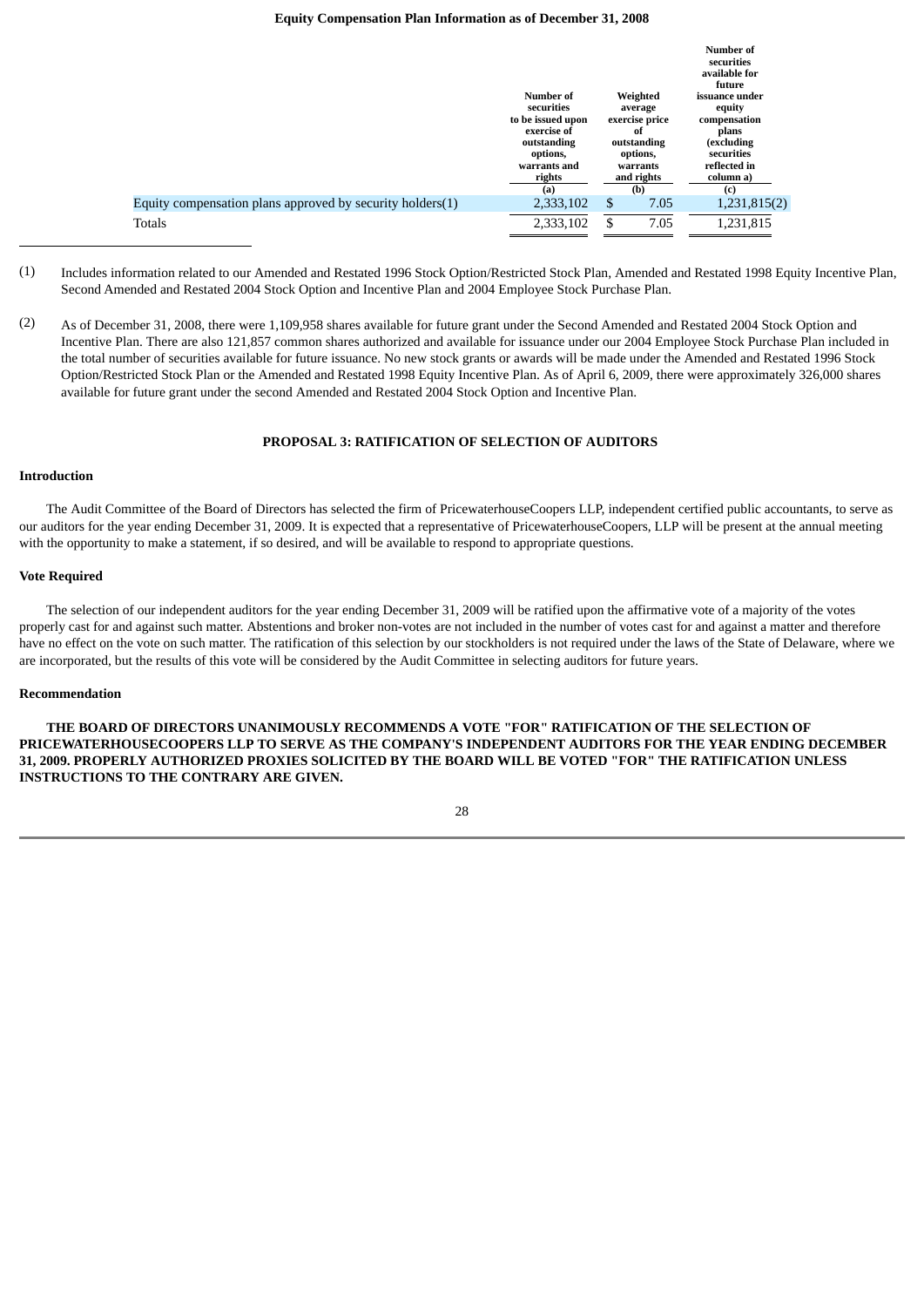## **ACCOUNTING FEES**

<span id="page-30-0"></span> Aggregate fees for professional services rendered by PricewaterhouseCoopers LLP for the years ended December 31, 2008 and December 31, 2007 are as follows:

#### *Audit Fees*

 The audit fees billed by PricewaterhouseCoopers LLP for professional services rendered for the 2008 audit of our annual financial statements and the review of the financial statements included in our quarterly reports on Form 10-Q totaled \$485,793, of which \$355,050 was billed in 2008 and \$130,743 was billed in 2009. The aggregate fees billed to us by PricewaterhouseCoopers LLP for professional services rendered for the 2007 audit of our annual financial statements and the review of the financial statements included in our quarterly reports on Form 10-Q totaled \$616,300, of which \$417,700 was billed in 2007 and \$198,600 was billed in 2008.

## *Audit-Related Fees*

 Audit-related fees billed by PricewaterhouseCoopers LLP for any services other than audit and tax-related services totaled \$54,000 and \$0 in 2008 and 2007, respectively.

#### *Tax Fees*

 The total fees billed by PricewaterhouseCoopers LLP for tax services were approximately \$0 in 2008 and \$198,200 in 2007. These fees were for services related to (a) tax compliance, including sales and use taxes, (b) tax planning and (c) requests for rulings or technical advice from tax authorities.

#### *All Other Fees*

 Fees billed by PricewaterhouseCoopers LLP for services other than audit or tax-related services were \$6,500 in 2008 and \$6,500 in 2007 and represented fees for review of the Proxy Statement and for a software package used to review new accounting pronouncements.

#### *Pre-Approval Policies and Procedures*

 Under the Audit Committee's charter, the Audit Committee is authorized to delegate to one or more of its members the authority to pre-approve audit and non-audit services. The Audit Committee has not delegated its pre-approval authority. The Audit Committee approved all audit and non-audit services provided to us by PricewaterhouseCoopers LLP during the 2008 and 2007 fiscal years.

## **STOCKHOLDER PROPOSALS**

<span id="page-30-1"></span> Any stockholder proposals submitted pursuant to Exchange Act Rule 14a-8 for inclusion in our proxy statement and form of proxy for our 2010 annual meeting must be received by us on or before December 25, 2009 in order to be considered for inclusion in our proxy statement and form of proxy. Such proposals must also comply with the requirements as to form and substance established by the SEC if such proposals are to be included in the proxy statement and form of proxy. Any such proposal should be mailed to: NeuroMetrix, Inc., 62 Fourth Avenue, Waltham, Massachusetts 02451, Attention: Secretary.

 Stockholder proposals to be presented at our 2010 annual meeting, other than stockholder proposals submitted pursuant to Exchange Act Rule 14a-8 for inclusion in our proxy statement and form of proxy for our 2010 annual meeting, must be received in writing at our principal executive office not earlier than January 21, 2010, nor later than February 20, 2010, unless our 2010 annual meeting of stockholders is scheduled to take place before April 21, 2010 or after July 20, 2010. Our by-laws state that the stockholder must provide timely written notice of such nomination or proposal and supporting documentation. A stockholder's notice will be timely if received by us at our principal executive office not less than 90 days nor more than 120 days prior to the anniversary date of the immediately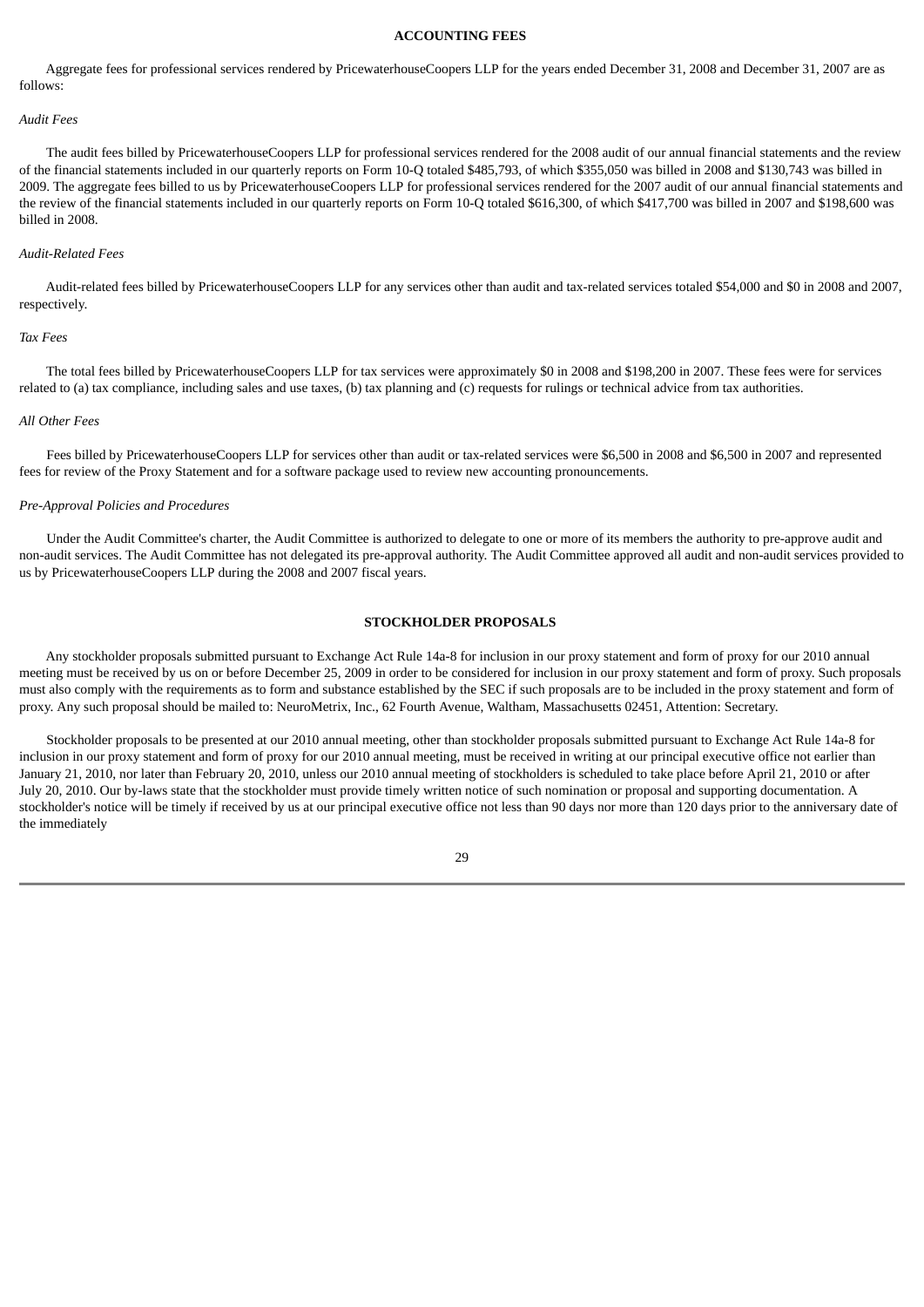preceding annual meeting (the "Anniversary Date"); provided, however, that in the event the annual meeting is scheduled to be held on a date more than 30 days before the Anniversary Date or more than 60 days after the Anniversary Date, a stockholder's notice shall be timely if received by us at its principal executive office not later than the close of business on the later of  $(1)$  the 90th day prior to the scheduled date of such annual meeting or  $(2)$  the 10th day following the day on which public announcement of the date of such annual meeting is first made by us. In the event that the number of directors to be elected to our Board of Directors is increased and there is no public announcement naming all of the nominees for director or specifying the size of the increased Board of Directors made by us at least 85 days prior to the first anniversary of the preceding year's annual meeting, a stockholder's notice will also be considered timely, but only with respect to nominees for any new positions created by such increase, if it is delivered to us at our principal executive offices not later than the close of business on the 10th day following the day on which such public announcement is first made by us. Proxies solicited by our Board of Directors will confer discretionary voting authority with respect to these proposals, subject to SEC rules and regulations governing the exercise of this authority. Any such proposals shall be mailed to: NeuroMetrix, Inc., 62 Fourth Avenue, Waltham, Massachusetts 02451, Attn.: Secretary.

#### **EXPENSES AND SOLICITATION**

<span id="page-31-0"></span> The cost of solicitation of proxies will be borne by us, and in addition to soliciting stockholders by mail through its regular employees, we may request banks, brokers and other custodians, nominees and fiduciaries to solicit their customers who have stock of our company registered in the names of a nominee and, if so, we will reimburse such banks, brokers and other custodians, nominees and fiduciaries for their reasonable out-of-pocket costs. Solicitation by our officers and employees may also be made of some stockholders in person or by mail, telephone, telegraph, e-mail or other form of electronic communication following the original solicitation. We may retain a proxy solicitation firm to assist in the solicitation of proxies. We will bear all reasonable solicitation fees and expenses if we retain such a proxy solicitation firm.

## **MULTIPLE STOCKHOLDERS SHARING THE SAME ADDRESS**

<span id="page-31-1"></span> Owners of common stock in street name may receive a notice from their broker or bank stating that only one annual report or proxy statement will be delivered to multiple security holders sharing an address. This practice, known as "householding," is designed to reduce printing and postage costs. However, if any stockholder residing at such an address wishes to receive a separate annual report or proxy statement, the Company will promptly deliver a separate copy to any stockholder upon written or oral request to the Company's investor relations department at Neurometrix, Inc, 62 Fourth Avenue, Waltham, MA 02451 or by telephone at (781) 890-9989 or by e-mail at neurometrix.ir@neurometrix.com.

## **SECTION 16(A) BENEFICIAL OWNERSHIP REPORTING COMPLIANCE**

<span id="page-31-2"></span> Section 16(a) of the Securities Exchange Act of 1934, as amended, requires our directors and executive officers and holders of more than 10% of our common stock (collectively, "Reporting Persons") to file with the SEC initial reports of ownership and reports of changes in ownership of our common stock. Such Reporting Persons are required by regulations of the SEC to furnish us with copies of all such filings. With the exceptions noted below, to our knowledge, based solely upon our review of the copies of the filings furnished to us with respect to the year ended December 31, 2008 and written representations from certain Reporting Persons, we believe that all Reporting Persons complied with all Section 16(a) filing requirements in the year ended December 31, 2008. Joseph A. Calo, one of our executive officers, was three days late in filing a Form 4 reporting a stock option grant from the Company. Andre Danesh, a holder of more than 10% of our common stock, was late in filing his initial Form 3 and did not file any Form 4s during 2008. Deerfield Capital L.P., Deerfield Special Situations Fund, L.P., Deerfield Management Company, L.P., Deerfield Special Situations Fund International Limited and James E. Flynn, holders of more than 10% of our common stock, were late in jointly filing their initial Form 3 and did not file a Form 5 for 2008.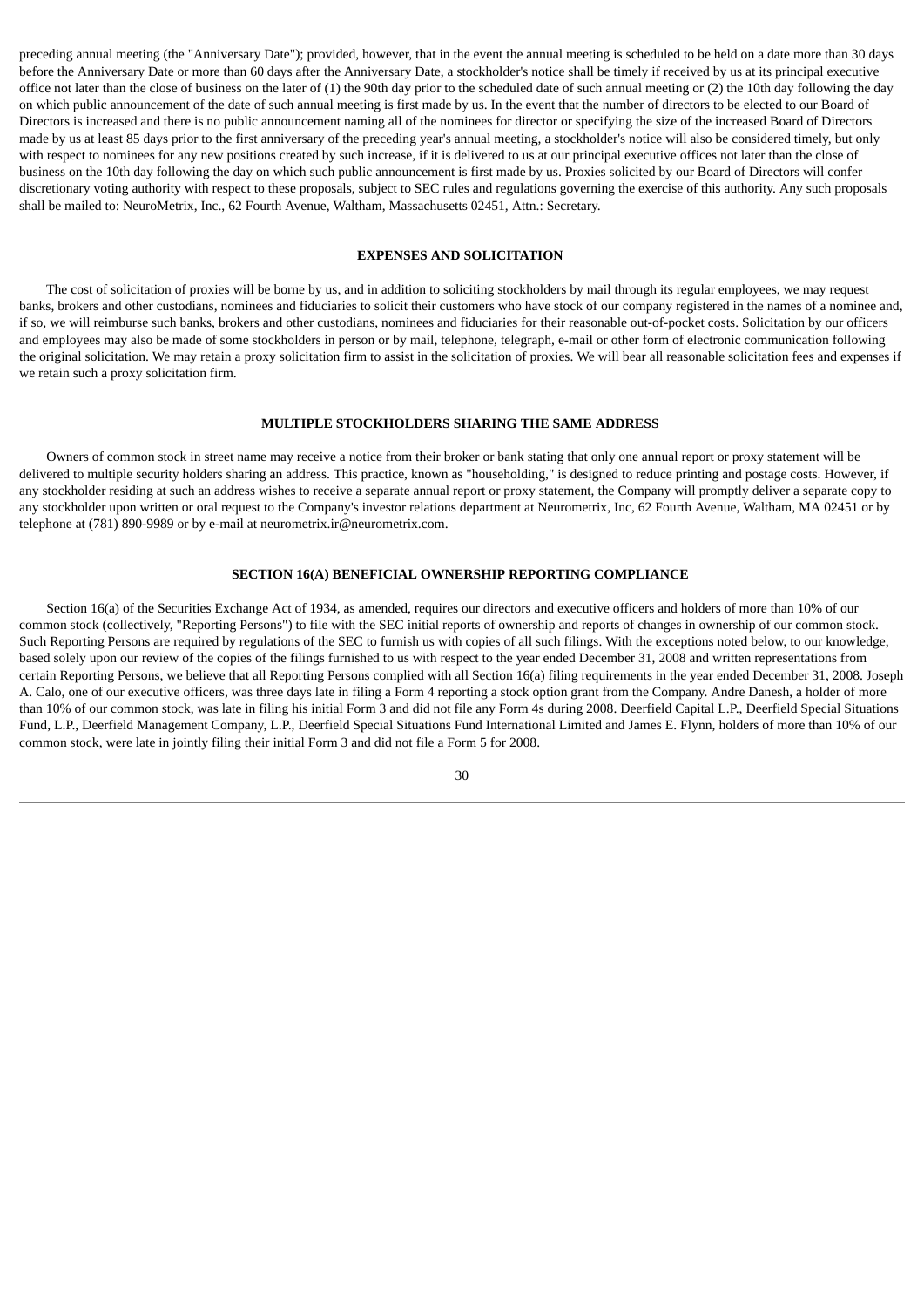## **NEUROMETRIX, INC.**

## **THIRD AMENDED AND RESTATED**

## **2004 STOCK OPTION AND INCENTIVE PLAN**

## <span id="page-32-0"></span>SECTION 1. *GENERAL PURPOSE OF THE PLAN; DEFINITIONS*

 The name of the plan is the NeuroMetrix, Inc. Third Amended and Restated 2004 Stock Option and Incentive Plan (the "Plan"). The purpose of the Plan is to encourage and enable the officers, employees, Non-Employee Directors and other key persons (including consultants and prospective employees) of NeuroMetrix, Inc. (the "Company") and its Subsidiaries upon whose judgment, initiative and efforts the Company largely depends for the successful conduct of its business to acquire a proprietary interest in the Company. It is anticipated that providing such persons with a direct stake in the Company's welfare will assure a closer identification of their interests with those of the Company, thereby stimulating their efforts on the Company's behalf and strengthening their desire to remain with the Company.

The following terms shall be defined as set forth below:

*"Act"* means the Securities Act of 1933, as amended, and the rules and regulations thereunder.

*"Administrator"* is defined in Section 2(a).

 *"Award"* or *"Awards,"* except where referring to a particular category of grant under the Plan, shall include Incentive Stock Options, Non-Qualified Stock Options, Stock Appreciation Rights, Deferred Stock Awards, Restricted Stock Awards, Unrestricted Stock Awards and Dividend Equivalent Rights.

*"Board"* means the Board of Directors of the Company.

*"Cash-Based Award"* means an Award entitling the recipient to receive a cash-denominated payment.

*"Code"* means the Internal Revenue Code of 1986, as amended, and any successor Code, and related rules, regulations and interpretations.

 *"Committee"* means the Compensation Committee of the Board or a similar committee performing the functions of the Compensation Committee and that is comprised of not less than two Non-Employee Directors who are independent.

*"Covered Employee"* means an employee who is a "Covered Employee" within the meaning of Section 162(m) of the Code.

*"Deferred Stock Award"* means Awards granted pursuant to Section 8.

*"Dividend Equivalent Right"* means Awards granted pursuant to Section 12.

*"Effective Date"* means the date on which the Plan is approved by stockholders as set forth in Section 19.

*"Exchange Act"* means the Securities Exchange Act of 1934, as amended, and the rules and regulations thereunder.

 *"Fair Market Value"* of the Stock on any given date means the fair market value of the Stock determined in good faith by the Administrator; provided, however, that if the Stock is traded on a national securities exchange the Fair Market Value of the Stock will equal the closing sales price as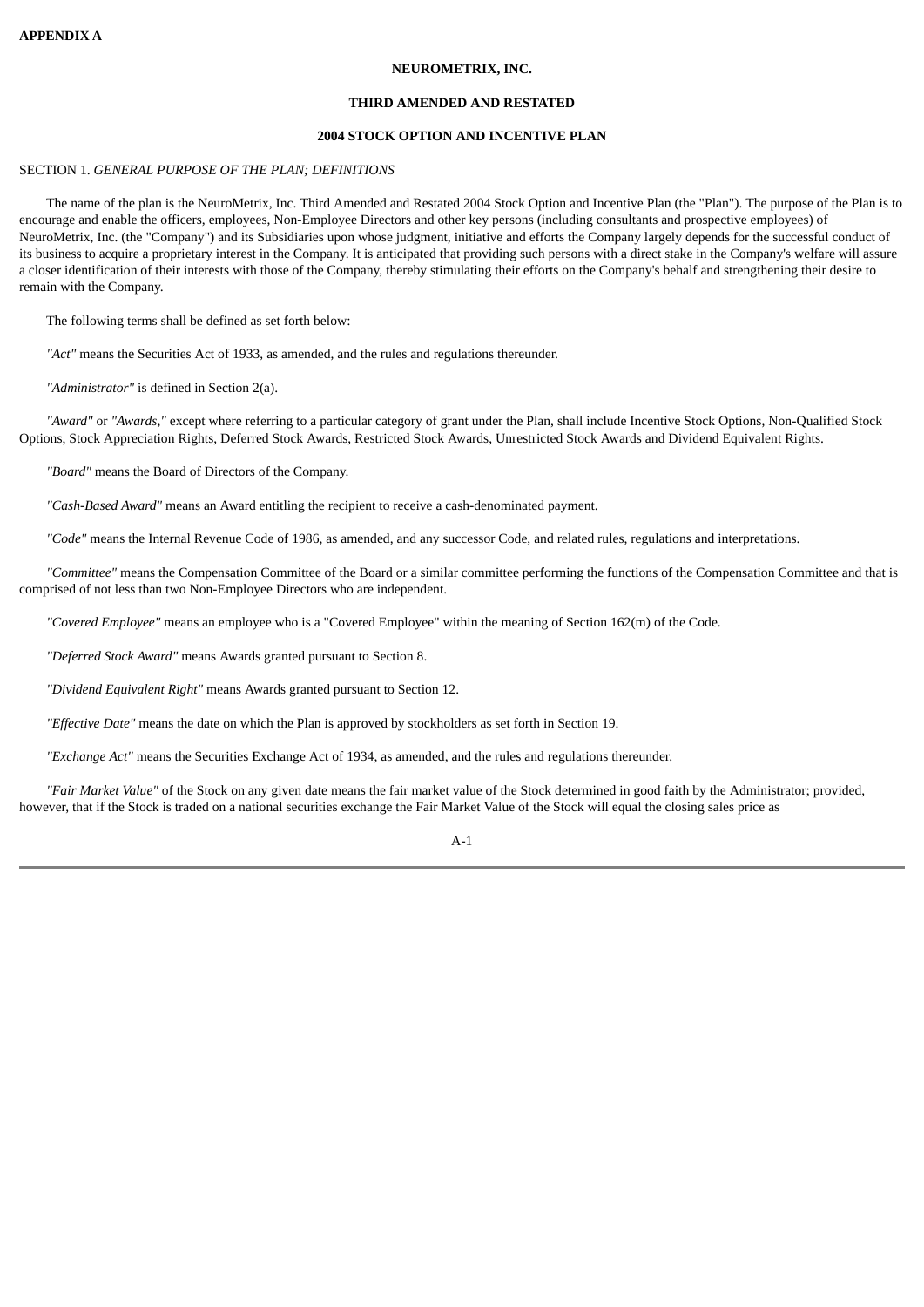reported on the principal exchange or market for the Stock on such date. If there is no trading on such date, the determination shall be made by reference to the last date preceding such date for which there was trading.

*"Incentive Stock Option"* means any Stock Option designated and qualified as an "incentive stock option" as defined in Section 422 of the Code.

*"Non-Employee Director"* means a member of the Board who is not also an employee of the Company or any Subsidiary.

*"Non-Qualified Stock Option"* means any Stock Option that is not an Incentive Stock Option.

*"Option"* or *"Stock Option"* means any option to purchase shares of Stock granted pursuant to Section 5.

 *"Performance Cycle"* means one or more periods of time, which may be of varying and overlapping durations, as the Administrator may select, over which the attainment of one or more performance criteria will be measured for the purpose of determining a grantee's right to and the payment of a Restricted Stock Award or Deferred Stock Award. Each such period shall not be less than three months.

*"Restricted Stock Award"* means Awards granted pursuant to Section 7.

*"Section 409A"* means Section 409A of the Code and the regulations and other guidance promulgated thereunder.

*"Stock"* means the Common Stock, par value \$0.0001 per share, of the Company, subject to adjustments pursuant to Section 3.

*"Stock Appreciation Right"* means any Award granted pursuant to Section 6.

*"Subsidiary"* means any corporation or other entity (other than the Company) in which the Company has a controlling interest, either directly or indirectly.

*"Unrestricted Stock Award"* means any Award granted pursuant to Section 9.

## SECTION 2. *ADMINISTRATION OF PLAN; ADMINISTRATOR AUTHORITY TO SELECT GRANTEES AND DETERMINE AWARDS*

(a) *Committee.* The Plan shall be administered by the Compensation Committee (the "Administrator").

 (b) *Powers of Administrator.* The Administrator shall have the power and authority to grant Awards consistent with the terms of the Plan, including the power and authority:

(i) to select the individuals to whom Awards may from time to time be granted;

 (ii) to determine the time or times of grant, and the extent, if any, of Incentive Stock Options, Non-Qualified Stock Options, Stock Appreciation Rights, Restricted Stock Awards, Deferred Stock Awards, Unrestricted Stock Awards and Dividend Equivalent Rights, or any combination of the foregoing, granted to any one or more grantees;

(iii) to determine the number of shares of Stock to be covered by any Award;

 (iv) to determine and modify from time to time the terms and conditions, including restrictions, not inconsistent with the terms of the Plan, of any Award, which terms and conditions may differ among individual Awards and grantees, and to approve the form of written instruments evidencing the Awards;

(v) to accelerate at any time the exercisability or vesting of all or any portion of any Award;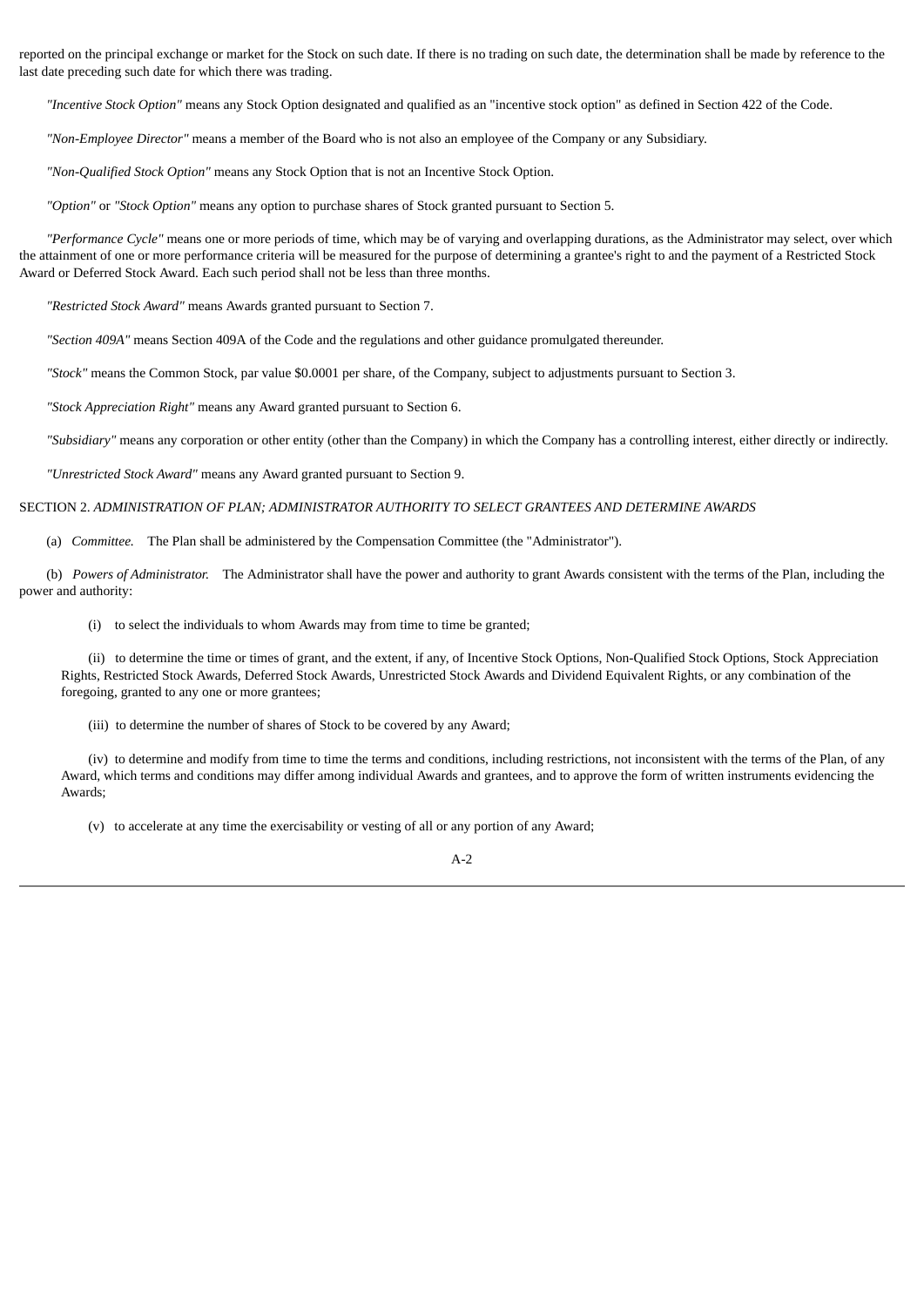(vi) subject to the provisions of Section 5(a)(ii), to extend at any time the period in which Stock Options may be exercised; and

 (vii) at any time to adopt, alter and repeal such rules, guidelines and practices for administration of the Plan and for its own acts and proceedings as it shall deem advisable; to interpret the terms and provisions of the Plan and any Award (including related written instruments); to make all determinations it deems advisable for the administration of the Plan; to decide all disputes arising in connection with the Plan; and to otherwise supervise the administration of the Plan.

All decisions and interpretations of the Administrator shall be binding on all persons, including the Company and Plan grantees.

 (c) *Delegation of Authority to Grant Awards.* The Administrator, in its discretion, may delegate to the Chief Executive Officer of the Company all or part of the Administrator's authority and duties with respect to the granting of Awards, to individuals who are not subject to the reporting and other provisions of Section 16 of the Exchange Act or "covered employees" within the meaning of Section 162(m) of the Code. Any such delegation by the Administrator shall include a limitation as to the amount of Awards that may be granted during the period of the delegation and shall contain guidelines as to the determination of the exercise price of any Stock Option or Stock Appreciation Right, the conversion ratio or price of other Awards and the vesting criteria. The Administrator may revoke or amend the terms of a delegation at any time but such action shall not invalidate any prior actions of the Administrator's delegate or delegates that were consistent with the terms of the Plan.

 (d) *Indemnification.* Neither the Board nor the Committee, nor any member of either or any delegatee thereof, shall be liable for any act, omission, interpretation, construction or determination made in good faith in connection with the Plan, and the members of the Board and the Committee (and any delegatee thereof) shall be entitled in all cases to indemnification and reimbursement by the Company in respect of any claim, loss, damage or expense (including, without limitation, reasonable attorneys' fees) arising or resulting therefrom to the fullest extent permitted by law and/or under the Company's organizational documents or any directors' and officers' liability insurance coverage which may be in effect from time to time and/or any indemnification agreement between such individual and the Company.

## SECTION 3. *STOCK ISSUABLE UNDER THE PLAN; MERGERS; SUBSTITUTION*

 (a) *Stock Issuable.* Subject to adjustment as provided in Section 3(b), the maximum number of shares of Stock reserved and available for issuance under the Plan shall be 3,946,022 shares of Stock, which number includes the 825,000 shares originally reserved under the Plan, plus 121,022 shares added pursuant to an evergreen provision in 2004 and 2005, plus 1,000,000 shares added to the Plan in 2006, 1,000,000 shares added to the Plan in 2008 and 1,000,000 shares added to the Plan in 2009;(1) provided that not more than 825,000 shares shall be issued in the form of Unrestricted Stock Awards, Restricted Stock Awards or Deferred Stock Awards (excluding for purposes of such 825,000 share limitation, the shares of Stock underlying any Awards granted in lieu of cash compensation or fees). For purposes of this limitation, the shares of Stock underlying any Awards that are forfeited, canceled or otherwise terminated (other than by exercise) shall be added back to the shares of Stock available for issuance under the Plan. Shares tendered or held back upon exercise of an Option or settlement of an Award to cover the exercise price or tax withholding shall not be available for future issuance under the Plan. In addition, upon exercise of Stock Appreciation Rights, the gross number of shares exercised shall be deducted from the total number of shares remaining available for issuance under the Plan.

<sup>(1)</sup> The number of shares reserved and available for issuance under the Plan as well as all other share numbers in the Plan have been adjusted to reflect the one-for-four reverse stock split of the Stock on July 15, 2004.

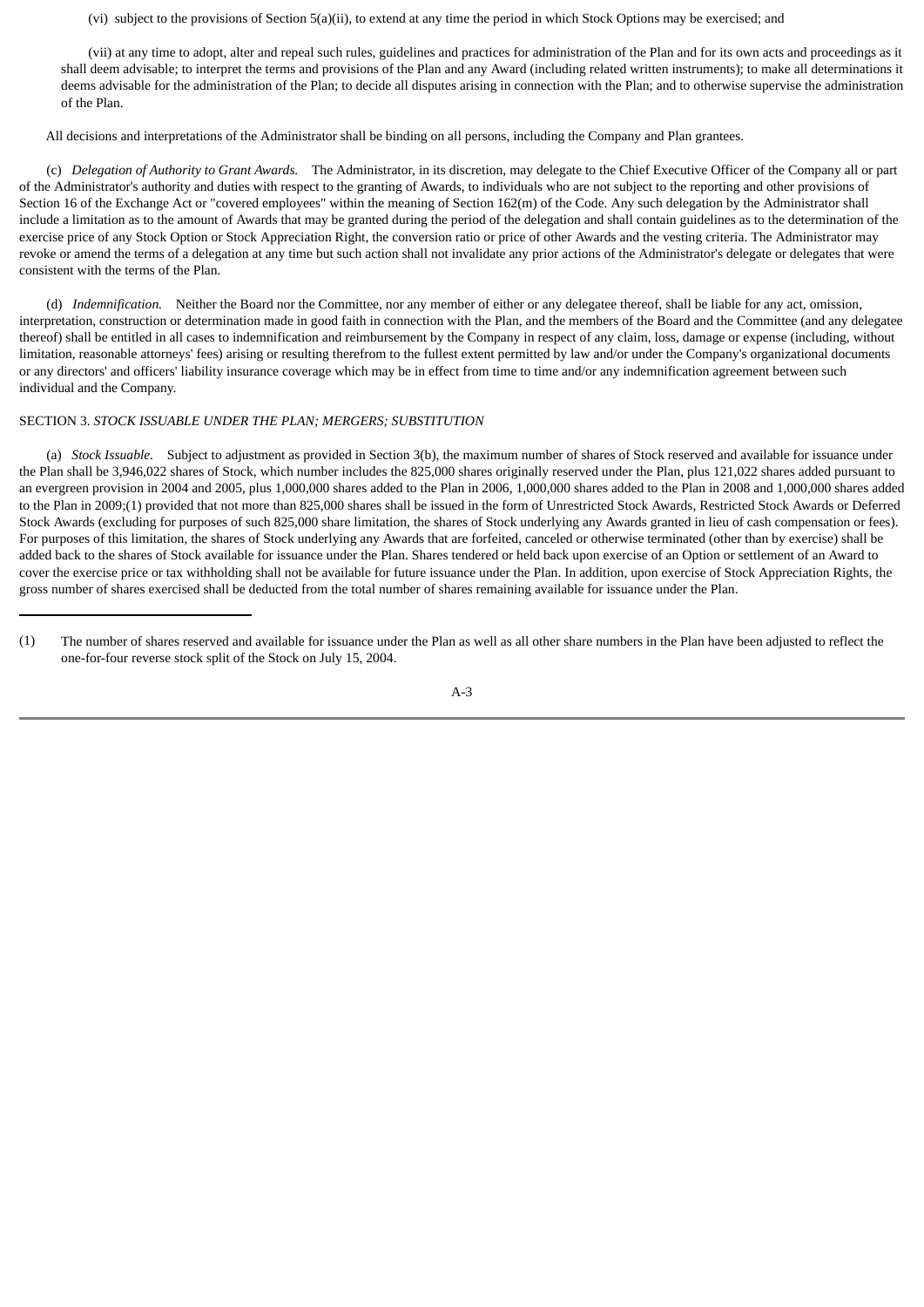Subject to such overall limitations, shares of Stock may be issued up to such maximum number pursuant to any type or types of Award; provided, however, that Stock Options or Stock Appreciation Rights with respect to no more than 825,000 shares of Stock may be granted to any one individual grantee during any one calendar year period. The shares available for issuance under the Plan may be authorized but unissued shares of Stock or shares of Stock reacquired by the Company.

(b) *Changes in Stock.* Subject to Section 3(c) hereof, if, as a result of any reorganization, recapitalization, reclassification, stock dividend, stock split, reverse stock split or other similar change in the Company's capital stock, the outstanding shares of Stock are increased or decreased or are exchanged for a different number or kind of shares or other securities of the Company, or additional shares or new or different shares or other securities of the Company or other non-cash assets are distributed with respect to such shares of Stock or other securities, or, if, as a result of any merger or consolidation, sale of all or substantially all of the assets of the Company, the outstanding shares of Stock are converted into or exchanged for a different number or kind of securities of the Company or any successor entity (or a parent or subsidiary thereof), the Administrator shall make an appropriate or proportionate adjustment in (i) the maximum number of shares reserved for issuance under the Plan, including the maximum number of shares that may be issued in the form of Unrestricted Stock Awards, Restricted Stock Awards or Deferred Stock Awards, (ii) the number of Stock Options or Stock Appreciation Rights that can be granted to any one individual grantee and the maximum number of shares that may be granted under a Performance-based Award, (iii) the number and kind of shares or other securities subject to any then outstanding Awards under the Plan, (iv) the repurchase price, if any, per share subject to each outstanding Restricted Stock Award, (v) the number of Stock Options automatically granted to Non-Employee Directors, and (vi) the price for each share subject to any then outstanding Stock Options and Stock Appreciation Rights under the Plan, without changing the aggregate exercise price (i.e., the exercise price multiplied by the number of Stock Options and Stock Appreciation Rights) as to which such Stock Options and Stock Appreciation Rights remain exercisable. The adjustment by the Administrator shall be final, binding and conclusive. No fractional shares of Stock shall be issued under the Plan resulting from any such adjustment, but the Administrator in its discretion may make a cash payment in lieu of fractional shares.

 The Administrator shall also adjust the number of shares subject to outstanding Awards and the exercise price and the terms of outstanding Awards to take into consideration material changes in accounting practices or principles, extraordinary dividends, acquisitions or dispositions of stock or property or any other event if it is determined by the Administrator that such adjustment is appropriate to avoid distortion in the operation of the Plan, provided that no such adjustment shall be made in the case of an Incentive Stock Option, without the consent of the grantee, if it would constitute a modification, extension or renewal of the Option within the meaning of Section 424(h) of the Code.

 (c) *Mergers and Other Transactions.* In the case of and subject to the consummation of (i) the dissolution or liquidation of the Company, (ii) the sale of all or substantially all of the assets of the Company on a consolidated basis to an unrelated person or entity, (iii) a merger, reorganization or consolidation in which the outstanding shares of Stock are converted into or exchanged for a different kind of securities of the successor entity and the holders of the Company's outstanding voting power immediately prior to such transaction do not own a majority of the outstanding voting power of the successor entity immediately upon completion of such transaction, or (iv) the sale of all of the Stock of the Company to an unrelated person or entity (in each case, a "Sale Event"), the Plan and all outstanding Awards granted hereunder shall terminate, unless provision is made in connection with the Sale Event in the sole discretion of the parties thereto for the assumption or continuation of Awards theretofore granted by the successor entity, or the substitution of such Awards with new Awards of the successor entity or parent thereof, with appropriate adjustment as to the number and kind of shares and, if appropriate, the per share exercise prices, as such parties shall agree. In the event of such termination, all Options and Stock Appreciation Rights that are not exercisable immediately prior to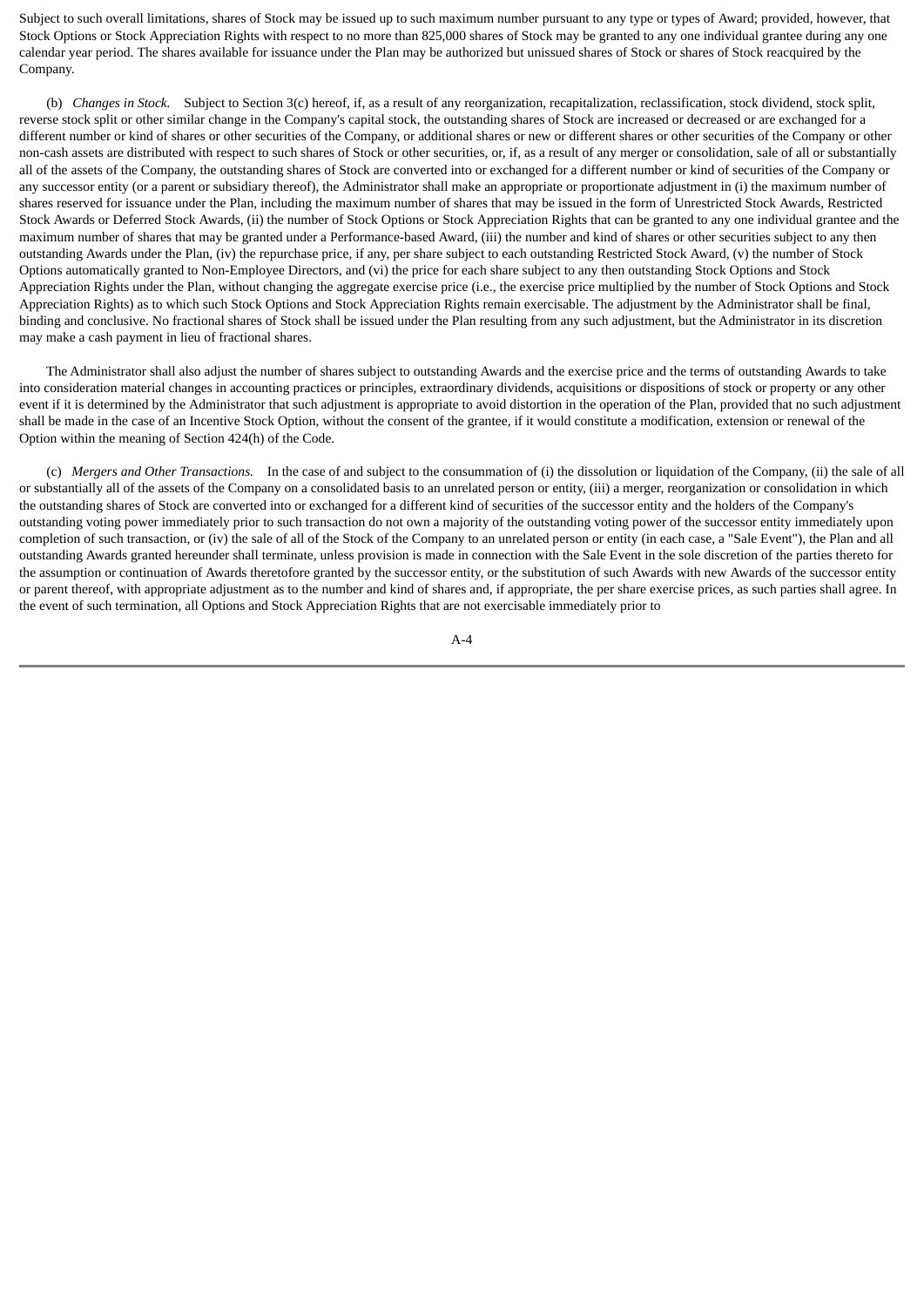the effective time of the Sale Event shall become fully exercisable as of the effective time of the Sale Event and all other Awards shall become fully vested and nonforfeitable as of the effective time of the Sale Event, except as the Administrator may otherwise specify with respect to particular Awards in the relevant Award documentation, and each grantee shall be permitted, within a specified period of time prior to the consummation of the Sale Event as determined by the Administrator, to exercise all outstanding Options and Stock Appreciation Rights held by such grantee, including those that will become exercisable upon the consummation of the Sale Event; provided, however, that the exercise of Options and Stock Appreciation Rights not exercisable prior to the Sale Event shall be subject to the consummation of the Sale Event.

 Notwithstanding anything to the contrary in this Section 3(c), in the event of a Sale Event pursuant to which holders of the Stock of the Company will receive upon consummation thereof a cash payment for each share surrendered in the Sale Event, the Company shall have the right, but not the obligation, to make or provide for a cash payment to the grantees holding Options and Stock Appreciation Rights, in exchange for the cancellation thereof, in an amount equal to the difference between (A) the value as determined by the Administrator of the consideration payable per share of Stock pursuant to the Sale Event (the "Sale Price") times the number of shares of Stock subject to outstanding Options and Stock Appreciation Rights (to the extent then exercisable at prices not in excess of the Sale Price) and (B) the aggregate exercise price of all such outstanding Options and Stock Appreciation Rights.

 (d) *Substitute Awards.* The Administrator may grant Awards under the Plan in substitution for stock and stock based awards held by employees, directors or other key persons of another corporation in connection with the merger or consolidation of the employing corporation with the Company or a Subsidiary or the acquisition by the Company or a Subsidiary of property or stock of the employing corporation. The Administrator may direct that the substitute awards be granted on such terms and conditions as the Administrator considers appropriate in the circumstances. Any substitute Awards granted under the Plan shall not count against the share limitation set forth in Section 3(a).

#### SECTION 4. *ELIGIBILITY*

 Grantees under the Plan will be such full or part-time officers and other employees, Non-Employee Directors and key persons (including consultants and prospective employees) of the Company and its Subsidiaries as are selected from time to time by the Administrator in its sole discretion.

#### SECTION 5. *STOCK OPTIONS*

Any Stock Option granted under the Plan shall be in such form as the Administrator may from time to time approve.

 Stock Options granted under the Plan may be either Incentive Stock Options or Non-Qualified Stock Options. Incentive Stock Options may be granted only to employees of the Company or any Subsidiary that is a "subsidiary corporation" within the meaning of Section 424(f) of the Code. To the extent that any Option does not qualify as an Incentive Stock Option, it shall be deemed a Non-Qualified Stock Option.

 (a) *Stock Options Granted to Employees and Key Persons.* The Administrator in its discretion may grant Stock Options to eligible employees and key persons of the Company or any Subsidiary. Stock Options granted pursuant to this Section 5(a) shall be subject to the following terms and conditions and shall contain such additional terms and conditions, not inconsistent with the terms of the Plan, as the Administrator shall deem desirable. If the Administrator so determines, Stock Options may be granted in lieu of cash compensation at the optionee's election, subject to such terms and conditions as the Administrator may establish.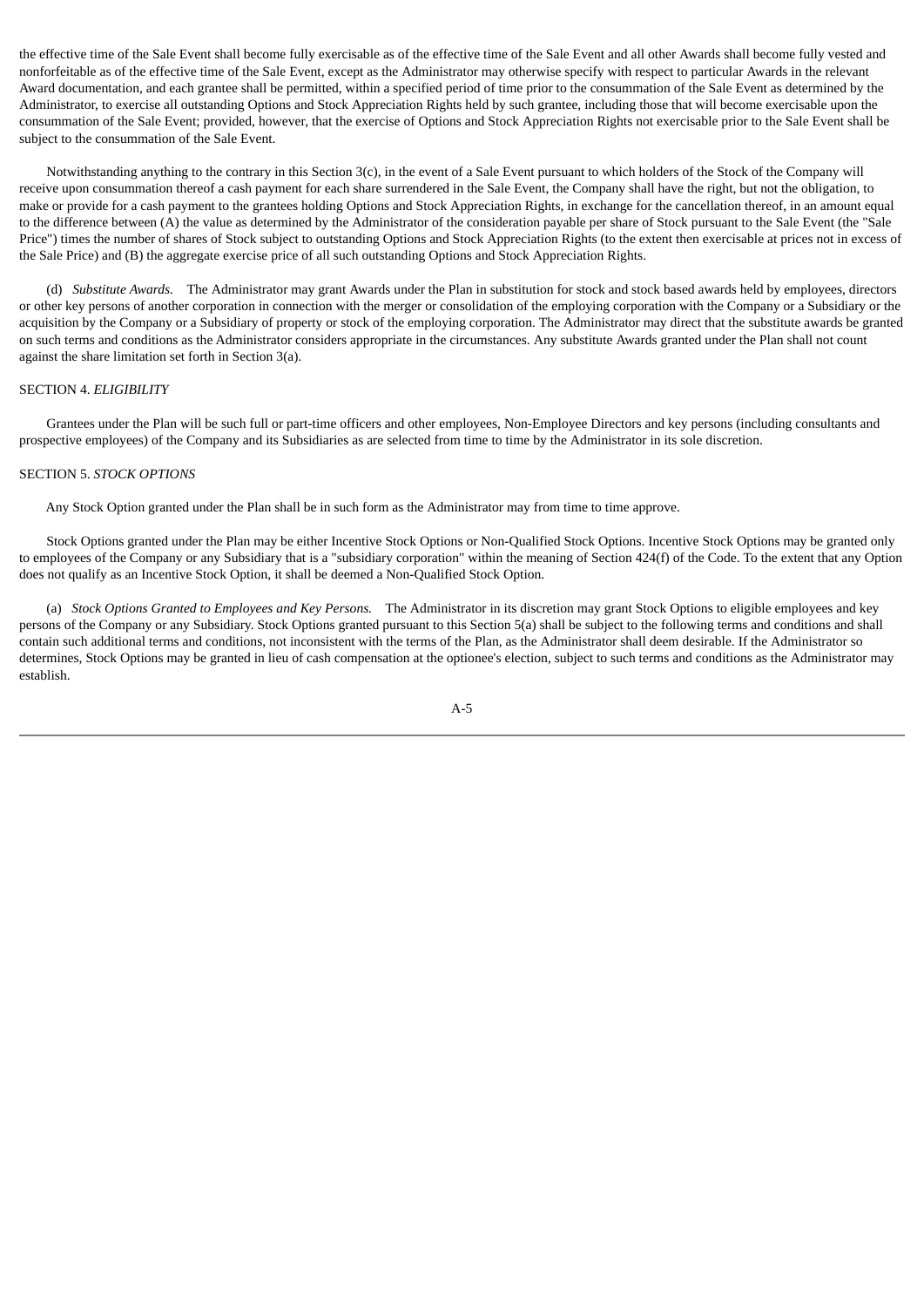(i) *Exercise Price.* The exercise price per share for the Stock covered by a Stock Option granted pursuant to this Section 5(a) shall be determined by the Administrator at the time of grant but shall not be less than 100 percent of the Fair Market Value on the date of grant. If an employee owns or is deemed to own (by reason of the attribution rules of Section 424(d) of the Code) more than 10 percent of the combined voting power of all classes of stock of the Company or any parent or subsidiary corporation and an Incentive Stock Option is granted to such employee, the option price of such Incentive Stock Option shall be not less than 110 percent of the Fair Market Value on the grant date.

 (ii) *Option Term.* The term of each Stock Option shall be fixed by the Administrator, but no Stock Option shall be exercisable more than 10 years after the date the Stock Option is granted. If an employee owns or is deemed to own (by reason of the attribution rules of Section 424(d) of the Code) more than 10 percent of the combined voting power of all classes of stock of the Company or any parent or subsidiary corporation and an Incentive Stock Option is granted to such employee, the term of such Stock Option shall be no more than five years from the date of grant.

 (iii) *Exercisability; Rights of a Stockholder.* Stock Options shall become exercisable at such time or times, whether or not in installments, as shall be determined by the Administrator at or after the grant date. The Administrator may at any time accelerate the exercisability of all or any portion of any Stock Option. An optionee shall have the rights of a stockholder only as to shares acquired upon the exercise of a Stock Option and not as to unexercised Stock Options.

 (iv) *Method of Exercise.* Stock Options may be exercised in whole or in part, by giving written notice of exercise to the Company, specifying the number of shares to be purchased. Payment of the purchase price may be made by one or more of the following methods to the extent provided in the Option Award agreement:

(A) In cash, by certified or bank check or other instrument acceptable to the Administrator;

 (B) Through the delivery (or attestation to the ownership) of shares of Stock that have been purchased by the optionee on the open market or that have been beneficially owned by the optionee for at least six months and are not then subject to restrictions under any Company plan. Such surrendered shares shall be valued at Fair Market Value on the exercise date; or

 (C) By the optionee delivering to the Company a properly executed exercise notice together with irrevocable instructions to a broker to promptly deliver to the Company cash or a check payable and acceptable to the Company for the purchase price; provided that in the event the optionee chooses to pay the purchase price as so provided, the optionee and the broker shall comply with such procedures and enter into such agreements of indemnity and other agreements as the Administrator shall prescribe as a condition of such payment procedure.

Payment instruments will be received subject to collection. The transfer to the optionee on the records of the Company or of the transfer agent of the shares of Stock to be purchased pursuant to the exercise of a Stock Option will be contingent upon receipt from the optionee (or a purchaser acting in his stead in accordance with the provisions of the Stock Option) by the Company of the full purchase price for such shares and the fulfillment of any other requirements contained in the Option Award agreement or applicable provisions of laws (including the satisfaction of any withholding taxes that the Company is obligated to withhold with respect to the optionee). In the event an optionee chooses to pay the purchase price by previously-owned shares of Stock through the attestation method, the number of shares of Stock transferred to the optionee upon the exercise of the Stock Option shall be net of the number of attested shares. In the event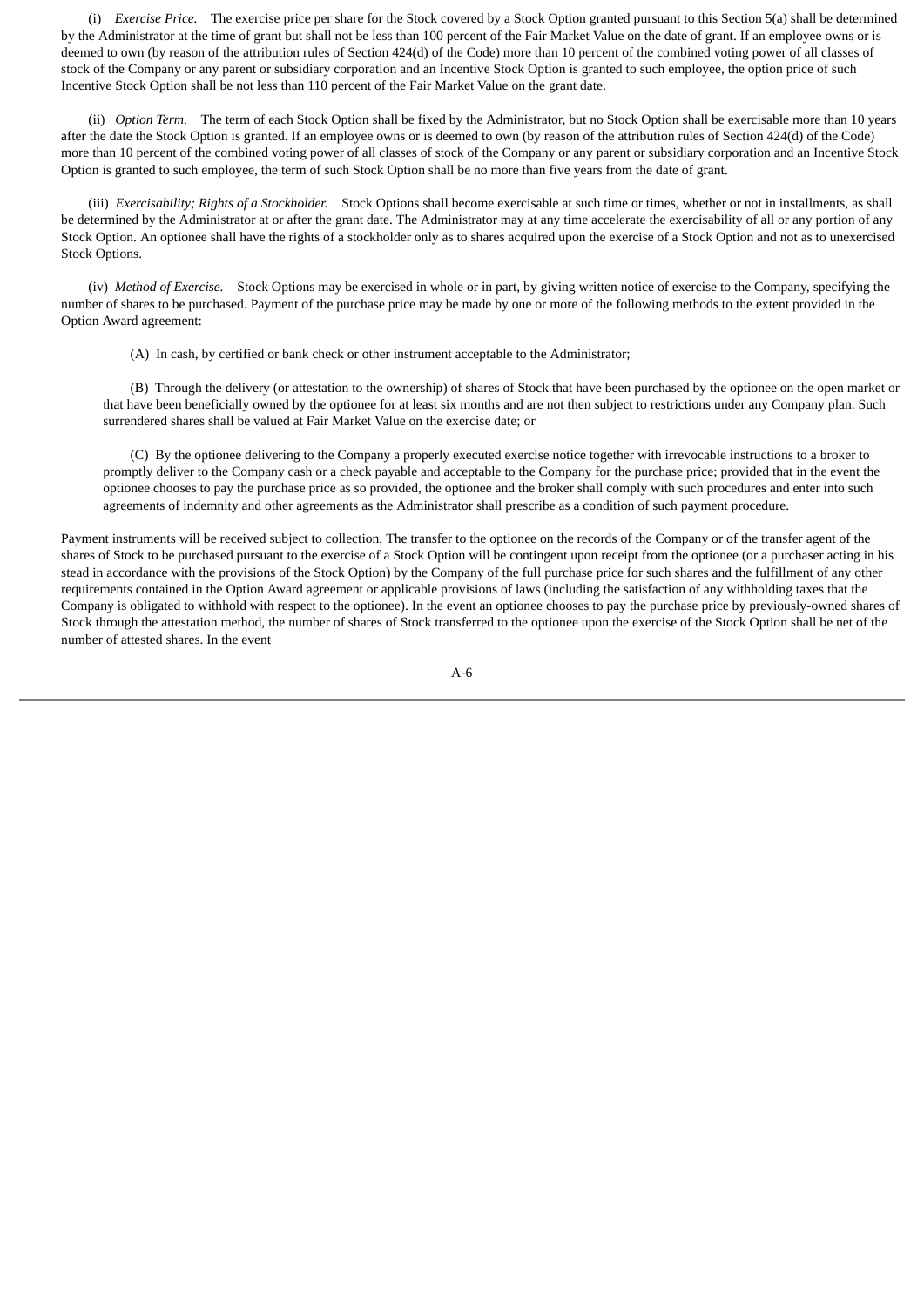that the Company establishes, for itself or using the services of a third party, an automated system for the exercise of Stock Options, such as a system using an internet website or interactive voice response, then the paperless exercise of Stock Options may be permitted through the use of such an automated system.

 (v) *Annual Limit on Incentive Stock Options.* To the extent required for "incentive stock option" treatment under Section 422 of the Code, the aggregate Fair Market Value (determined as of the time of grant) of the shares of Stock with respect to which Incentive Stock Options granted under this Plan and any other plan of the Company or its parent and subsidiary corporations become exercisable for the first time by an optionee during any calendar year shall not exceed \$100,000. To the extent that any Stock Option exceeds this limit, it shall constitute a Non-Qualified Stock Option.

 (b) *Non-transferability of Options.* No Stock Option shall be transferable by the optionee otherwise than by will or by the laws of descent and distribution and all Stock Options shall be exercisable, during the optionee's lifetime, only by the optionee, or by the optionee's legal representative or guardian in the event of the optionee's incapacity. Notwithstanding the foregoing, the Administrator, in its sole discretion, may provide in the Award agreement regarding a given Option that the optionee may transfer his Non-Qualified Stock Options to members of his immediate family, to trusts for the benefit of such family members, or to partnerships in which such family members are the only partners, provided that the transferee agrees in writing with the Company to be bound by all of the terms and conditions of this Plan and the applicable Option.

## SECTION 6. *STOCK APPRECIATION RIGHTS*

 (a) *Nature of Stock Appreciation Rights.* A Stock Appreciation Right is an Award entitling the recipient to receive shares of Stock having a value equal to the excess of the Fair Market Value of the Stock on the date of exercise over the exercise price of the Stock Appreciation Right, which price shall not be less than 100 percent of the Fair Market Value of the Stock on the date of grant multiplied by the number of shares of Stock with respect to which the Stock Appreciation Right shall have been exercised.

 (b) *Grant and Exercise of Stock Appreciation Rights.* Stock Appreciation Rights may be granted by the Administrator independently of any Stock Option granted pursuant to Section 5 of the Plan.

 (c) *Terms and Conditions of Stock Appreciation Rights.* Stock Appreciation Rights shall be subject to such terms and conditions as shall be determined from time to time by the Administrator, provided that all Stock Appreciation Rights shall be exercisable during the grantee's lifetime only by the grantee or the grantee's legal representative.

 (d) *Stock Appreciation Rights Term.* The term of each Stock Appreciation Right shall be fixed by the Administrator, but no Stock Appreciation Right shall be exercisable more than ten years after the date the Stock Appreciation Right is granted.

## SECTION 7. *RESTRICTED STOCK AWARDS*

 (a) *Nature of Restricted Stock Awards.* A Restricted Stock Award is an Award entitling the recipient to acquire, at such purchase price (which may be zero) as determined by the Administrator, shares of Stock subject to such restrictions and conditions as the Administrator may determine at the time of grant ("Restricted Stock"). Conditions may be based on continuing employment (or other service relationship) and/or achievement of pre-established performance goals and objectives. The grant of a Restricted Stock Award is contingent on the grantee executing the Restricted Stock Award agreement. The terms and conditions of each such agreement shall be determined by the Administrator, and such terms and conditions may differ among individual Awards and grantees.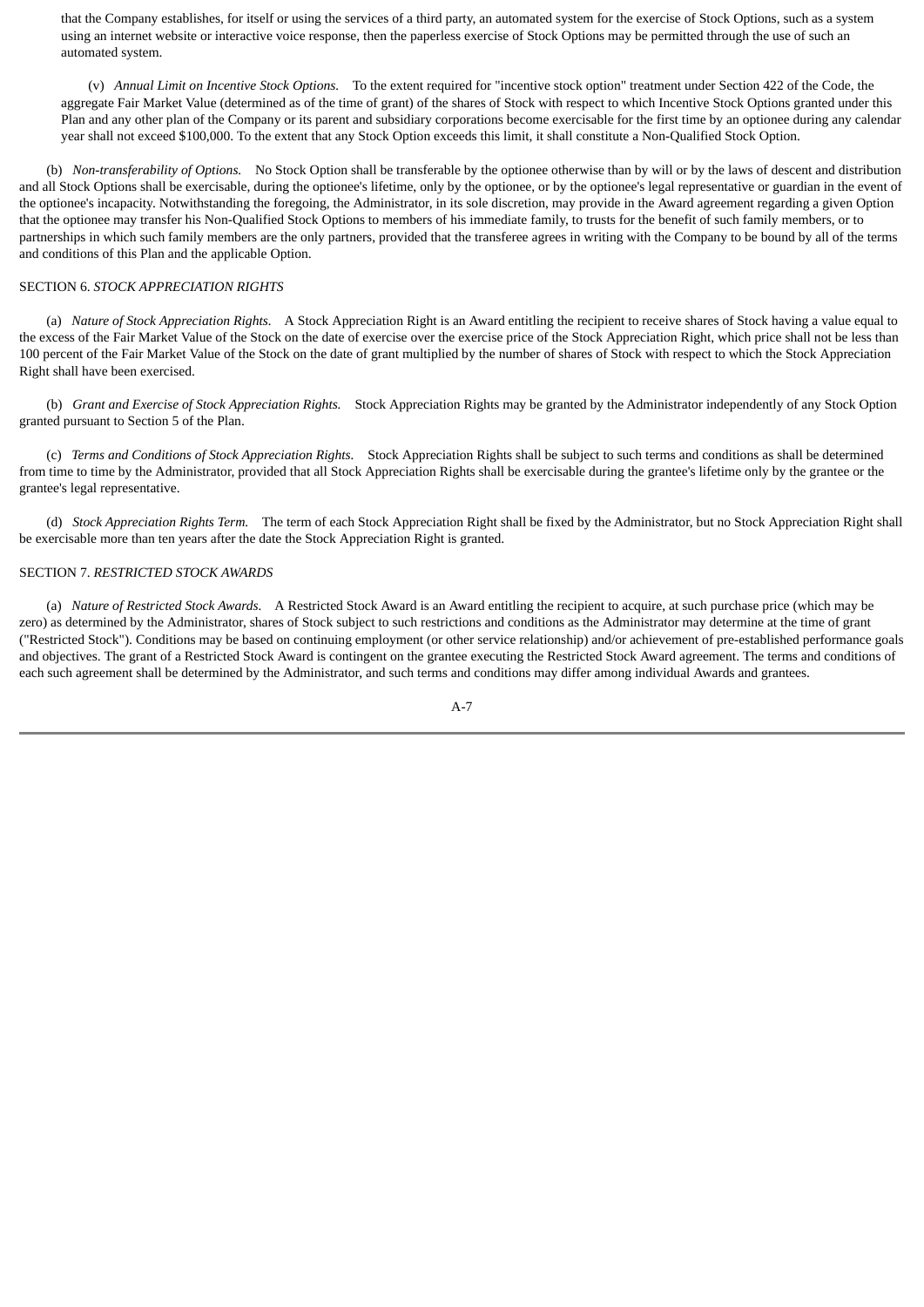(b) *Rights as a Stockholder.* Upon execution of a written instrument setting forth the Restricted Stock Award and payment of any applicable purchase price, a grantee shall have the rights of a stockholder with respect to the voting of the Restricted Stock, subject to such conditions contained in the written instrument evidencing the Restricted Stock Award. Unless the Administrator shall otherwise determine, (i) uncertificated Restricted Stock shall be accompanied by a notation on the records of the Company or the transfer agent to the effect that they are subject to forfeiture until such Restricted Stock are vested as provided in Section 7(d) below, and (ii) certificated Restricted Stock shall remain in the possession of the Company until such Restricted Stock is vested as provided in Section 7(d) below, and the grantee shall be required, as a condition of the grant, to deliver to the Company such instruments of transfer as the Administrator may prescribe.

 (c) *Restrictions.* Restricted Stock may not be sold, assigned, transferred, pledged or otherwise encumbered or disposed of except as specifically provided herein or in the Restricted Stock Award agreement. Except as may otherwise be provided by the Administrator either in the Award agreement or, subject to Section 15 below, in writing after the Award agreement is issued, if any, if a grantee's employment (or other service relationship) with the Company and its Subsidiaries terminates for any reason, any Restricted Stock that has not vested at the time of termination shall automatically and without any requirement of notice to such grantee from or other action by or on behalf of, the Company be deemed to have been reacquired by the Company at its original purchase price from such grantee or such grantee's legal representative simultaneously with such termination of employment (or other service relationship), and thereafter shall cease to represent any ownership of the Company by the grantee or rights of the grantee as a shareholder. Following such deemed reacquisition of unvested Restricted Stock that are represented by physical certificates, grantee shall surrender such certificates to the Company upon request without consideration.

 (d) *Vesting of Restricted Stock.* The Administrator at the time of grant shall specify the date or dates and/or the attainment of pre-established performance goals, objectives and other conditions on which the non-transferability of the Restricted Stock and the Company's right of repurchase or forfeiture shall lapse. Subsequent to such date or dates and/or the attainment of such pre-established performance goals, objectives and other conditions, the shares on which all restrictions have lapsed shall no longer be Restricted Stock and shall be deemed "vested." Except as may otherwise be provided by the Administrator either in the Award agreement or, subject to Section 15 below, in writing after the Award agreement is issued, a grantee's rights in any shares of Restricted Stock that have not vested shall automatically terminate upon the grantee's termination of employment (or other service relationship) with the Company and its Subsidiaries and such shares shall be subject to the provisions of Section 7(c) above.

## SECTION 8. *DEFERRED STOCK AWARDS*

 (a) *Nature of Deferred Stock Awards.* A Deferred Stock Award is an Award of phantom stock units to a grantee, subject to restrictions and conditions as the Administrator may determine at the time of grant. Conditions may be based on continuing employment (or other service relationship) and/or achievement of pre-established performance goals and objectives. The grant of a Deferred Stock Award is contingent on the grantee executing the Deferred Stock Award agreement. The terms and conditions of each such agreement shall be determined by the Administrator, and such terms and conditions may differ among individual Awards and grantees. At the end of the deferral period, the Deferred Stock Award, to the extent vested, shall be paid to the grantee in the form of shares of Stock. To the extent that a Deferred Stock Award is subject to Section 409A, it may contain such additional terms and conditions as the Administrator shall determine in its sole discretion in order for such Award to comply with the requirements of Section 409A.

 (b) *Election to Receive Deferred Stock Awards in Lieu of Compensation.* The Administrator may, in its sole discretion, permit a grantee to elect to receive a portion of the cash compensation or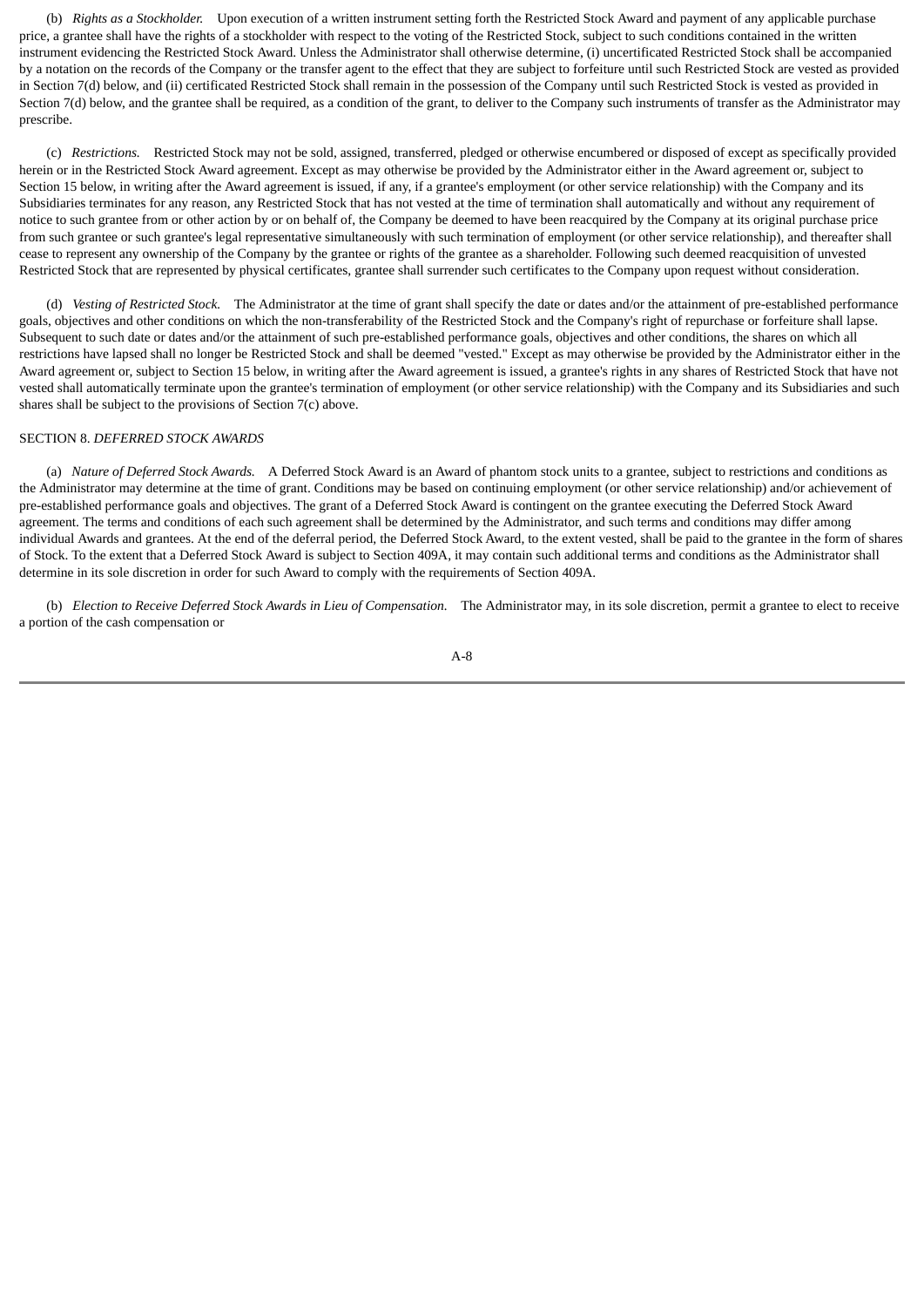Restricted Stock Award otherwise due to such grantee in the form of a Deferred Stock Award. Any such election shall be made in writing and shall be delivered to the Company no later than the date specified by the Administrator and in accordance with Section 409A and such other rules and procedures established by the Administrator. The Administrator shall have the sole right to determine whether and under what circumstances to permit such elections and to impose such limitations and other terms and conditions thereon as the Administrator deems appropriate.

 (c) *Rights as a Stockholder.* During the deferral period, a grantee shall have no rights as a stockholder; provided, however, that the grantee may be credited with Dividend Equivalent Rights with respect to the phantom stock units underlying his Deferred Stock Award, subject to such terms and conditions as the Administrator may determine.

 (d) *Restrictions.* A Deferred Stock Award may not be sold, assigned, transferred, pledged or otherwise encumbered or disposed of during the deferral period.

 (e) *Termination.* Except as may otherwise be provided by the Administrator either in the Award agreement or, subject to Section 15 below, in writing after the Award agreement is issued, a grantee's right in all Deferred Stock Awards that have not vested shall automatically terminate upon the grantee's termination of employment (or cessation of service relationship) with the Company and its Subsidiaries for any reason.

#### SECTION 9. *UNRESTRICTED STOCK AWARDS*

 *Grant or Sale of Unrestricted Stock.* The Administrator may, in its sole discretion, grant (or sell at par value or such higher purchase price determined by the Administrator) an Unrestricted Stock Award to any grantee pursuant to which such grantee may receive shares of Stock free of any restrictions ("Unrestricted Stock") under the Plan. Unrestricted Stock Awards may be granted in respect of past services or other valid consideration, or in lieu of cash compensation due to such grantee.

## SECTION 10. *CASH-BASED AWARDS*

 The Administrator may, in its sole discretion, grant Cash-Based Awards to any grantee in such number or amount and upon such terms, and subject to such conditions, as the Administrator shall determine at the time of grant. The Administrator shall determine the maximum duration of the Cash-Based Award, the amount of cash to which the Cash-Based Award pertains, the conditions upon which the Cash-Based Award shall become vested or payable, and such other provisions as the Administrator shall determine. Each Cash-Based Award shall specify a cash-denominated payment amount, formula or payment ranges as determined by the Administrator. Payment, if any, with respect to a Cash-Based Award shall be made in accordance with the terms of the Award and may be made in cash or in shares of Stock, as the Administrator determines.

## SECTION 11. *PERFORMANCE-BASED AWARDS TO COVERED EMPLOYEES*

 Notwithstanding anything to the contrary contained herein, if any Restricted Stock Award, Cash-Based Award or Deferred Stock Award granted to a Covered Employee is intended to qualify as "Performance-based Compensation" under Section 162(m) of the Code and the regulations promulgated thereunder (a "Performance-based Award"), such Award shall comply with the provisions set forth below:

 (a) *Performance Criteria.* The Administrator shall define in an objective fashion the manner of calculating the Performance Criteria it selects to use for any Performance Cycle. The Administrator, in its discretion, may adjust or modify the calculation of Performance Goals for such Performance Cycle in order to prevent the dilution or enlargement of the rights of an individual (x) in the event of, or in anticipation of, any unusual or extraordinary corporate item, transaction, event or development, (y) in

$$
A-9
$$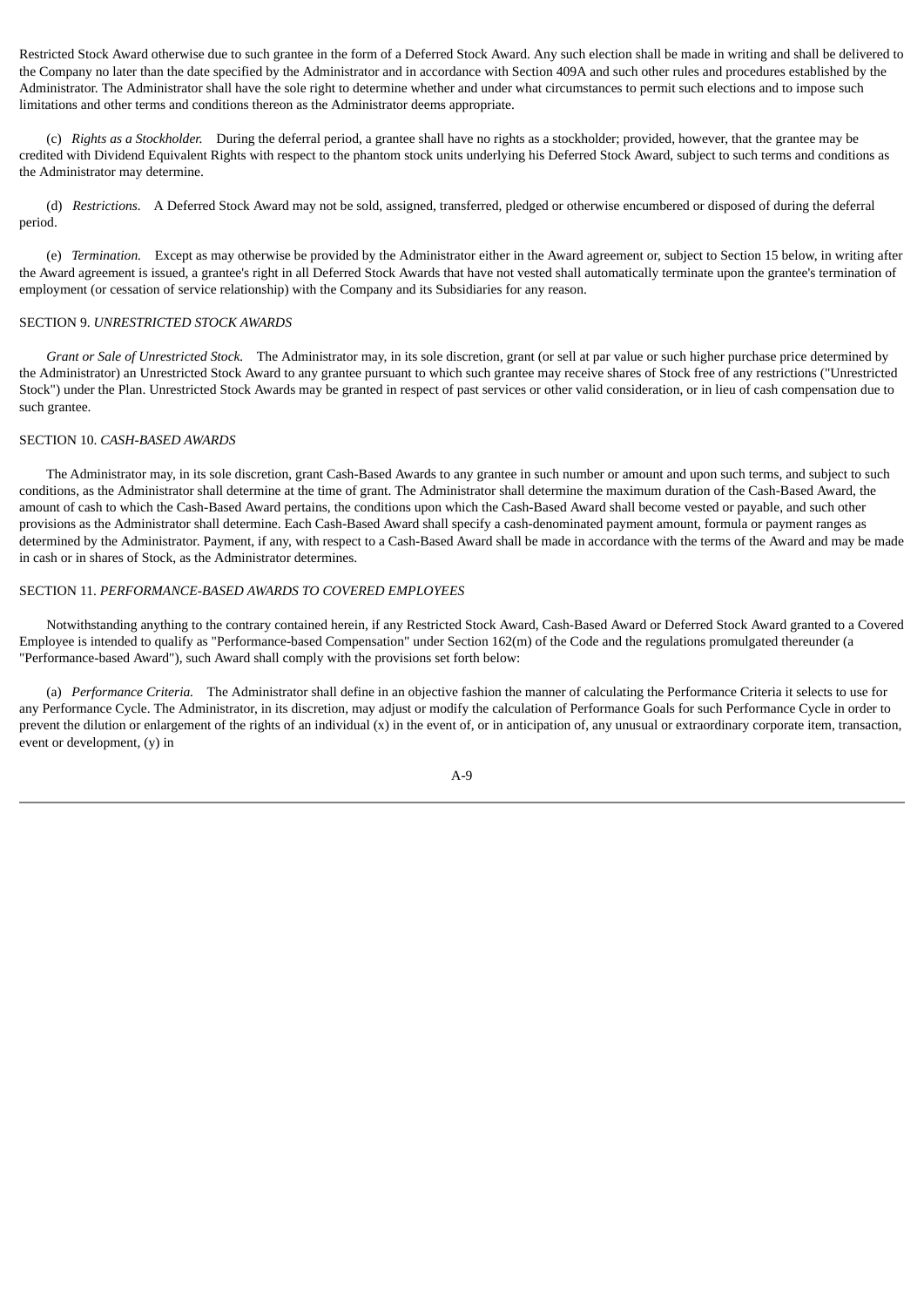recognition of, or in anticipation of, any other unusual or nonrecurring events affecting the Company, or the financial statements of the Company, or (z) in response to, or in anticipation of, changes in applicable laws, regulations, accounting principles, or business conditions provided however, that the Administrator may not exercise such discretion in a manner that would increase the Performance-Based Award granted to a Covered Employee. The performance criteria used in performance goals governing Performance-based Awards granted to Covered Employees may include any or all of the following: (i) return on equity, assets, capital or investment: (ii) pre-tax or after-tax profit levels; (iii) cash flow, funds from operations or similar measure; (iv) total shareholder return; (v) changes in the market price of the Stock; (vi) revenues, sales or market share; (vii) net income (loss) or earnings per share; (viii) computer support availability; (ix) expense margins or operating efficiency (including budgeted spending limits) or (x) project development milestones, any of which may relate to the Company or any Subsidiary, division, operating unit or business segment of the Company, or any combination of the foregoing, and may be measured either in absolute terms or as compared to any incremental increase or as compared to results of a peer group and, for financial measures, may be based on numbers calculated in accordance with U.S. generally accepted accounting principles or on an as adjusted basis.

 (b) *Grant of Performance-based Awards.* With respect to each Performance-based Award granted to a Covered Employee, the Committee shall select, within the first 90 days of a Performance Cycle (or, if shorter, within the maximum period allowed under Section 162(m) of the Code) the performance criteria for such grant, and the achievement targets with respect to each performance criterion (including a threshold level of performance below which no amount will become payable with respect to such Award). Each Performance-based Award will specify the amount payable, or the formula for determining the amount payable, upon achievement of the various applicable performance targets. The performance criteria established by the Committee may be (but need not be) different for each Performance Cycle and different goals may be applicable to Performance-based Awards to different Covered Employees.

 (c) *Payment of Performance-based Awards.* Following the completion of a Performance Cycle, the Committee shall meet to review and certify in writing whether, and to what extent, the performance criteria for the Performance Cycle have been achieved and, if so, to also calculate and certify in writing the amount of the Performance-based Awards earned for the Performance Cycle. The Committee shall then determine the actual size of each Covered Employee's Performance-based Award, and, in doing so, may reduce or eliminate the amount of the Performance-based Award for a Covered Employee if, in its sole judgment, such reduction or elimination is appropriate.

 (d) *Maximum Award Payable.* The maximum Performance-based Award payable to any one Covered Employee under the Plan for a Performance Cycle is 825,000 Shares (subject to adjustment as provided in Section 3(b) hereof) or \$1,000,000 in the case of a Performance-Based Award that is a Cash-Based Award.

## SECTION 12. *DIVIDEND EQUIVALENT RIGHTS*

 (a) *Dividend Equivalent Rights.* A Dividend Equivalent Right is an Award entitling the grantee to receive credits based on cash dividends that would have been paid on the shares of Stock specified in the Dividend Equivalent Right (or other award to which it relates) if such shares had been issued to and held by the grantee. A Dividend Equivalent Right may be granted hereunder to any grantee only as a component of an Unrestricted Stock Award, a Restricted Stock Award or a Deferred Stock Award. The terms and conditions of Dividend Equivalent Rights shall be specified in the Award agreement. Dividend equivalents credited to the holder of a Dividend Equivalent Right may be paid currently or may be deemed to be reinvested in additional shares of Stock, which may thereafter accrue additional equivalents. Any such reinvestment shall be at Fair Market Value on the date of reinvestment or such other price as may then apply under a dividend reinvestment plan sponsored by the Company, if any. Dividend Equivalent Rights may be settled in cash or shares of Stock or a combination thereof, in a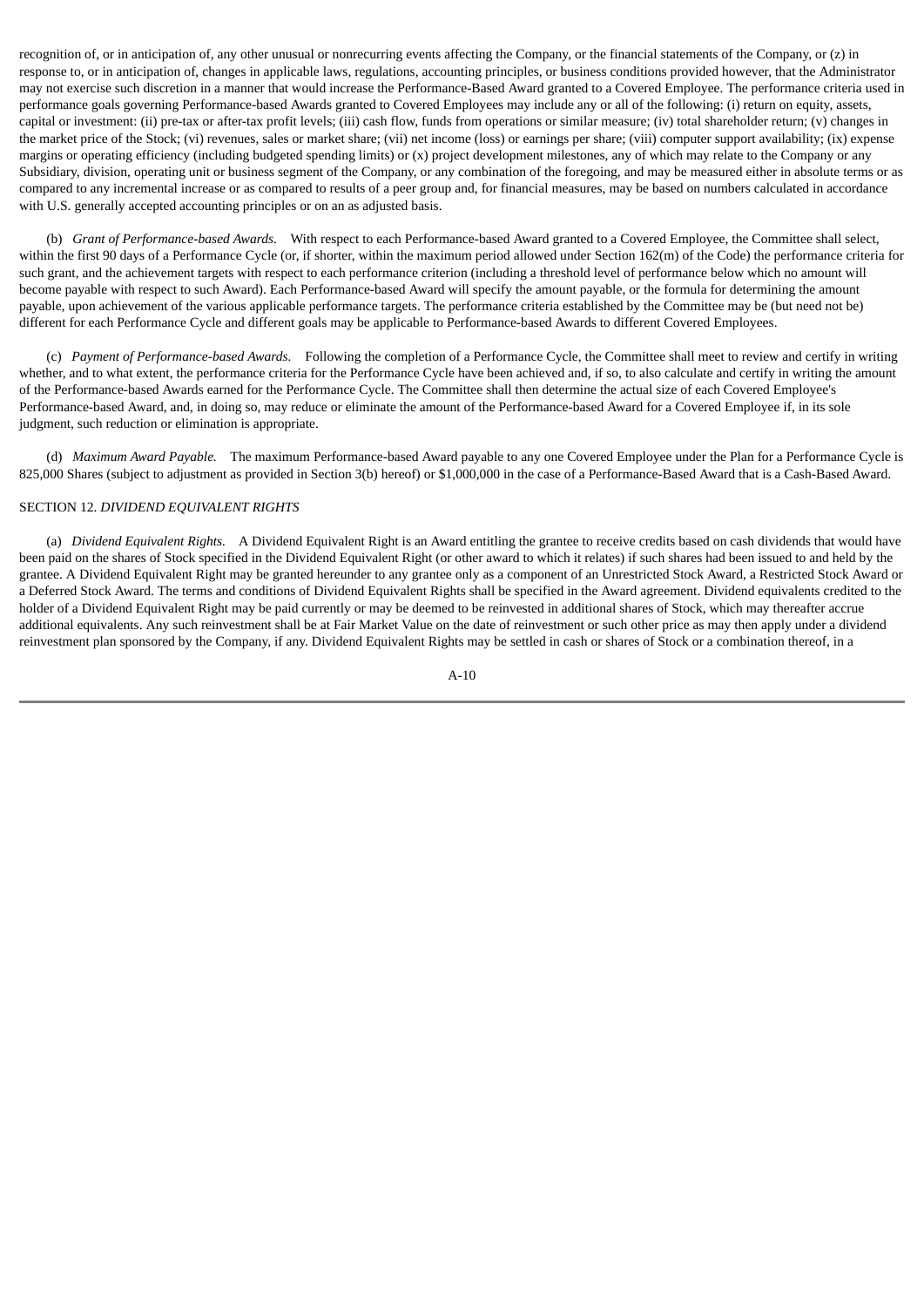single installment or installments. A Dividend Equivalent Right granted as a component of another Award may provide that such Dividend Equivalent Right shall be settled upon exercise, settlement, or payment of, or lapse of restrictions on, such other award, and that such Dividend Equivalent Right shall expire or be forfeited or annulled under the same conditions as such other award. A Dividend Equivalent Right granted as a component of another Award may also contain terms and conditions different from such other award.

 (b) *Interest Equivalents.* Any Award under this Plan that is settled in whole or in part in cash on a deferred basis may provide in the grant for interest equivalents to be credited with respect to such cash payment. Interest equivalents may be compounded and shall be paid upon such terms and conditions as may be specified by the grant.

 (c) *Termination.* Except as may otherwise be provided by the Administrator either in the Award agreement or, subject to Section 15 below, in writing after the Award agreement is issued, a grantee's rights in all Dividend Equivalent Rights or interest equivalents granted as a component of another Award that has not vested shall automatically terminate upon the grantee's termination of employment (or cessation of service relationship) with the Company and its Subsidiaries for any reason.

# SECTION 13. *TAX WITHHOLDING*

 (a) *Payment by Grantee.* Each grantee shall, no later than the date as of which the value of an Award or of any Stock or other amounts received thereunder first becomes includable in the gross income of the grantee for Federal income tax purposes, pay to the Company, or make arrangements satisfactory to the Administrator regarding payment of, any Federal, state, or local taxes of any kind required by law to be withheld with respect to such income. The Company and its Subsidiaries shall, to the extent permitted by law, have the right to deduct any such taxes from any payment of any kind otherwise due to the grantee. The Company's obligation to deliver stock certificates to any grantee is subject to and conditioned on tax obligations being satisfied by the grantee.

 (b) *Payment in Stock.* Subject to approval by the Administrator, a grantee may elect to have the minimum required tax withholding obligation satisfied, in whole or in part, by (i) authorizing the Company to withhold from shares of Stock to be issued pursuant to any Award a number of shares with an aggregate Fair Market Value (as of the date the withholding is effected) that would satisfy the withholding amount due, or (ii) transferring to the Company shares of Stock owned by the grantee with an aggregate Fair Market Value (as of the date the withholding is effected) that would satisfy the withholding amount due.

# SECTION 14. *TRANSFER, LEAVE OF ABSENCE, ETC.*

For purposes of the Plan, the following events shall not be deemed a termination of employment:

(a) a transfer to the employment of the Company from a Subsidiary or from the Company to a Subsidiary, or from one Subsidiary to another; or

 (b) an approved leave of absence for military service or sickness, or for any other purpose approved by the Company, if the employee's right to reemployment is guaranteed either by a statute or by contract or under the policy pursuant to which the leave of absence was granted or if the Administrator otherwise so provides in writing.

# SECTION 15. *AMENDMENTS AND TERMINATION*

 The Board may, at any time, amend or discontinue the Plan and the Administrator may, at any time, amend or cancel any outstanding Award for the purpose of satisfying changes in law or for any other lawful purpose, but no such action shall adversely affect rights under any outstanding Award without the holder's consent. Except as provided in Section 3(b) or 3(c), in no event may the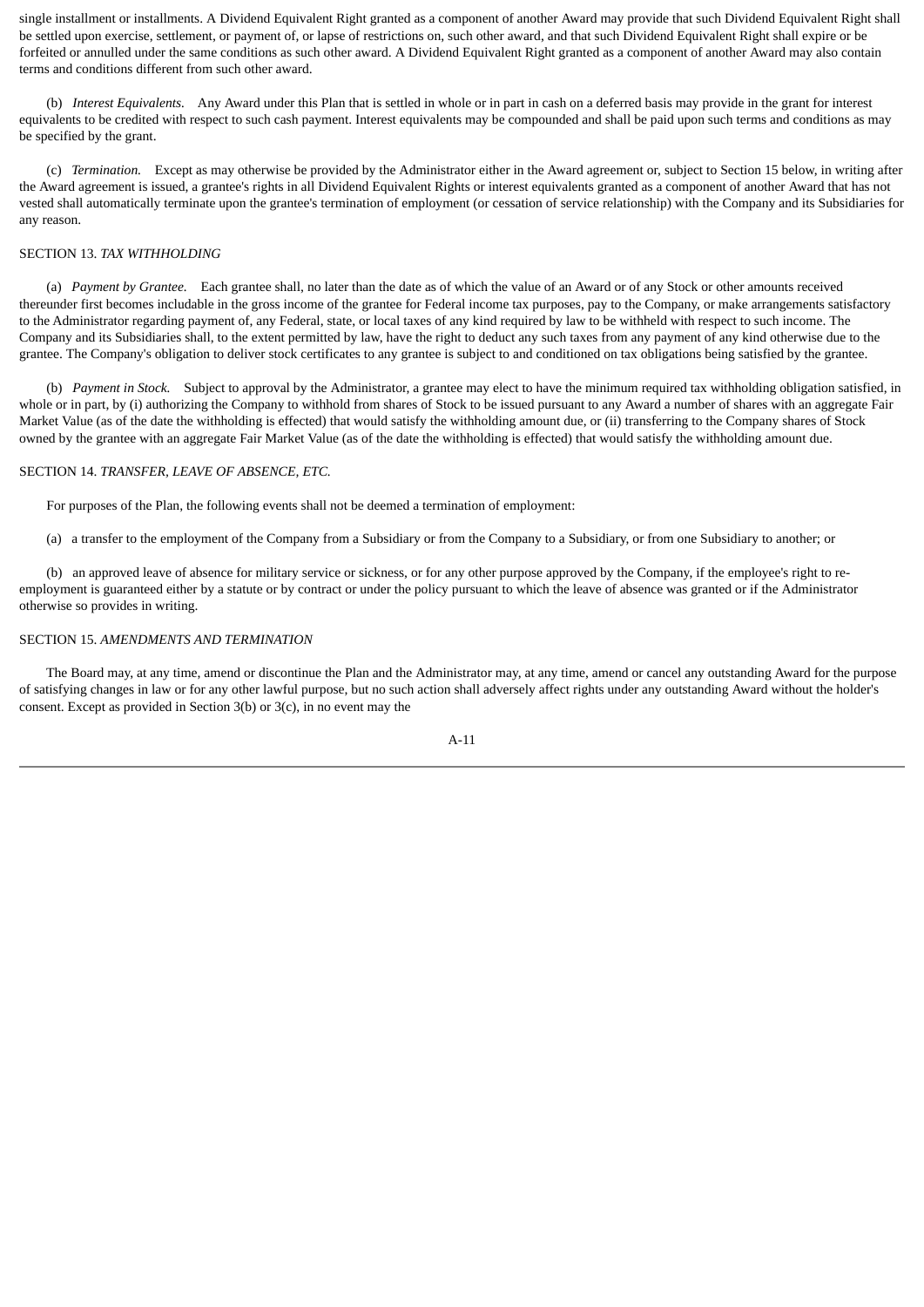Administrator exercise its discretion to reduce the exercise price of outstanding Stock Options or Stock Appreciation Rights or effect repricing through cancellation and re-grants or by exchanging a Stock Option or Stock Appreciation Right for any other Award. To the extent required under the rules of any securities exchange or market system on which the Stock is listed, to the extent determined by the Administrator to be required by the Code to ensure that Incentive Stock Options granted under the Plan are qualified under Section 422 of the Code or to ensure that compensation earned under Awards qualifies as performance-based compensation under Section 162(m) of the Code, Plan amendments shall be subject to approval by the Company stockholders entitled to vote at a meeting of stockholders. Nothing in this Section 15 shall limit the Administrator's authority to take any action permitted pursuant to Section 3(c).

#### SECTION 16. *STATUS OF PLAN*

 With respect to the portion of any Award that has not been exercised and any payments in cash, Stock or other consideration not received by a grantee, a grantee shall have no rights greater than those of a general creditor of the Company unless the Administrator shall otherwise expressly determine in connection with any Award or Awards. In its sole discretion, the Administrator may authorize the creation of trusts or other arrangements to meet the Company's obligations to deliver Stock or make payments with respect to Awards hereunder, provided that the existence of such trusts or other arrangements is consistent with the foregoing sentence.

## SECTION 17. *SECTION 409A AWARDS*

 To the extent that any Award is determined to constitute "nonqualified deferred compensation" within the meaning of Section 409A (a "409A Award"), the Award shall be subject to such additional rules and requirements as specified by the Administrator from time to time in order to comply with Section 409A. In this regard, if any amount under a 409A Award is payable upon a "separation from service" (within the meaning of Section 409A) to a grantee who is then considered a "specified employee" (within the meaning of Section 409A), then no such payment shall be made prior to the date that is the earlier of (i) six months and one day after the grantee's separation from service, or (ii) the grantee's death, but only to the extent such delay is necessary to prevent such payment from being subject to interest, penalties and/or additional tax imposed pursuant to Section 409A. Further, the settlement of any such Award may not be accelerated except to the extent permitted by Section 409A.

#### SECTION 18. *GENERAL PROVISIONS*

 (a) *No Distribution; Compliance with Legal Requirements.* The Administrator may require each person acquiring Stock pursuant to an Award to represent to and agree with the Company in writing that such person is acquiring the shares without a view to distribution thereof.

 No shares of Stock shall be issued pursuant to an Award until all applicable securities law and other legal and stock exchange or similar requirements have been satisfied. The Administrator may require the placing of such stop-orders and restrictive legends on certificates for Stock and Awards as it deems appropriate.

 (b) *Delivery of Stock Certificates.* Stock certificates to grantees under this Plan shall be deemed delivered for all purposes when the Company or a stock transfer agent of the Company shall have mailed such certificates in the United States mail, addressed to the grantee, at the grantee's last known address on file with the Company. Uncertificated Stock shall be deemed delivered for all purposes when the Company or a Stock transfer agent of the Company shall have given to the grantee by electronic mail (with proof of receipt) or by United States mail, addressed to the grantee, at the grantee's last known address on file with the Company, notice of issuance and recorded the issuance in its records (which may include electronic "book entry" records). Notwithstanding anything herein to the

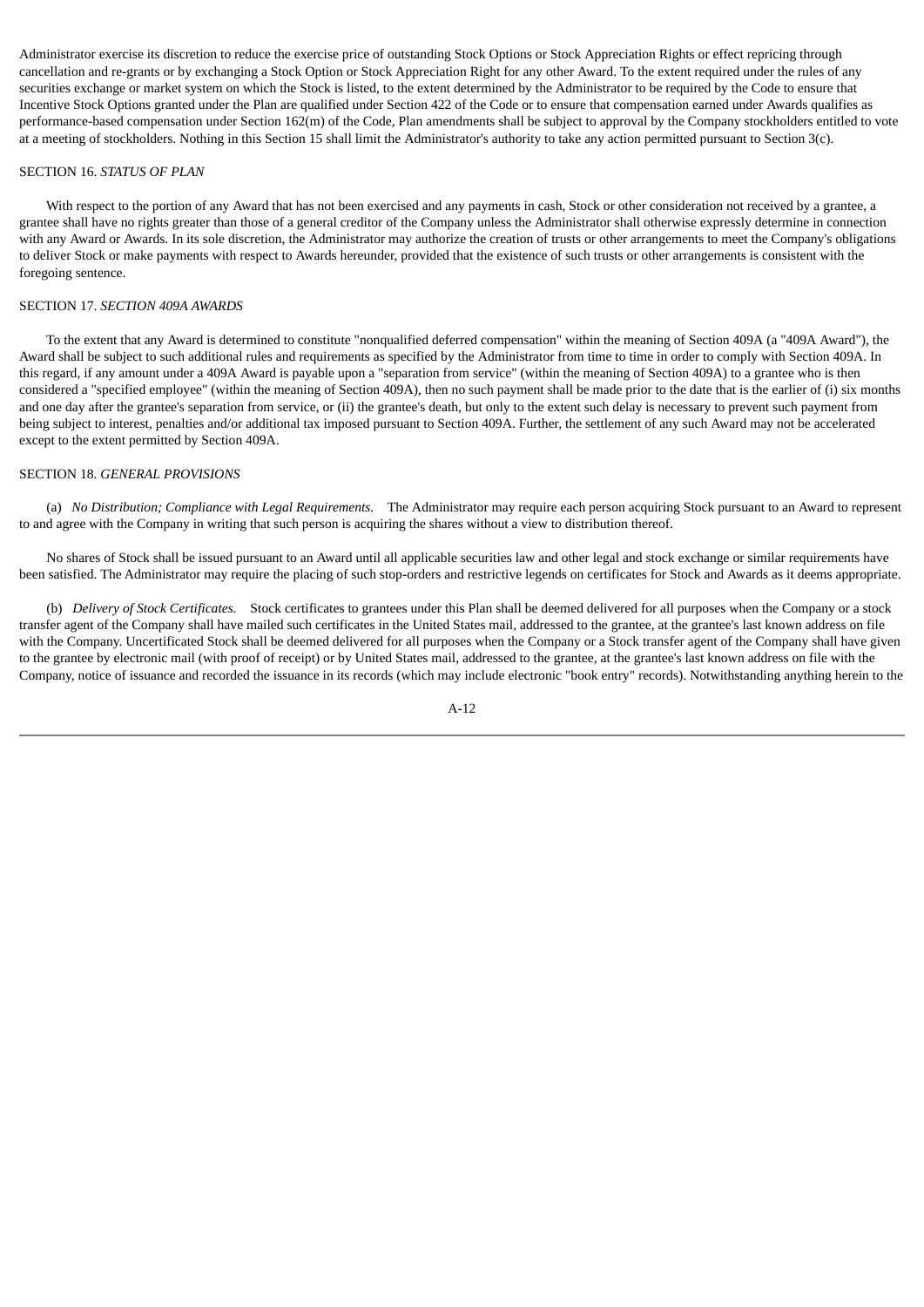contrary, the Company shall not be required to issue or deliver any certificates evidencing shares of Stock pursuant to the exercise of any Award, unless and until the Administrator has determined, with advice of counsel (to the extent the Administrator deems such advice necessary or advisable), that the issuance and delivery of such certificates is in compliance with all applicable laws, regulations of governmental authorities and, if applicable, the requirements of any exchange on which the shares of Stock are listed, quoted or traded. All Stock certificates delivered pursuant to the Plan shall be subject to any stop-transfer orders and other restrictions as the Administrator deems necessary or advisable to comply with federal, state or foreign jurisdiction, securities or other laws, rules and quotation system on which the Stock is listed, quoted or traded. The Administrator may place legends on any Stock certificate to reference restrictions applicable to the Stock. In addition to the terms and conditions provided herein, the Administrator may require that an individual make such reasonable covenants, agreements, and representations as the Administrator, in its discretion, deems necessary or advisable in order to comply with any such laws, regulations, or requirements. The Administrator shall have the right to require any individual to comply with any timing or other restrictions with respect to the settlement or exercise of any Award, including a window-period limitation, as may be imposed in the discretion of the Administrator.

 (c) *Stockholder Rights.* Until Stock is deemed delivered in accordance with Section 18(b), no right to vote or receive dividends or any other rights of a stockholder will exist with respect to shares of Stock to be issued in connection with an Award, notwithstanding the exercise of a Stock Option or any other action by the grantee with respect to an Award.

 (d) *Other Compensation Arrangements; No Employment Rights.* Nothing contained in this Plan shall prevent the Board from adopting other or additional compensation arrangements, including trusts, and such arrangements may be either generally applicable or applicable only in specific cases. The adoption of this Plan and the grant of Awards do not confer upon any employee any right to continued employment with the Company or any Subsidiary.

 (e) *Trading Policy Restrictions.* Option exercises and other Awards under the Plan shall be subject to such Company's insider trading policy and procedures, as in effect from time to time.

 (f) *Designation of Beneficiary.* Each grantee to whom an Award has been made under the Plan may designate a beneficiary or beneficiaries to exercise any Award or receive any payment under any Award payable on or after the grantee's death. Any such designation shall be on a form provided for that purpose by the Administrator and shall not be effective until received by the Administrator. If no beneficiary has been designated by a deceased grantee, or if the designated beneficiaries have predeceased the grantee, the beneficiary shall be the grantee's estate.

## SECTION 19. *EFFECTIVE DATE OF PLAN*

 This Plan shall become effective upon approval by the holders of a majority of the votes cast at a meeting of stockholders at which a quorum is present. Subject to such approval by the stockholders and to the requirement that no Stock may be issued hereunder prior to such approval, Stock Options and other Awards may be granted hereunder on and after adoption of this Plan by the Board. No Incentive Stock Option may be granted under the Plan after the 10-year anniversary of the most recent prior date on which the Plan was approved by the Board of Directors (provided that the Plan was approved by stockholders within one year of such date) and no other Award may be granted under the Plan after the 10-year anniversary of the most recent prior date on which the Plan was approved by stockholders.

$$
A-13
$$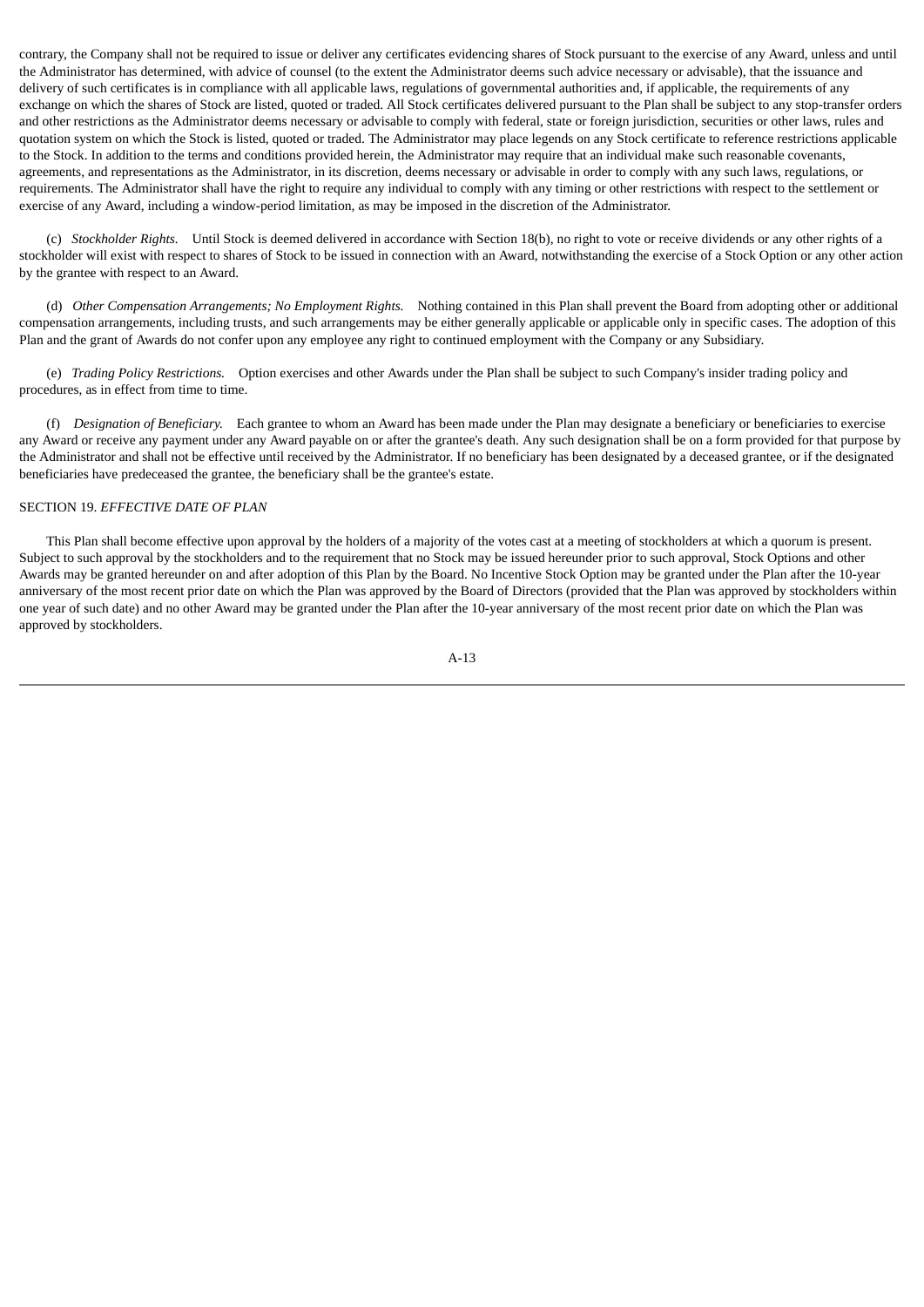## SECTION 20. *GOVERNING LAW*

 This Plan and all Awards and actions taken thereunder shall be governed by, and construed in accordance with, the laws of the State of Delaware, applied without regard to conflict of law principles.

DATE APPROVED BY BOARD OF DIRECTORS: MAY 12, 2004

DATE APPROVED BY STOCKHOLDERS: JUNE 18, 2004

DATE AMENDED AND RESTATED PLAN APPROVED BY BOARD OF DIRECTORS: APRIL 16, 2006

DATE AMENDED AND RESTATED PLAN APPROVED BY STOCKHOLDERS: MAY 24, 2006

DATE SECOND AMENDED AND RESTATED PLAN APPROVED BY BOARD OF DIRECTORS: APRIL 10, 2008

DATE SECOND AMENDED AND RESTATED PLAN APPROVED BY STOCKHOLDERS: MAY 22, 2008

DATE THIRD AMENDED AND RESTATED PLAN APPROVED BY BOARD OF DIRECTORS: APRIL 16, 2009

DATE THIRD AMENDED AND RESTATED PLAN APPROVED BY STOCKHOLDERS: April 16, 2009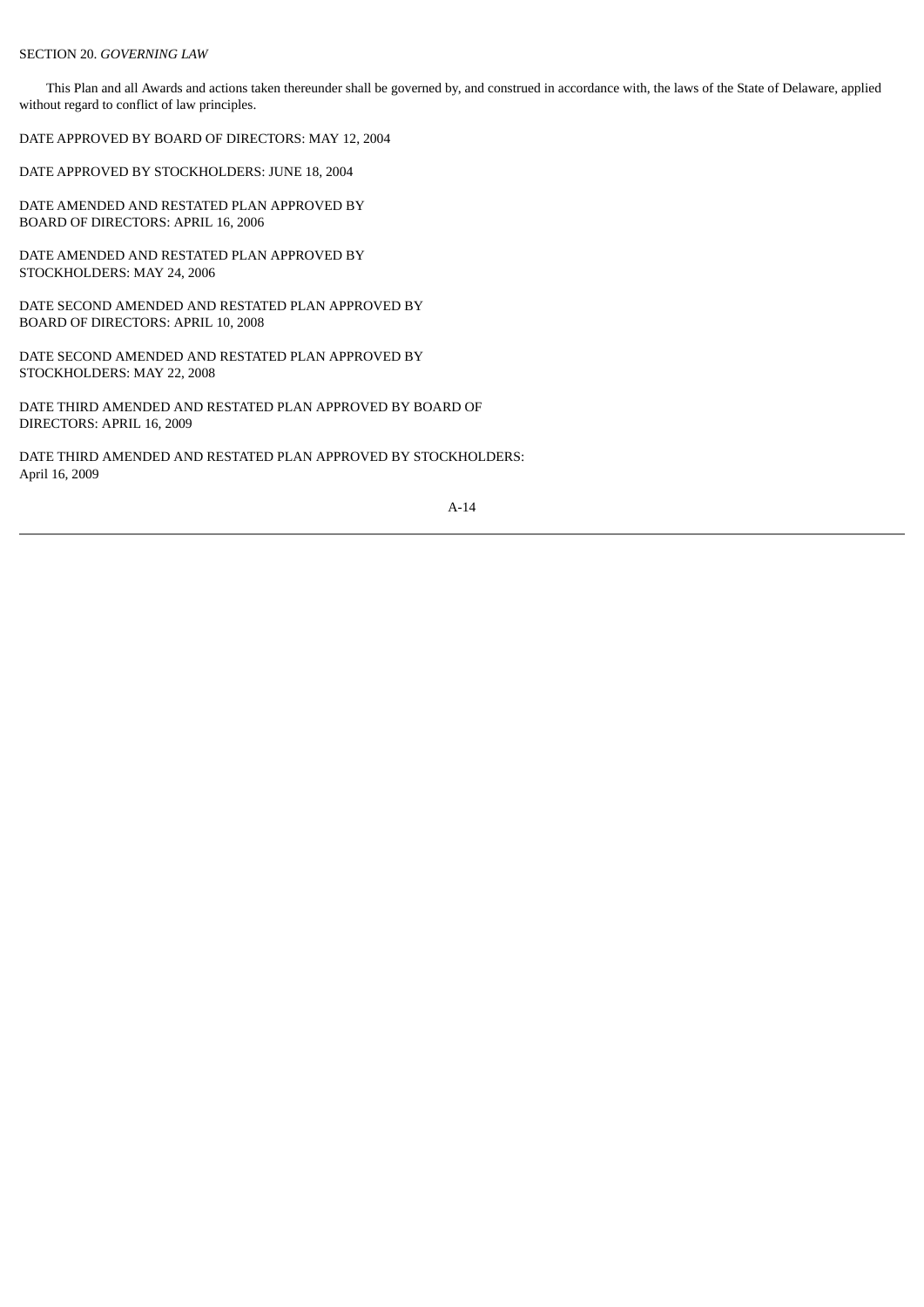**Vote-by-Internet**

Log on to the Internet and go to **http://www.voteproxy.com**

**Vote-by-Telephone**

Call toll-free: **1-800-PROXIES** (1-800-776-9437) from any touch-tone telephone and follow the instructions. Have your proxy card available when you call.

## **If you vote over the Internet or by telephone, please do not mail your card.**

# **DETACH HERE IF YOU ARE RETURNING YOUR PROXY CARD BY MAIL.**

x Please mark votes as in this example.

# **THE BOARD OF DIRECTORS RECOMMENDS A VOTE FOR ALL NOMINEES AND PROPOSAL 2 AND PROPOSAL 3.**

1. To elect two members to the Board of Directors as Class II Directors, to serve until our 2012 annual meeting of stockholders and until their successors have been duly elected and qualified or until their earlier resignation or removal.

NOMINEES: (01) Shai N. Gozani, M.D., Ph.D.

FOR THE NOMINEE  $\Omega$  o WITHHELD FROM THE NOMINEE

(02) Charles R. LaMantia

FOR THE NOMINEE  $\Omega$  o WITHHELD FROM THE NOMINEE

2. To approve the Company's Third Amended and Restated 2004 Stock Option and Incentive Plan to, among other things, increase the number of shares of the Company's common stock, \$0.0001 par value per share, reserved for issuance thereunder by 1,000,000 shares.

FOR o AGAINST o ABSTAIN o

3. To ratify the selection of PricewaterhouseCoopers LLP to serve as the Company's independent auditors for the fiscal year ending December 31, 2009.

FOR o AGAINST o ABSTAIN o

In their discretion, to transact such other business as may properly come before the meeting or any adjournments or postponements thereof.

MARK HERE FOR ADDRESS CHANGE AND NOTE AT LEFT o

MARK HERE IF YOU PLAN TO ATTEND THE MEETING o

## THE SHARES REPRESENTED BY THIS PROXY WILL BE VOTED AS DIRECTED OR, IF NO DIRECTION IS GIVEN, WILL BE VOTED **FOR THE NOMINEES LISTED UNDER PROPOSAL 1 AND FOR PROPOSALS 2 AND 3.**

**NOTE:** Please sign exactly as your name appears on your certificate. Joint owners should each sign. When signing as attorney, executor, administrator, trustee or guardian, give full name and title as such.

## **Please sign, date and return promptly in the accompanying envelope.**

Signature of Stockholder Signature of Stockholder Signature of Stockholder Print Name of Stockholder **Print Name of Stockholder** Print Name of Stockholder Date **Date Date Date Date Date Date** 

**DETACH HERE**

**NeuroMetrix, Inc. Proxy for Annual Meeting of Stockholders May 21, 2009**

# **THIS PROXY IS SOLICITED ON BEHALF OF THE BOARD OF DIRECTORS OF NEUROMETRIX, INC.**

The undersigned, revoking all other prior proxies, hereby appoints Shai N. Gozani, M.D., Ph.D. and Joseph A. Calo and each of them alone, proxies, with full power of substitution, to vote all shares of common stock, par value \$0.0001 per share, of NeuroMetrix, Inc. (the "Company") that the undersigned is entitled to vote at the Annual Meeting of Stockholders of the Company, to be held on Thursday, May 21, 2009, at 8:30 a.m., local time, in the offices of Goodwin Procter LLP, Exchange Place, 53 State Street, Boston, MA 02109, and any adjournments or postponements thereof, with all powers the undersigned would